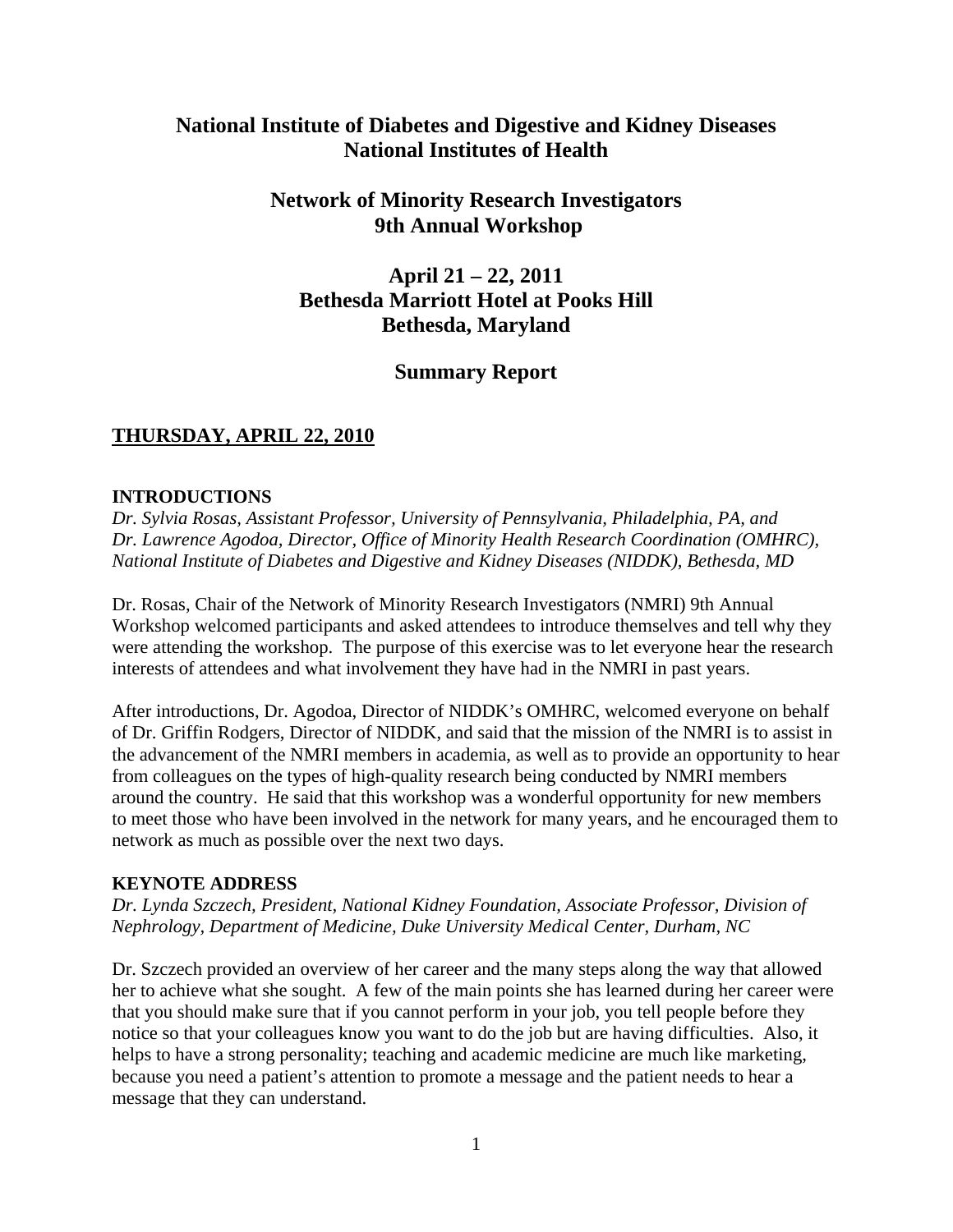Dr. Szczech provided suggestions based on her experience in career development to which thought should be given thought by young investigators as they plan out their careers. General areas included the following:

- Choose your topic for research. When beginning a career, it is imperative to choose a research topic that represents an area that is not overpopulated by current researchers. In her case, Dr. Szczech chose HIV and the kidney because few researchers were involved in this research, although there was a great need to understand the topic better. The topic for research also should be aligned with the patient population you are serving at your institution.
- Choose good mentors. This may be one of the most important decisions a young researcher can make. Take time to know what you want in a mentor and select those researchers who compliment your research interests and style. It also is important to have a content mentor and a methodology mentor because both areas will be important to your career.
- **Stack projects logistically.** Begin a project with the power calculation and work backwards toward the question. There must be enough epidemiological information to develop the power calculation; if it does not exist, this is something that must be developed. An advantage of proceeding in a logical manner is that from design to implementation there are many opportunities to publish that will show the logical process. Other advice is that as the project nears the implementation phase, one already should have begun the process of developing another project so there are continual opportunities to publish and move the field forward.
- **Stack projects financially.** A must for any researcher is to know how to develop a budget and know where funds are coming from and what new sources you can seek. In an area of intense financial scrutiny, it is vital that researchers understand what funds can be used for what part of a project. Research is not an individual sport, but a team sport that must be conducted in the interest of the institution. Talk to division chiefs, chairs, or colleagues to gain a better understanding of the budget.
- **Write as much as possible.** Make sure you add to the literature in your research topic at every opportunity. Writing can place you at the center of your topic. Make sure grammar and facts are accurate. The more one writes, the better the writing becomes. Good writers allow readers to focus on the content.
- **Understand what motivates others.** This is especially important depending on the types of funding that motivates individuals or institutions. Many institutions encourage the use of funding from pharmaceutical companies, but some do not. The NIH is most prestigious source of research funding.
- **Stay out of trouble.** It may seem funny to have to say this, but many researchers are not good managers and find themselves having problems in their funding or management of people. Avoid charges of fraud by exercising a high level of oversight in your research. Remember that you will be audited and you must be able to account for time and money.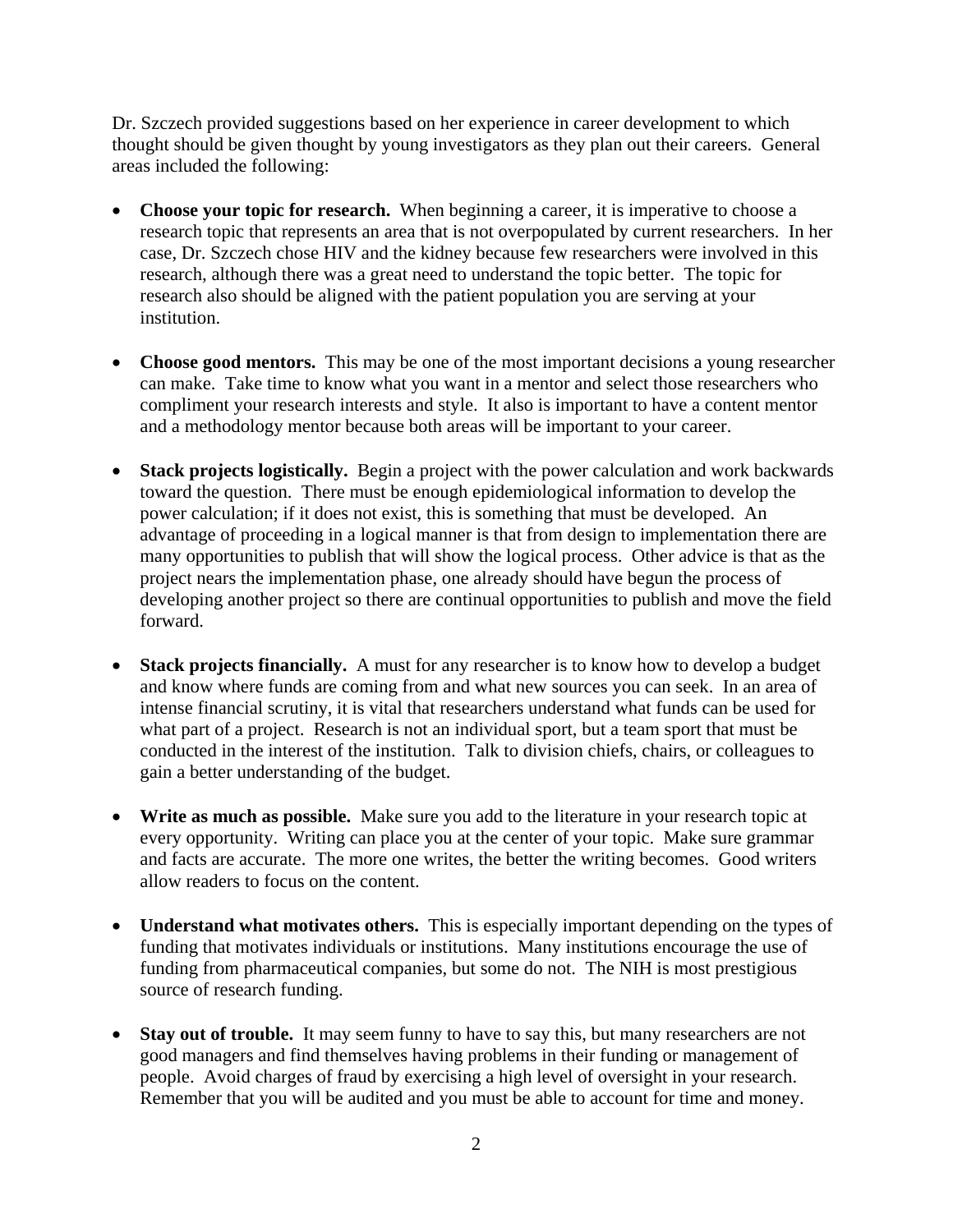The regulatory files are probably the most important files to keep organized, and it is best to keep them all in one place. If you deviate from approved plans, it is important that this is documented before the audit.

 **Reach out to national thought leaders.** Do not be afraid to foster relationships with people who are leaders in the chosen field of study. This also will allow you to have name recognition among those in your chosen field of study.

Dr. Szczech provided a brief overview of the science she has pursued since beginning her research career. At the time she began, there were few researchers working in the field of HIV and the kidney (e.g., ESRD), and in fact, the incidence of HIV-related kidney disease was declining. Still, very little was known about why the risk and mortality were declining. The decline became the question for her research. Working with collaborators, they were able to develop a model to explain the decline—the use of protease inhibitors—that also predicted that the rise may begin again because of the increase in the number of people living longer with HIV.

 high viral load, race, and the hepatitis C antibody. This led her to speculate that these risks also In developing her project, Dr. Szczech looked for databases that did not have nephrologists associated with them but had collected renal data, such as the Womens Interagency HIV Study (WIHS). Analyses of these data found that risk factors for proteinuria were a low CDC4 count, were risks for kidney disease, which led to additional research on HIV-associated nephropathy (HIVAN). This, in turn, led to her observations that in membranous glomerulopathy not associated with HIVAN, deposits in the glomerulus were one of the characterizations of the condition. Speculation, later confirmed by colleagues, was that this condition might respond to the same anti-retroviral treatment as used in HIVAN. A small, informal consortium was formed to pull together biopsies from patients with kidney diseases; this resulted in the finding that patients with HIVAN received a benefit from anti-retroviral therapy that was not seen in patients without HIVAN. This supported the idea that a biopsy is not needed to confirm HIVAN, but is needed to confirm the patient does not have HIVAN, and help direct treatment.

Other findings from the WIHS data indicated that albuminuria is a predictor of proteinuria in HIVAN patients. Next steps in this research include developing aims and objectives needed to better define the clinical landscape of the disease, including HIVAN, identifying markers for cardiovascular disease, and identifying biomarkers for prevention of the disease.

In summary, Dr. Szczech asked attendees to remember that your passion may not "pay the bills," so you may have to have other areas of research interest. It also is important to volunteer for administrative roles during times of fiscal shortages. In addition, the following are clichés to live by:

- If you are not afraid that something will slip through the cracks, you are not doing enough.
- Get if off your desk.
- If you don't get one rejection letter, you won't know whether you are shooting high enough.
- Throw 10 darts at the dart board and hope one of them sticks.
- Don't take it personally; they can't all be gold.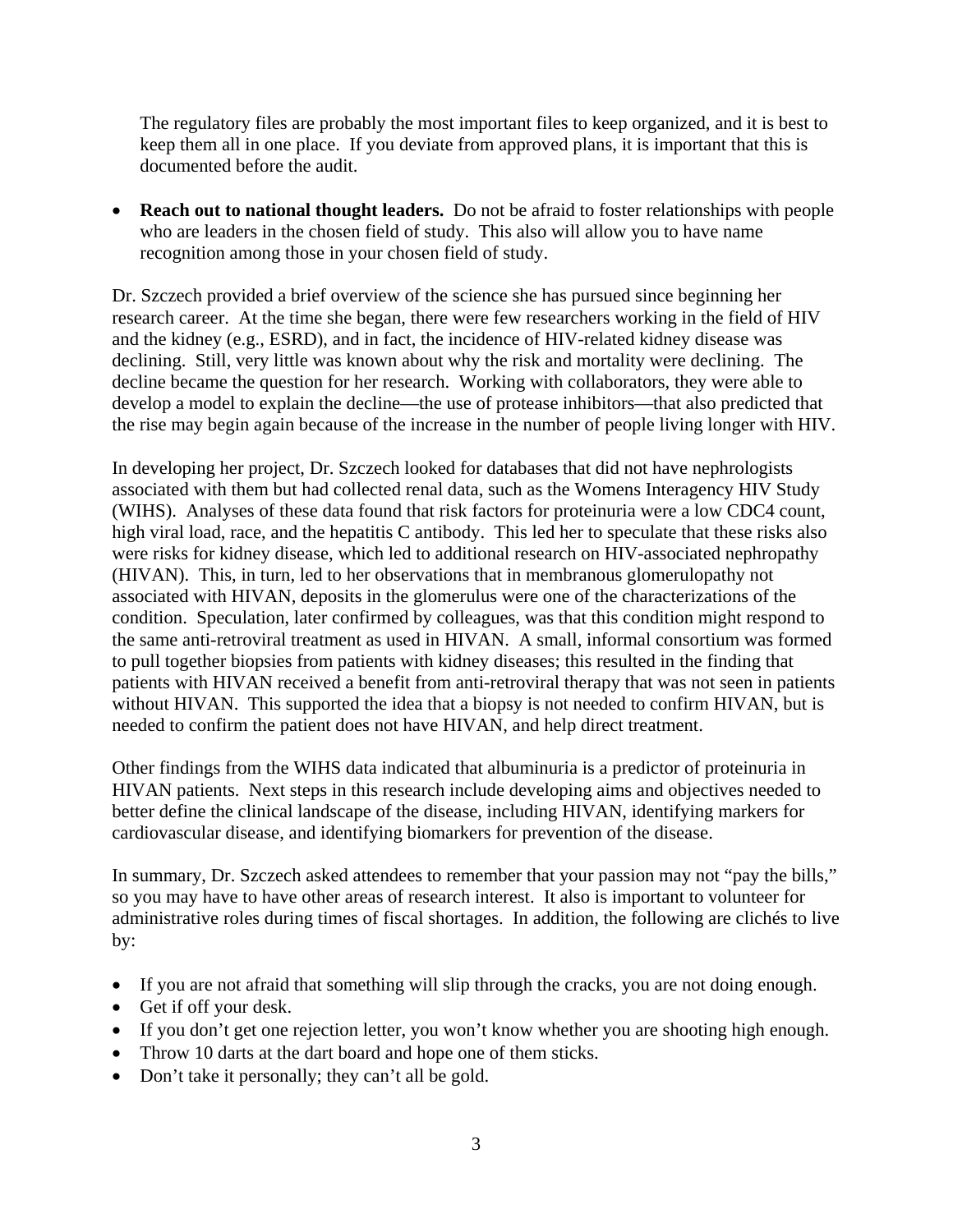Finally, remember what is really important in your life: the science, your patients, your family, and your self-esteem, and that what is not so important are the images others have of you.

### *Discussion*

One point that must be stressed is that promotion policies are different at each institution. One must know the rules going into the promotion process and follow them according to what is expected from the institution.

Many institutions encourage collaborations, but do not value collaborations in promotion policies, for example, giving little value to middle authors on publications. Unfortunately, being a first or last author is more valued.

One challenge for young or middle-age researchers is the potential lack of longevity at institutions. Skipping from one job to another may be practical for an individual, but this often leads to a sense that there is a lack of commitment to specific areas of research. This is an individual choice and it is really dependent on the needs of the individual.

### **NATIONAL INSTITUTES OF HEALTH (NIH) MINORITY HEALTH AND HEALTH DISPARITIES**

*Dr. Joyce Hunter, Deputy Director, National Institute on Minority Health and Health Disparities (NIMHD), NIH, Bethesda, MD* 

The NIMHD became an NIH Institute in the past year, emerging from the former National Center on Minority Health and Health Disparities (NCMHD). Dr. Hunter presented an overview of the NIMHD and the mission, which includes leading, coordinating, supporting, and assessing the NIH effort to reduce, and ultimately eliminate, health disparities. NIMHD meets its mission by conducting and supporting basic, clinical, behavioral, and social science research; promoting the development of research infrastructure and training; implementing outreach programs and public communication to minority and other health-disparity communities; and fostering emerging programs.

Dr. Hunter highlighted various NIMHD programs of interest to NMRI members. The Institute is trans-NIH and works in all diseases or conditions that affect minority or underserved populations. The NIMHD Centers of Excellence offer support for smaller institutions through P20 mechanisms, and larger institutions through the P60. NIMHD also is unique among NIH Institutes and Centers in accepting endowments to endow institutional chairs, support curriculum development, and to support fellowships for students and faculty.

Other programs of NIMHD include the Loan Repayment Program (LRP), which will be discussed later, the Community-Based Participatory Research (CBPR) program supported by R24 funding, and a program for Building Research Infrastructure and Capacity (BRIC), supported by the P20 mechanism.

The CBPR program is the only 11-year program at the NIH. It includes a 3-year planning phase, a 5-year intervention phase, and a 3-year data dissemination phase. The program supports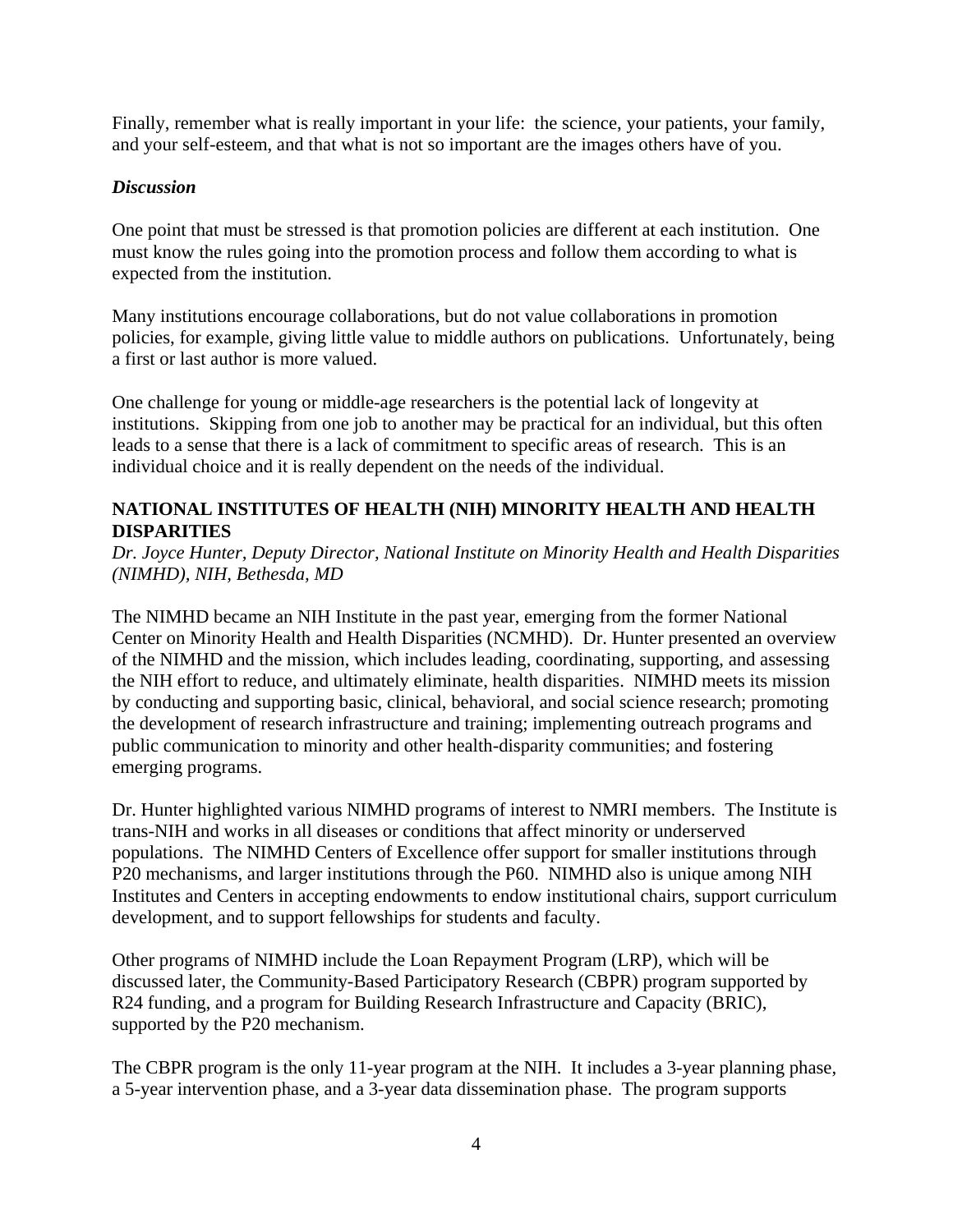interventions in the community, using CBPR methods, for any disease or condition that is important to that community. During the planning phase, researchers have to go to the community to plan the intervention through collaborations with community programs. It is expected that the intervention can be sustained after the intervention and data dissemination phases are completed.

NIMHD also supports the NIH's Small Business Innovation Research (SBIR) program (R43), the Small Business Technology Transfer (STTR) program (R44), the Minority Health and Health Disparities International Research Training (MHIRT) program (T37), and Scientific Conference Grants ( R13).

The R01 program at NIMHD is just beginning and supports applications that are very broad based and can include any disease or condition that impacts disparity populations. The goal of the R01 program is to support all investigators whose current research focuses on disease/conditions that disproportionately affect ethnic racial minorities, underserved populations, and rural and low-income populations. There are two types of RO1 programs: one for NIMHD Health Disparities Research and one for NIMHD Social Determinants of Health research. These R01s may be given to established investigators or young investigators. In addition, funding by NIMHD is available through the R21 mechanism for the NIMHD Innovative Faith-Based Approaches to Health Disparities Research program and through the R25 mechanism for the NIMHD Science Education Initiative.

NIMHD-awarded grants with a focus on diabetes, kidney and digestive diseases include the following:

- R01: Trans-generational Impact of Maternal Obesity and Diabetes on Health Disparities
- R01: Understanding Health Disparities in the Progression of Type 2 Diabetes
- R01: Evaluating Payment Reform and Provider Practices to Improve Health Outcomes in Chronically Ill Disparity Groups: An Application to Renal Dialysis
- P20: Oklahoma Center on American Indian Diabetes Health Disparities
- P20: San Diego Partnership to Reduce Diabetes and CVD in Latinos
- P56: Cross-talk between mesenchymal cells and beta-cells during islet regeneration

Dr. Hunter explained that the NIH has five Loan Repayment Programs (LRPs), of which NIMHD has two LRPs:

• Health Disparities Research (HDR-LRP)—Encourages health professionals to engage in basic, clinical, or social and behavioral research that is directly relevant to health disparities issues. The program seeks to recruit and retain highly qualified health professionals in research careers that focus on minority health disparities research related to the medically underserved.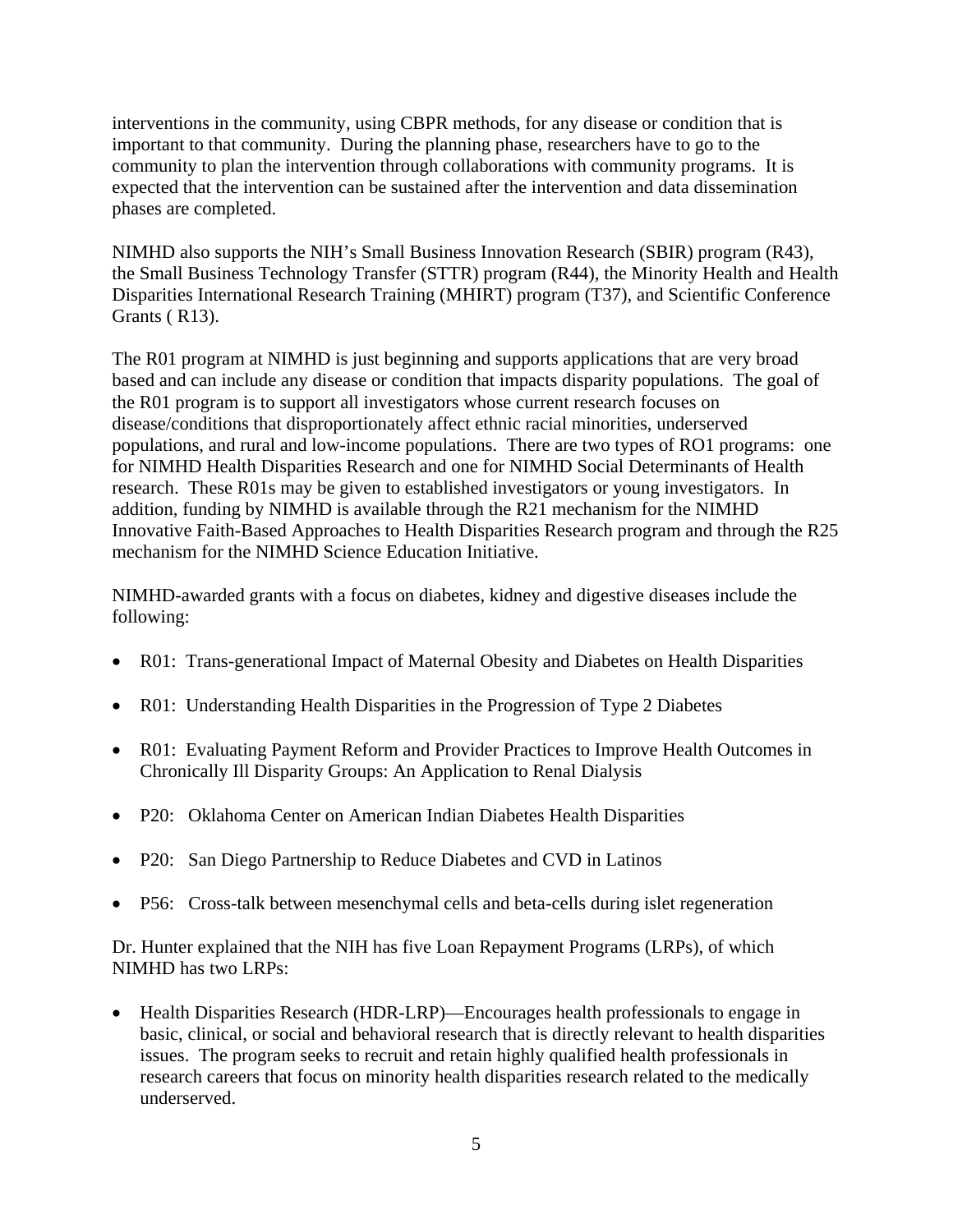Extramural Clinical Research (ECR-LRP)—Encourages health professionals from disadvantaged backgrounds to conduct clinical research. The emphasis on "clinical research" and on individuals from "disadvantaged backgrounds" highlights the need for the involvement of a cadre of physician-scientists in clinical research to strengthen the 21st century biomedical and behavioral workforce.

For both grant types, the amount of loan repayment is \$35,000, plus taxes and interest per year for 2 years, and you can re-apply after the 2-year period. The application deadline is December 1 of each year for each of the LRPs. In most years, the NIMHD can support approximately 300 applications. Since the program began in 2000, NIMHD has supported more than 2,500 loan recipients, who are now conducting health disparities research, many with R01s. The LRP offers an opportunity to merge all educational student loans that are issued in the name of the applicant. Most student loans qualify. Basic eligibility requirements are a doctoral-level degree, student loan debt equal to at least 20 percent of annual salary, U.S. citizenship or permanent residency, and a non-federal government job. Additional information is available from the website www.lrp.nih.gov.

The race and ethnicity distribution of NIMHD LRP recipients is 36 percent Caucasian, 34 percent African American, 14 percent Latino, 8 percent Asian, 3 percent American Indian and Native Alaskan, 1 percent Hawaiian and Pacific Islander, and 4 percent other/no response.

In conclusion, Dr. Hunter presented research topics of LRP recipients. She encouraged participants to think about minority health and health disparities and to submit grant applications to NIHMD.

### *Discussion*

In applying for grants or other funding, the study sections are put together based on the science in the application. Because NIMHD applications may be broad and trans-NIH, every attempt is made to put panels together that can give an accurate review of these applications. It is vitally important that each application gets a review of peers, whether it is basic science, clinical science, or a surgical project. The application must have clarity so that reviewers who are not in a specific field can still understand what the applicant is trying to do, how they are going to do it, and what outcome is the focus of the project.

### **NIH/NIDDK FUNDING OPPORTUNITIES**

*Dr. Judith Podskalny, Program Director, Division of Digestive Diseases and Nutrition, NIDDK, Bethesda, MD* 

Dr. Podskalny provided an overview of funding mechanisms available through NIDDK and update of changes in the peer review process at NIH. NIDDK offers a wide range of funding for training (T32 and T35) and fellowships (F30, F31, and F32) for graduate and post-graduate medical students, as well as various K-awards for junior faculty and those in transition to higher positions. For newly-independent investigators, NIDDK offers R-series grants (R01, R03, and R21), and for more independent and experienced investigators, the R-series grants and U-series grants, such as U01s, for independent projects. It is expected that those who move from medical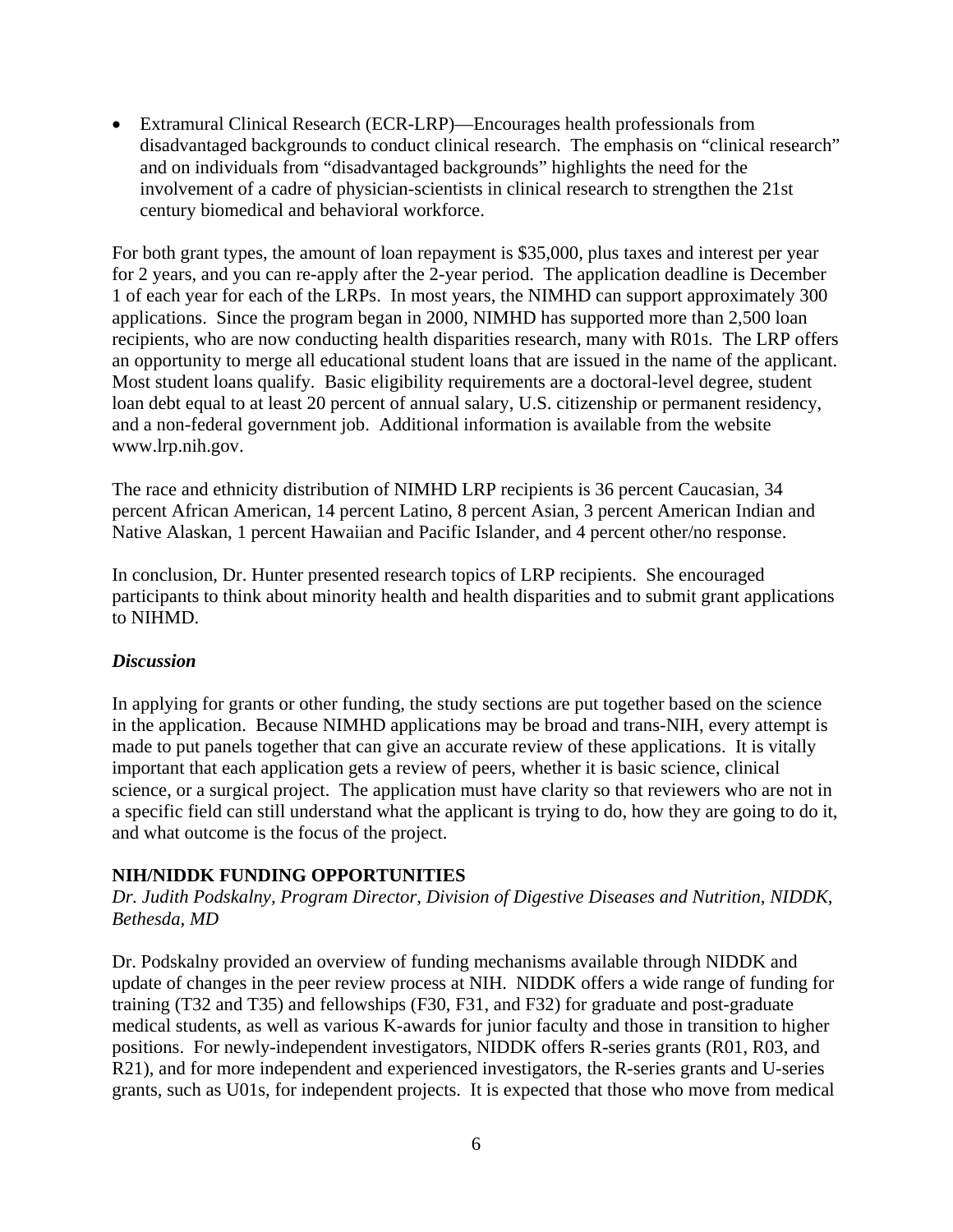school to being an independent investigator will become mentors for the next generation of young investigators. Dr. Podskalny provided details of the grant types offered by the NIDDK and qualifications and specifications for applications. Highlights included the following:

- **T-series (Training).** These are institutional grants. The Principle Investigator (PI) of the grant appoints students/fellows. There is no peer review of individual projects/students/fellows.
- **F-series (Fellowship).** There are individual grants, wherein the student/fellow is the PI. Applications are peer reviewed.
- **K-awards.** These awards are for early faculty, or post-doc to faculty transitions, and are awarded to protect time for developing a research career. The K08 and K23 are for physician-scientists, K01 for Ph.D.s, and the K99/R00 are for post-doctoral students who anticipate a job offer within two years.
- **Research Project Grants (R01).** The R01 is NIH's most commonly used grant program and is used to support a discrete, specified, circumscribed research project. The R01 can be renewed. There are no specified dollar limits unless this is specified in the Funding Opportunity Announcements (FOAs). Advance permission is required for applications requesting \$500,000 or more (direct costs) in any year, and the R01 is generally awarded for 3–5 years. All NIH Institutes and Centers (ICs) utilize the R01. The parent FOA may be found at URL PA-10-067.
- **Small Grants (R03).** The R03 provides limited funding for a short period of time to support a variety of types of projects, including: pilot or feasibility studies; collection of preliminary data; secondary analysis of existing data; small, self-contained research projects; development of new research technology, etc. These are limited to two years of funding with direct costs generally up to \$50,000 per year, and are not renewable. Although NIDDK does not participate in the parent R03 program, more than one-half of NIH ICs do. The parent FOA is at URL PA-10-064.
- **Exploratory/Developmental Research Grants (R21).** The R21 program, in which NIDDK does participate, encourages new, exploratory and developmental research projects by providing support for the early stages of project development. These sometimes may be used for pilot and feasibility studies. The R21 is limited to up to two years of funding with a combined budget for direct costs usually no more than \$275,000. No preliminary data is generally required, and most ICs utilize this mechanism. The web link for the R21 is at PA-10-069.
- **High Priority, Short-Term Project Award (R56).** This mechanism funds, for one or two years, high-priority new or competing renewal R01 applications with priority scores or percentiles that fall just outside the funding limits of participating NIH ICs. It was noted that investigators are not allowed to apply for R56 grants.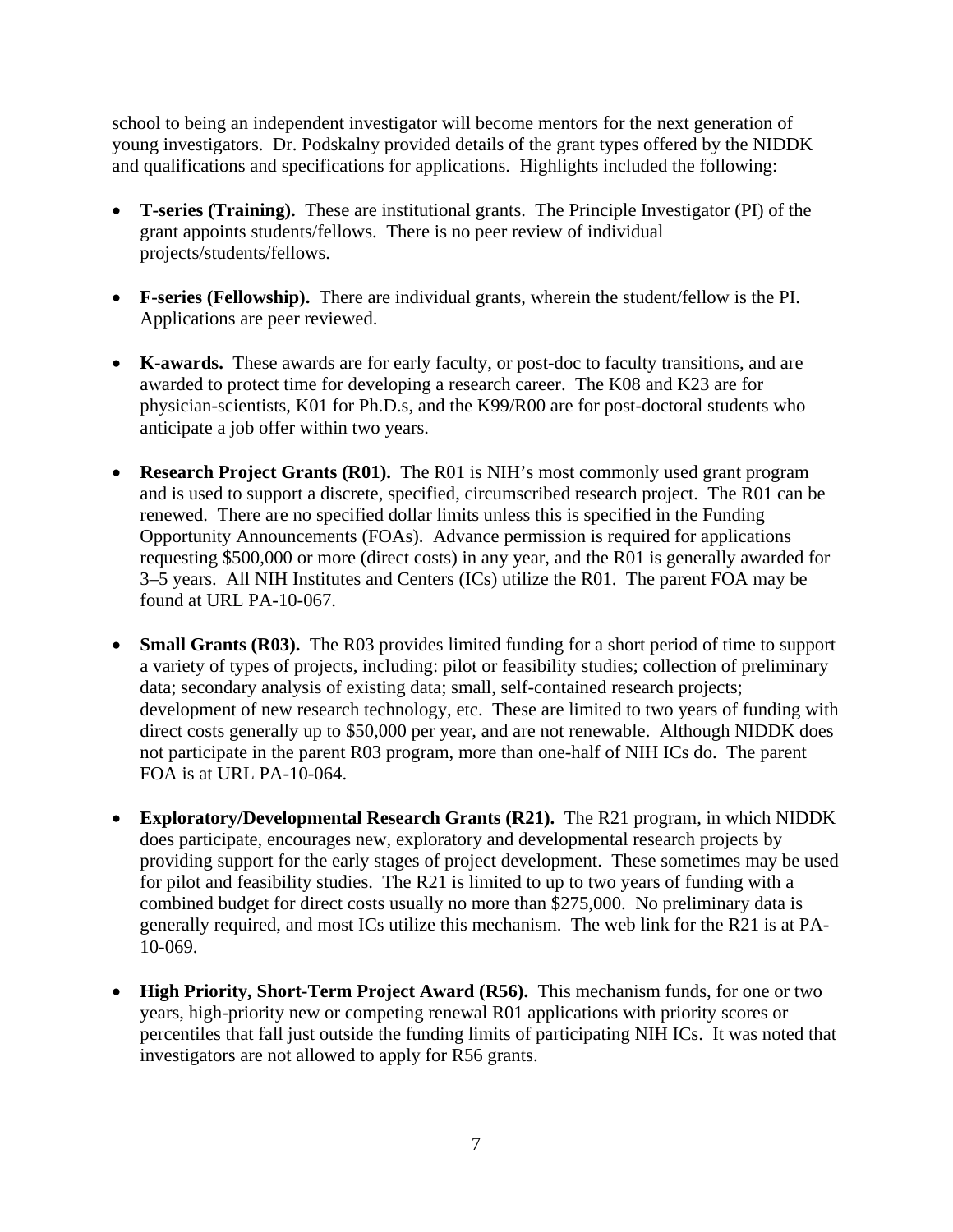**Diversity supplement program.** Features of this program include 1-2 years of support via a supplement to an already-funded NIH grant. For NIDDK, the contact person is Dr. Kevin McBryde (mcbrydekd@mail.nih.gov).

There is a new look to the FOAs, including a shorter, less administrative information not relevant to application, but it still is template-driven. There have been numerous policy changes in 2011, including restrictions on page limits throughout the sections of the application. Complete information may be found at http://grants.nih.gov/grants/guide/notice-files/NOT-OD-11 021.html.

http://grants.nih.gov/grants/guide/notice-files/NOT-OD-11-027.htm. For career development awards (K-awards), a new 12-page limits applies to portions of the candidates' information combined with the research plan, plus 1 page for a description of training in the responsible conduct of research, 6 pages for the mentoring plan, a 1-page description of institutional environment, and the 1-page Commitment to Candidate's Research Career Development attachment. Statements by mentors, co-mentors, and contributors are limited to 6 pages, but this may change. Complete information may be found at

One important administrative change is that there no longer will be an error correction window. This means that applicants will no longer have the option of making changes to their applications once the due date has passed. It also means that submitting early should be a high priority for applicants.

Post-submission materials have also changed. They include possible revisions of the budget page if changes occur; addition of biosketches for new key personnel; inclusion of letters of support or collaboration for changes to key personnel; and adjustments due to natural disasters. Post-submission materials not allowed include updated specific aims and research strategies, late-breaking research findings, supplemental pages, or new letters of support or collaboration not resulting from a change to key personnel.

NIH will eliminate the 5-day grace period for receipt of letters of reference. These will now be due on the application due date. This change is effective as of April 8, 2011, for Fellowships and June 12, 2011, for Individual Career Development awards (K-awards). Complete information may be found at http://grants.nih.gov/grants/guide/notice-files/NOT-OD-11-036.html. The complete late policy, including the late policy for resubmissions, may be found at: http://grants.nih.gov/grants/guide/notice-files/NOT-OD-11-035.html.

The new policy for resubmission applications requires that these be submitted within 37 months of the original submission. The policy on late submission of applications has not changed, but has been reiterated in a policy notice found at: http://grants.nih.gov/grants/guide/noticefiles/NOT-OD-11-035.html.

Single-project U01 applications will be required to transition to mandatory electronic submission as of May 25, 2011. Soon, only letters of recommendation will be required for Fellowship applications and the current form that referees use will be eliminated. Also, soon applicants will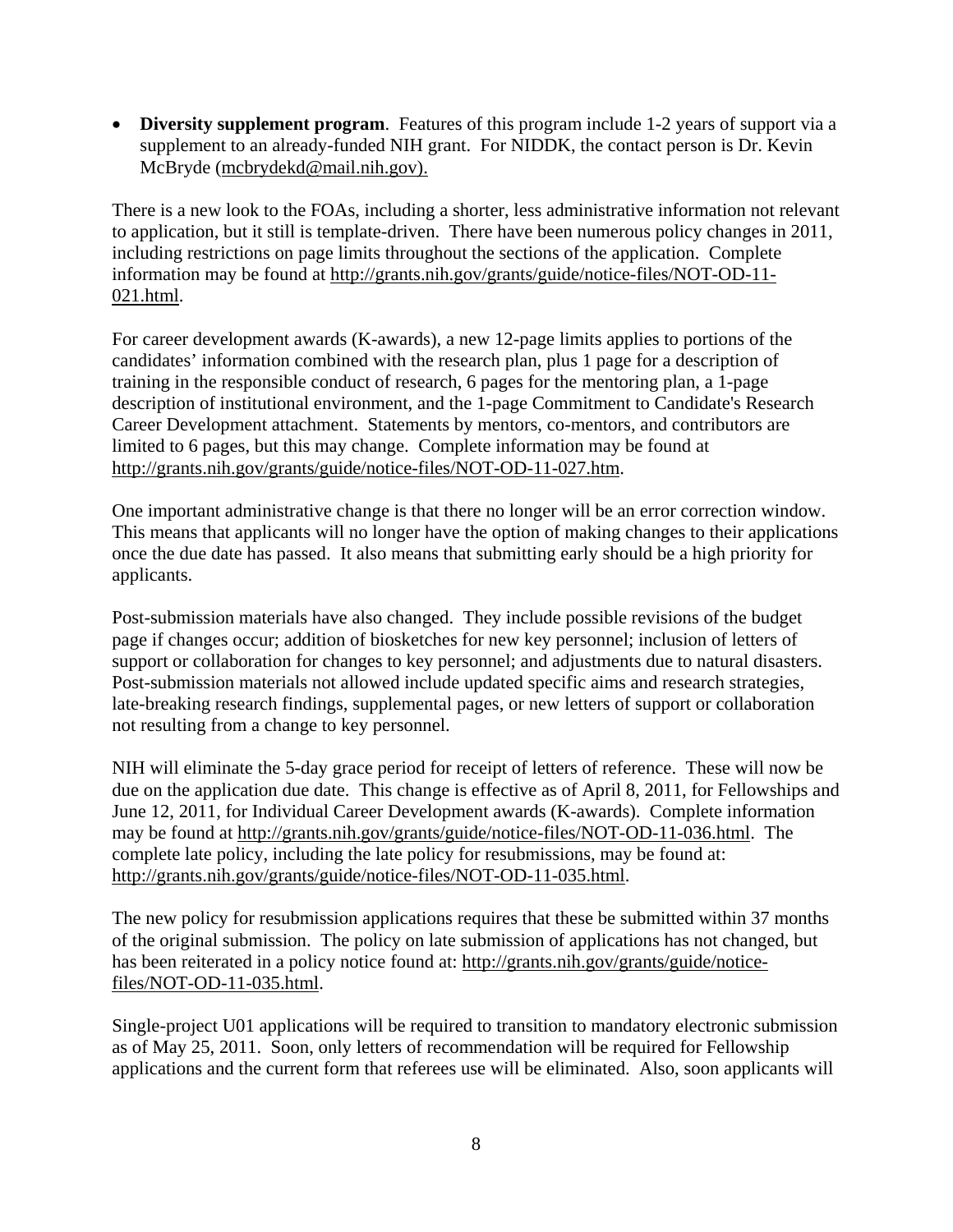be able to submit Change of Grantee Institution (Type 7 applications) and Administrative Supplements (Type 3 applications) electronically.

### **WELCOME REMARKS**

*Dr. Griffin Rodgers, Director, NIDDK, Bethesda, MD* 

Dr. Rodgers welcomed participants and noted that except for a recent vote by the Congress, this meeting would not have been held because of a government shutdown.

He reviewed the mission of the NIDDK, the many chronic diseases that are the responsibility of the Institute, and the organizational structure that includes three extramural Divisions focused on diabetes, endocrinology, and metabolism; digestive diseases and nutrition; and the kidney, urology, and hematology. The diseases being researched at the NIDDK are among the most devastating to society, including types 1 and 2 diabetes, cystic fibrosis, obesity, chronic kidney diseases (CKD), urological diseases, and end-stage renal disease (ESRD). The hematological diseases, including anemias, sickle cell disease, and other blood diseases are some of the diseases on whose study the Institute was founded on more than 60 years ago.

NIDDK's intramural program has been a leader in research in many areas. There are more members of the National Academy of Sciences in the intramural program at NIDDK than almost any other NIH Institutes and Centers (ICs).

The integrated science at the NIDDK is illustrated by the focus on obesity, which impacts type 2 diabetes and can lead to chronic kidney disease. Evidence from NIDDK studies among the Pima Indians has shown these connections, but there is a message for the general U.S. population. The economic impact of these diseases is significant, with approximately two-thirds of the U.S. population being overweight or obese resulting in a direct cost of \$147 billion each year related to obesity; for type 2 diabetes, the cost is approximately \$200 billion for the 26 million Americans who have the disease; 23 million Americans suffer from chronic kidney diseases, costing approximately \$27 billion per year. Because most people with CKD do not die from ESRD but heart disease, when the impact of type 2 diabetes, CKD, and ESRD on the U.S. cost of medical care is coupled, it approaches 25–30 percent of the Medicare budget.

As for the NIDDK budget, there is a continual decline in it over time. The 2010 budget of \$1.931 million was mostly for investigator-initiated research, which is the driving force among medical breakthroughs in our country. The recent American Recovery and rehabilitation Act (ARRA) funding helped fund programs in 2009 and 2010, but it now has ended. In constant dollars, the NIDDK budget has declined since 2006, and R01 paylines have slowed in a time when there has been an increase in applications for funding.

A few of the resources available from the NIDDK for researchers include GUDMAP, the nuclear receptor-signaling atlas, and central repositories with numerous types of tissues and other samples available for use. The eleven NIDDK Centers also focus on specific diseases and conditions relevant to NIDDK research. To bring together everything and to manage it properly, the NIDDK has developed various strategic planning documents in the past few years, as well as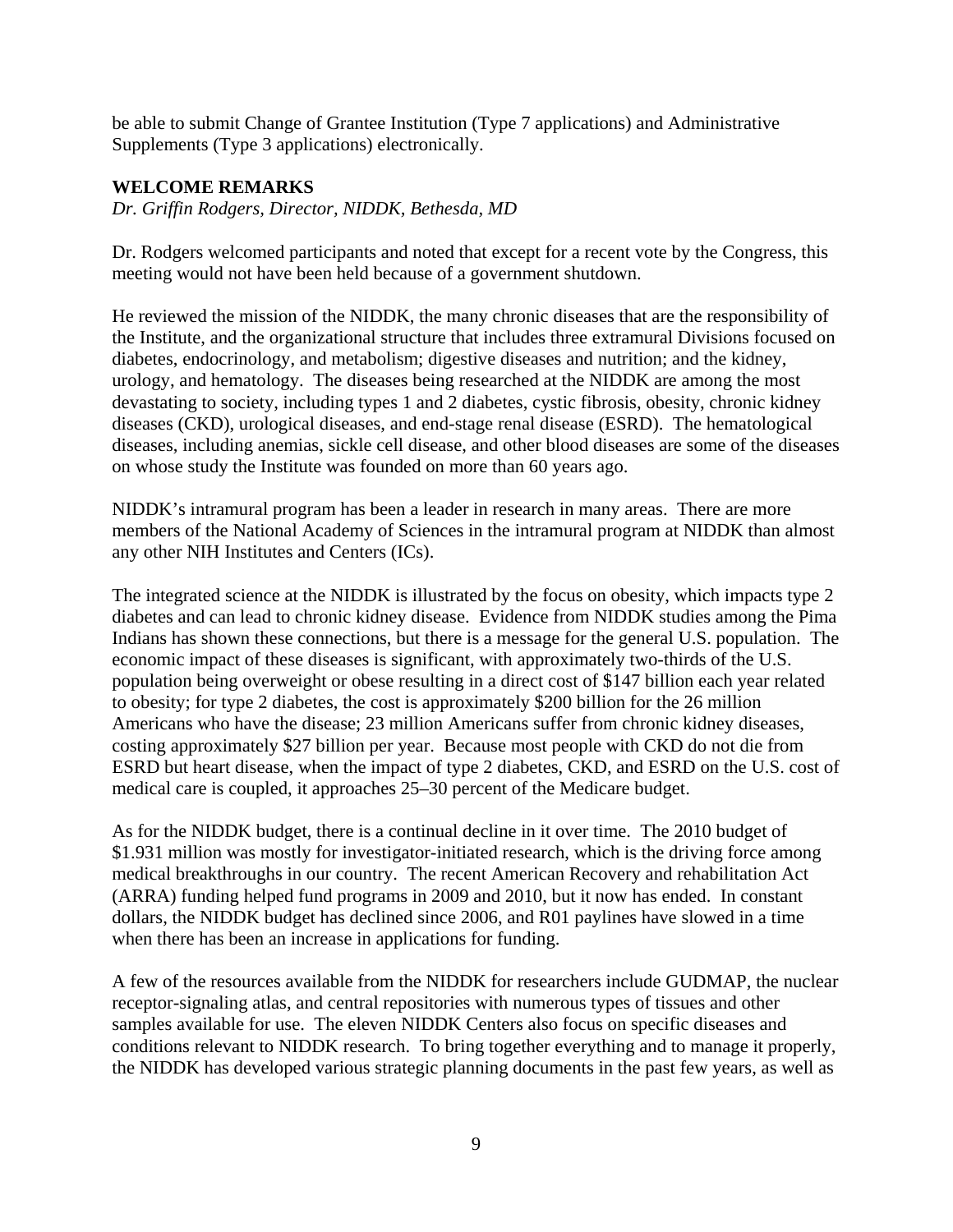ongoing program review and staff activities to support the core principles of the NIDDK. These core principles are to:

- Maintain a vigorous investigator-initiated research portfolio.
- Support pivotal clinical trials and studies given the importance of the diseases and conditions within the NIDDK research mission.
- Maintain a stable pool of talent, including new investigators.
- To foster exceptional training program.
- To make sure the knowledge gained through NIDDK research is translated to the wider scientific and medical communities.

Dr. Rodgers concluded his presentation by showing the commitment of the NIDDK for supporting new investigators through K-awards and T-awards. He asked that members of the NMRI contribute to the goals and mission of the NIDDK and improve the health of the nation and the world through their research. He asked that they submit ideas that the NIDDK can use in a period of flattening budgets to improve the processes of research. Everything is under review at this point and it is important that NMRI members participate in strategic planning for the future. He said that one way to improve chances of success in the NIH grant process is to take part in NIDDK-specific study sections, because knowing what is important to members of the study sections can improve understanding of what is expected. Another method for involvement is to participate in clinical studies sponsored by the NIDDK. This is especially true in minority communities.

# *Discussion*

The efforts by the NIDDK in translation are significant, including the National Diabetes Education Program (NDEP), the National Kidney Diseases Education Program (NKDEP), the Weight-control Information Network (WIN), and others. These programs are budgeted each year to make sure NIDDK's research is reaching the right populations and the medical communities in the locales that are relevant to higher incidence and prevalence of these conditions. These programs and the NMRI are important for finding patients for NIDDK clinical trials and other studies.

On a question about the recruitment of American Indians in NIDDK clinical trials and the enviable position some trials have of too many people available and willing to participate, Dr. Rodgers said that exclusion criteria should determine recruitment members. Even for those recruits that are excluded still could be involved in other studies or at least kept on a list for future studies.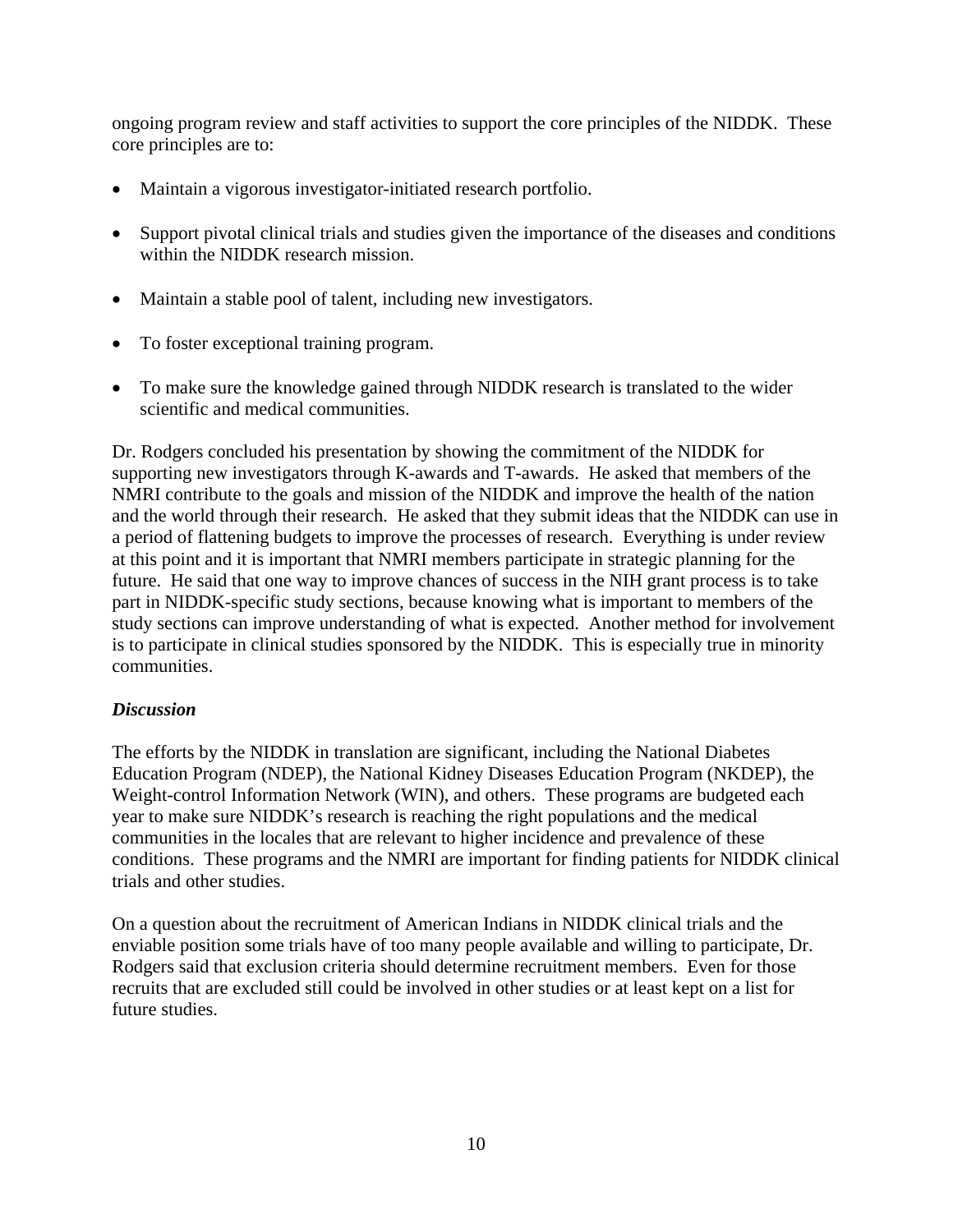# **IMPACT OF HEALTH CARE REFORM ON ACADEMIC MEDICINE AND RESEARCH**

*Dr. Ricardo Azziz, President, Georgia Health Sciences University, Augusta, GA* 

Dr. Aziz presented a different kind of lecture; rather than science, he discussed healthcare reform and how it will impact academic medicine. In 2010, Congress passed healthcare reform based on the recognition that the country needed to do something about healthcare expenditures. Healthcare spending in the United States rose 1 percent to 17.6 percent of Gross National Product (GDP) in 2009, the largest one-year increase in history, mainly attributable to a 1.7 percent decline in the GDP, the largest decline since 1938. Our 17.6 percent of the GDP spent for healthcare in the U.S. represents the highest rate of money spent on healthcare in the world among developed countries. However, it is not just cost that is driving the healthcare reform issue, but the need to have the country feel as if they are getting good healthcare for the large amounts of money being spent. In fact, this is not the case. Thirty-five other developed countries have higher life expectancies than the United States, which has higher infant mortality rates, HIV/AIDS prevalence, and health inequities than other developed countries; clearly we are not getting the care we need for the money we spend. One of the starkest comparisons among the U.S. and other developed countries is on where we spend our money. For example, we spend almost double the amount of healthcare dollars on acute/emergency care than other developed countries. This is brought about by our high number of uninsured citizens, who only seek care when their conditions reach acute or emergency levels. In fact, the United States also has one of the highest uninsured rates (16.9%) of the developed countries, with disparities varying by region within the country. The Northeast U.S. has the lowest rate of uninsured persons at 12.4 percent, and the South has the highest at 19.7 percent.

The negative impact of healthcare on our economy has many origins, including relatively poor health habits (e.g., obesity and sedentarism, smoking, atherogenic and diabetiogenic food types, etc.), a large number of uninsured who seek only acute care, the profusion of technology, lack of outcomes-based medicine, the significant firewall between consumers and health expenditures, and the need for the healthcare industry to recover research and development costs. The outlook for healthcare costs is worsened by the increasing age (higher costs) and lesser youth (lower tax revenue) going forward; and the recessive economic environment. Worst of all, the promise of better health has not even been kept because our costly healthcare system has not resulted in a healthier population.

Dr. Aziz provided an overview of reasons for the current economic recession and how the "recessive environment" is likely to become the "new normal" for the foreseeable decade or more. One must understand what is driving the economy to understand how healthcare reform will be implemented within the economy.

Healthcare reform became law in 2010 through the Patient Protection and Affordable Health Care Act and the Affordable Care Act, which was more than 1,000 pages long. The pillars of the Act are "cost, quality, and access." It is hoped that there will be a reduction in the cost of care and improve the health of the population. Wellness and prevention services will be expanded and a series of proposals within the Act give incentives to state and local agencies, and private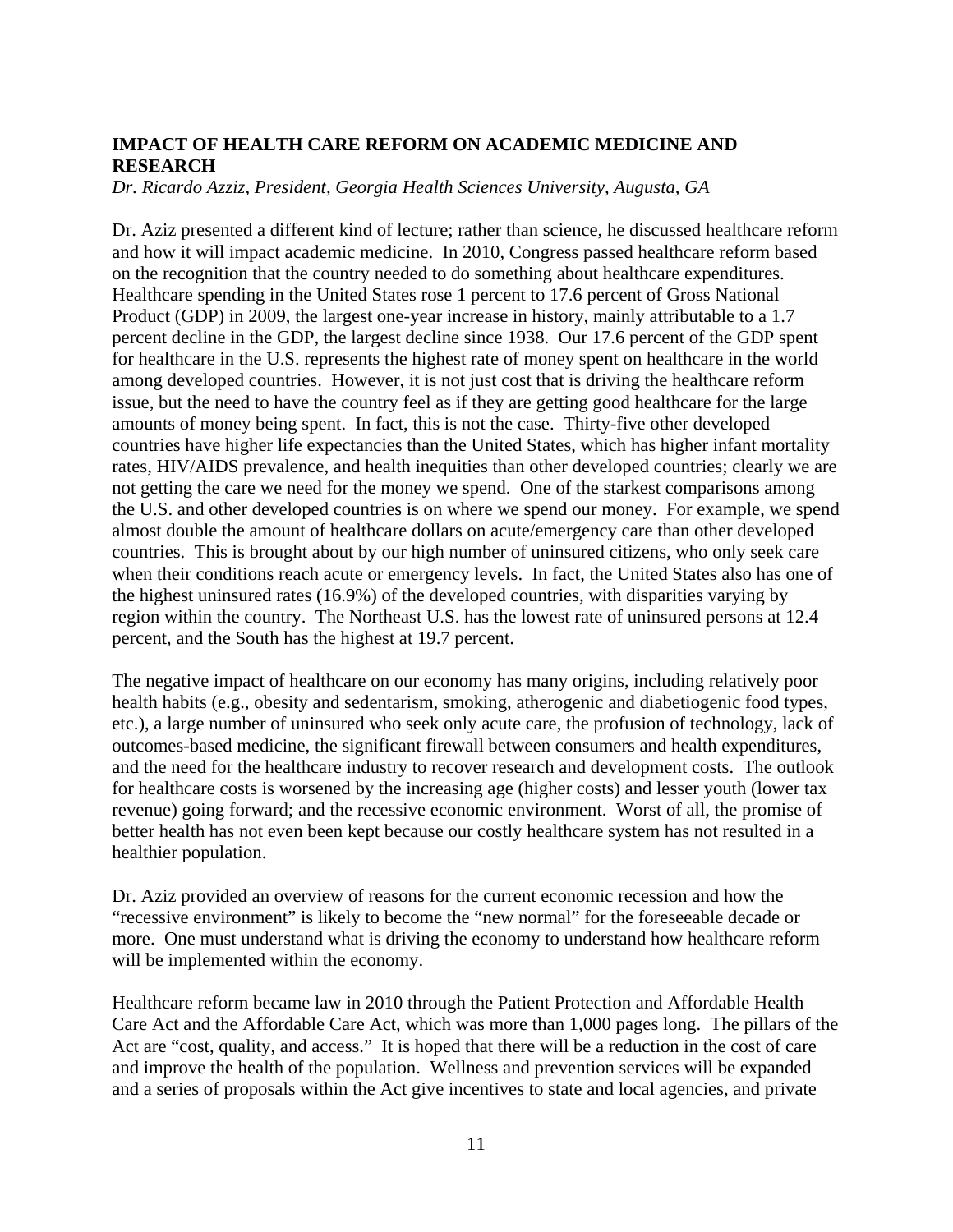employers, to provide preventive services. The new law will reduce the number of citizens covered by healthcare, but also will reduce the number of uninsured from approximately 17 percent to 6 percent. Dr. Aziz explained many of the intricacies in the new law. One of the basics of the new law is reducing waste in the system and the use of duplicate or unnecessary tests. Best practices in medical care will be expected; outcomes will determine reimbursement, which is a controversial aspect of the new law.

Much of the concern about the new law is how to pay for it, especially for the large number of participants in the healthcare system and the expansion of coverage. As written, the new law is cost neutral, although this will not be known until the entire law is enacted by 2014.

Dr. Aziz described academic health centers (AHSs), how they are funded, and the impact of the new healthcare law on academic medicine. The growth of AHCs has occurred since the passing of the laws establishing Medicaid and Medicare in the 1960's, which specified that there would be money for academic research. Studies in then 1990's showed that the number of medical schools increased from 86 to 125 and the number of full-time medical faculty grew from approximately 11,000 to 90,000 between 1960 and 1995. The impact of federal money on AHCs also has allowed more medical education to be offered, although some educational expenses are paid from the clinical enterprise margin.

Challenges in the future for AHCs include the following:

- A further erosion of already lean clinical margins by increased costs (IT infrastructure, primary care investments, etc.) and decreasing reimbursement.
- Disappearing cross-subsidy support for research and education.
- The decrease in the relative amount of federal and state support for education and training.
- The decrease in the relative amount of federal support for research.
- The expansion of multimission faculty.

Opportunities include the growth in the experience of identifying and implementing novel and innovative approaches to solving problems, in research inquiry, and in experience in the development of standardized care plans; the development of existing opportunities for interprofessional training; readiness of multispecialty faculty practice groups and AHCs to be aligned/integrated; and the ability to imbed quality, efficiency, and performance improvement in the training and education of students and residents, and subsequently staff and faculty.

Dr. Aziz's comments on the importance of education included a focus on developing, to the extent possible, faculty as either clinician-teachers, clinician-researchers, or researcher-teachers, rather than emphasizing the goal that everyone be able to do everything. There must be an increase in leadership development of faculty and staff and the frequency of conversations around Health Care Reform. In addition, there is a need to develop greater training and systems emphasizing the role of interprofessional teams and methods for coordinating care throughout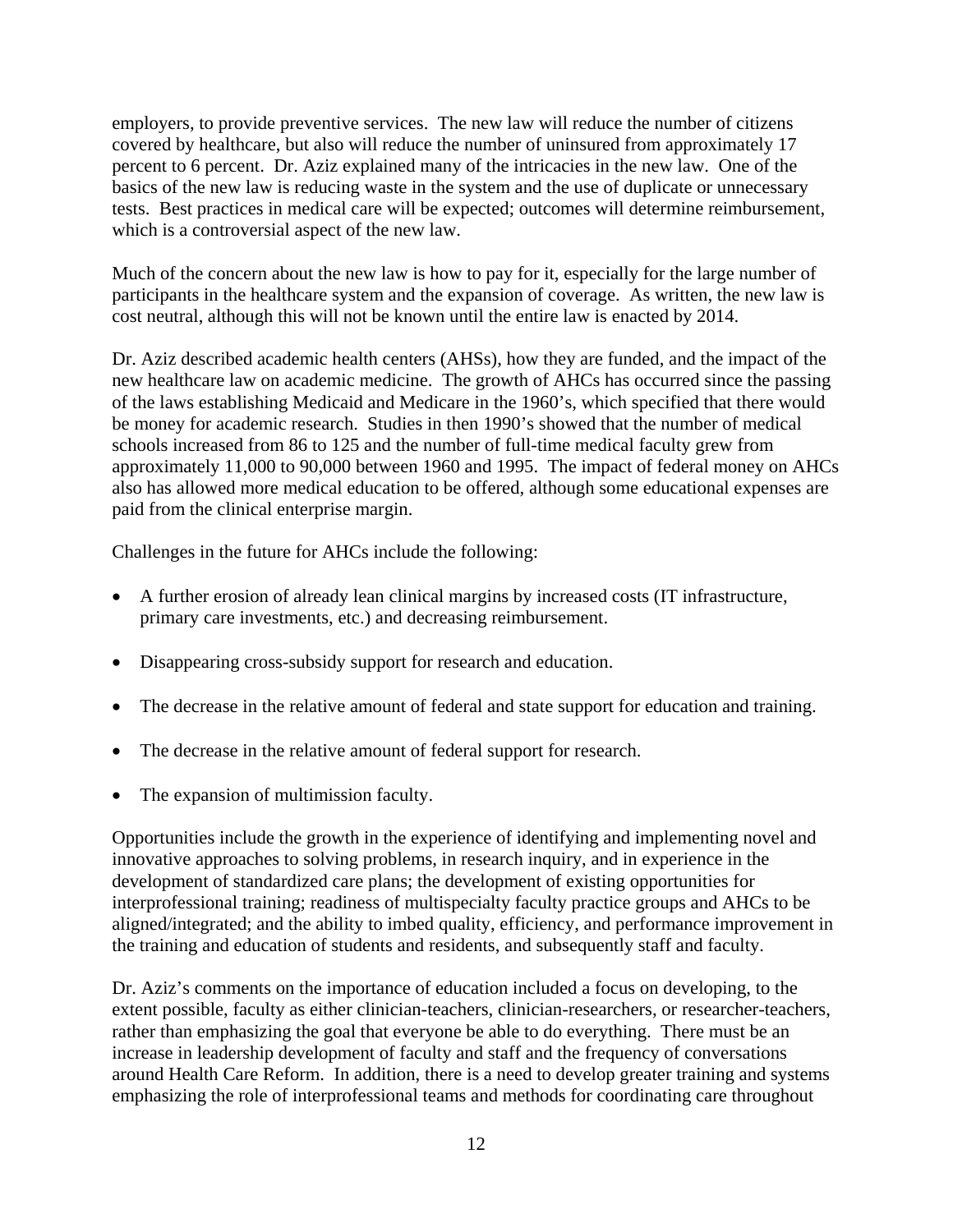the healthcare continuum. Another issue for education is where we are going to get more physicians to serve the increased numbers of patients, especially in the elderly population. It is projected that there will be a shortage of approximately 130,000 physicians by 2025.

For the future, there is a need to improve research by expanding the field of competitive effectiveness, outcome, and healthcare delivery investigation, and chronic disease prevention; focus on developing collaborations and partnerships to enhance the translation, efficiency and outcome of research; and improve fund-raising and technology transfer.

Major issues for the future include the following:

- Build a stronger research base to support the increased needs in the healthcare system.
- Spend resources on comparative effectiveness research to evaluate the approaches used in disease prevention, treatment, and outcomes.
- Create a system that emphasizes evidence-based medicine, possibly through a patientoutcomes research institute

On the clinical care side of the healthcare system, it will be critical to implement systems to monitor/report quality in real time; begin testing novel methods of healthcare delivery and maintenance as pilots; begin developing primary care affiliations; implement an effective broadbased IT platform; align and integrate clinical and academic enterprise; and change the culture and incentives of clinical faculties and Chairs. It also is important to embrace and measure quality as a primary goal and determine what the best care model would be to ensure the health of the population.

Dr. Aziz said that the impact on hospitals will change in the next decade as they move to more of an outpatient base than an inpatient base. They must adapt to changing paradigms or risk becoming obsolete.

One model that has gained attention in the past few years is the Accountable Care Organization (ACO). ACOs are non-integrated and discordant organizational structures that have limited experience in coordination of care across the entire healthcare spectrum. They lack a primary care culture and infrastructure (e.g., IT infrastructure), strategies to alleviate the burden of training, a decentralized Department structure, and a Chair/Clinical Leader and faculty incentives and culture.

In conclusion, the AHCs must lead changes in healthcare delivery to address the concerns of cost, quality, and efficiency; must ensure our educational programs generate the physicians and researchers required of tomorrow's health care systems; and understand that research is critical to the effective realization of health care reform.

# *Discussion*

As the population ages, there is the hazard of end-of-life care that must be addressed. It is estimated that one-third of an individuals' lifetime cost of medical care occurs at the end of life.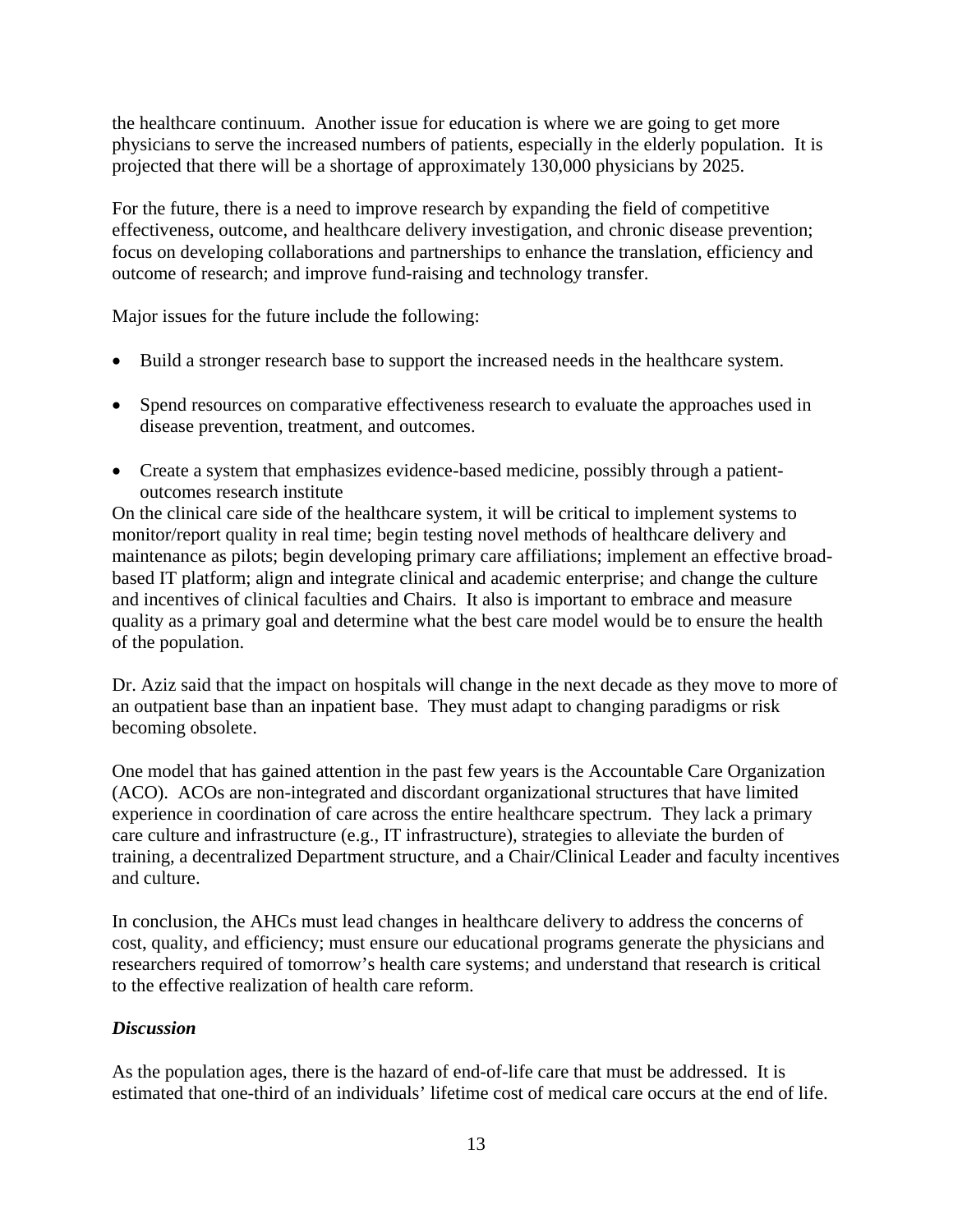AHCs take care of many uninsured during this period; it is anticipated that with the new healthcare reform, AHCs will be better off because they will have greater coverage for these individuals.

ACOs are similar to Health Maintenance Organizations (HMOs), with very high costs for out-ofnetwork services. It is important to remember that economics is a social science and medicine must rely on many other disciplines to solve some of the problems seen in both the current and future healthcare system after full implementation of the new law.

There was a discussion about the individual mandate for health insurance and the role of government in advocating for healthy lifestyles. The example given was a person saying they do not want the government becoming so involved in their lives (e.g., health care requirements or food recommendations), but when they get sick, they expect the government to pick up the tab. This is conflicting information that may sometimes border on irresponsibility, but is part of the unique American personality. It is important that the medical system be aware that these conflicts exist in society.

There is good reason to understand how the clinical enterprise and research enterprise interact in the healthcare system. The AHCs have many bright individuals who understand that the research side and business side need to work together. This involves measuring outcomes and resources to improve quality. This will take input from both the clinical and research side.

# **LUNCH AND NETWORKING (INFORMAL)**

During the lunch period, NMRI members choose to sit at tables labeled by topic. This offered an opportunity for attendees to meet and discuss areas of research interest. Topics included diabetes, digestive diseases, hematology, kidney/nephrology, liver/nutrition, and obesity.

# **MOCK STUDY SECTION**

During a breakout session, participants attended one of the Mock Study Sections. Leaders of the session were provided with sample grant applications (some from meeting participants) to review and provide critical feedback. The Scientific Review Officer (SRO) led a discussion of the feedback sessions. One of the most useful activities during the session was the grading of the sample applications by "study section" participants, with direct feedback on why they would have scored the application as they did. The three study sections were comprised of the following Chair and SRO. Each mock session had experienced researchers who had been successful in grant applications; they provided real-life experiences about their quest for funding, often after being unsuccessful in their first attempts.

### **Mock Study Section 1**

- *SRO: Dr. James Hyde, Senior Advisor, Research Training and Career Development Programs, Division of Diabetes, Endocrinology, and Metabolic Diseases, NIDDK, Bethesda, MD*
- *Chair: Dr. Susanne Nicholas, Associate Professor of Medicine, University of California, Los Angeles, CA*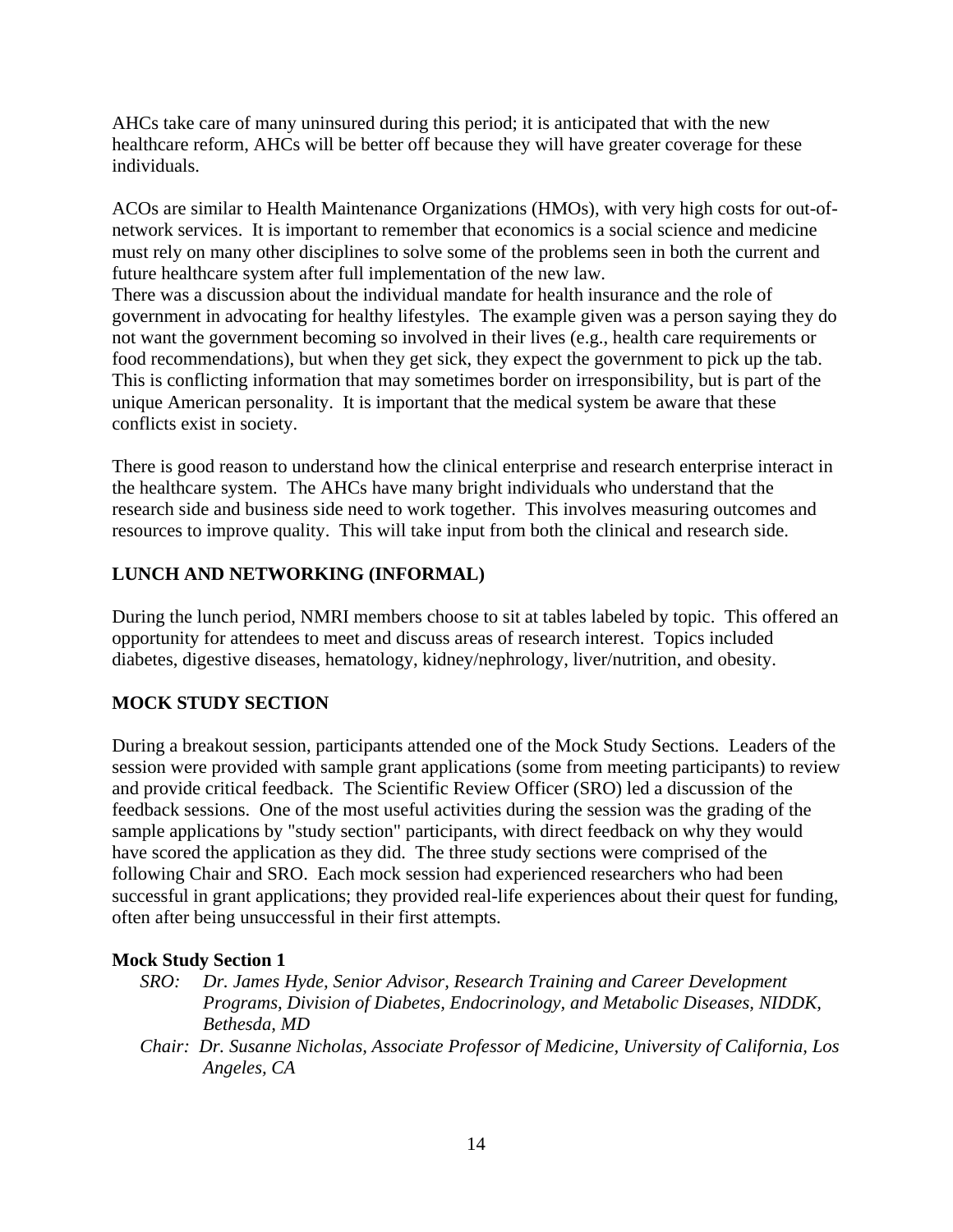### **Mock Study Section 2**

*SRO: Dr. Lakshmanan Sankaran, Scientific Review Officer, NIDDK, Bethesda, MD Chair: Dr. Eddie Greene, Associate Professor, Mayo Clinic, Rochester, MN* 

#### **Study Section 3**

*SRO: Dr. Barbara Woynarowska, Scientific Review Officer, NIDDK, Bethesda, MD Chair: Dr. Bessie Young, Associate Professor, University of Washington, Seattle, WA* 

### **ROLE OF SCIENTIFIC SOCIETIES AND PROFESSIONAL ORGANIZATIONS IN FUNDING RESEACH AND THE ROLE OF PHARMACEUTICAL COMPANIES IN FUNDING MEDICAL EDUCATION THROUGH GRANTS**

### **Boehringer Ingelheim Pharmaceuticals, Inc.**

*Dr. Amy Shabazz, Associate Director, Cardiometabolic Medical Affairs, FBM Dr. Jene Martins-Richards, Senior Medical Liaison, Cardiometabolic Medical Affairs, FBM* 

Drs. Martins-Richards and Shabazz described their backgrounds and provided information on clinical trials and research being conducted by Boehringer Ingelheim (BI) Pharmaceutical, Inc. Therapeutic areas of BI drug development include cardiovascular and respiratory diseases, and virology; BI currently is moving into the areas of oncology and diabetes, although BI does not have any approved drugs in these areas as yet.

BI was the original developer of tissue plasminogen activator (tPA), one of the most commonlyused drugs post-stroke, which was relicensed to Genentech.

BI grants are issued for education to patients, physicians, providers, or the general public. The educational grants are meant to address unmet medical needs and to bridge the gap on what the pharmaceutical industry knows and what they do from a patient and physician perspective. Grants can be awarded for Continuing Medical Education or other programs for organizations, not for individuals.

Drs. Martins-Richards and Shabazz demonstrated the information available on the BI website regarding funding opportunities. The website URL is http://www.bipigrants.com/index.html. Links are present for each area of interest to BI grants available in that area. There also is a tutorial for the website that includes definitions relevant to the grant process. The area reviewed was related to educational grants and included requirements and timelines for applications. Under the website area called investigator-initiated studies, there were instructions for applying for grants in specific disease areas, such as diabetes and endocrinology. It was noted that grants for diabetes and endocrinology cannot be approved until the FDA approves the interventions, which should occur in the second or third quarter of 2011. Dr. Shabazz encouraged participants to consider applying for BI grants.

### *Discussion*

BI will consider any grant application, for example for hepatitis, but it depends on the concept.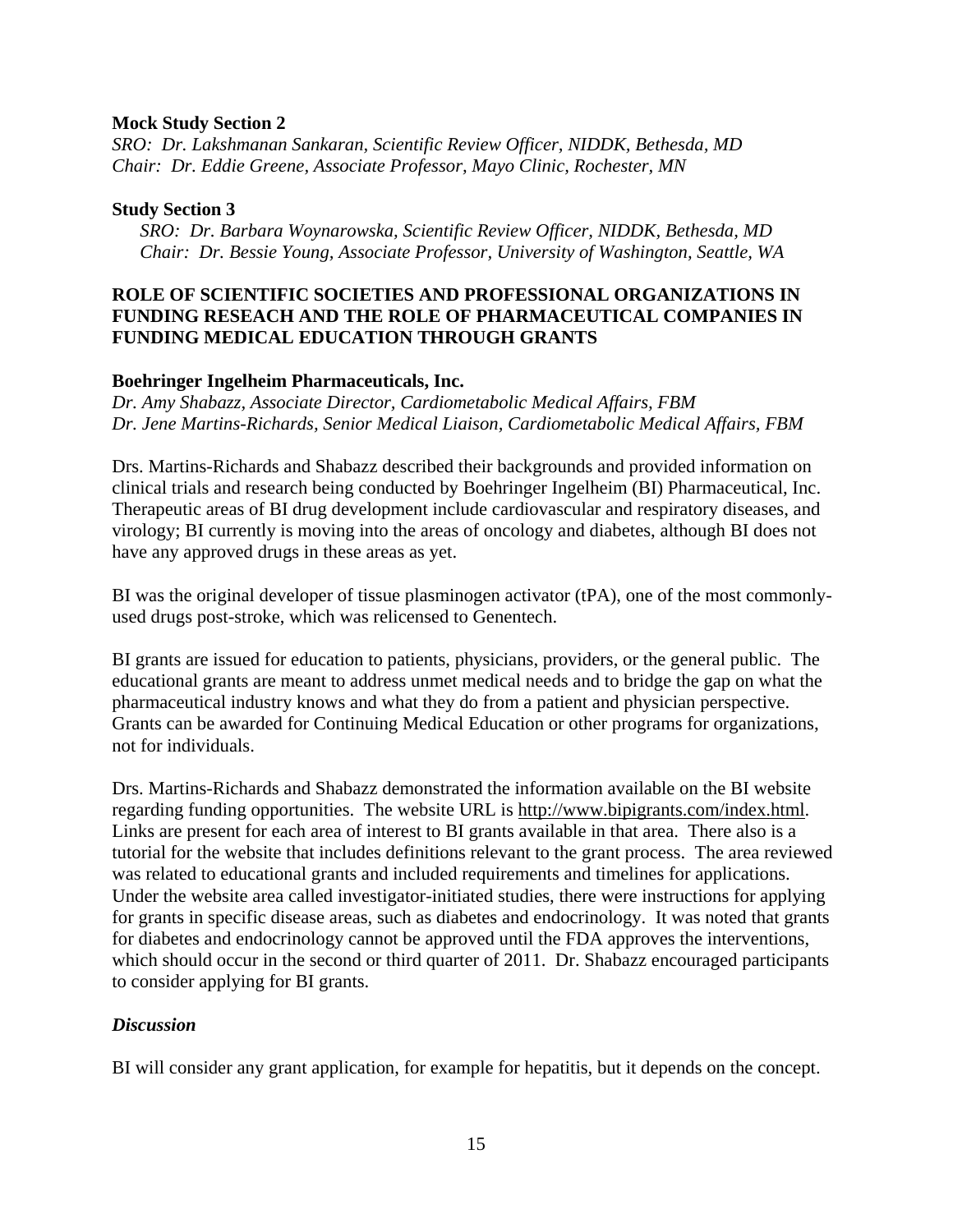### **American Liver Foundation**

*Ms. Susan Robinson, Vice President, Programs, American Liver Foundation, New York, NY* 

Ms. Robinson provided an overview of grant awards and values offered by the American Liver Foundation (ALF). Their 2011 Research Awards Program sponsors research integral to the work of the ALF and of the American Association for the Study of Liver diseases (AASLD). The goal of this program is to improve treatment and find a cure. Since 1979, the Program has provided more than \$23 million in research funding to over 750 qualified scientists and physicians.

In April 2010, twelve scientists representing twelve medical and research institutions were awarded nearly \$1,000,000 to support their research in the areas of acute liver failure, biliary fibrosis, hepatic inflammation, hepatitis C, liver cancer, non-alcoholic fatty liver disease, and non-viral hepatitis.

There are numerous volunteer opportunities through ALF that support mission delivery. They are:

- **Education.** The core program is *Love Your Liver*, an interactive liver wellness education program targeted to elementary, middle, and high school students. The program educates students about the liver and the actions they can take to maximize their liver health and prevent liver disease. It can be tailored to elementary, middle, and high school students in the school and after-school settings.
- **Hepatitis C Program.** This program is just beginning and will focus on patient information and treatment options.
- **Non-Alcoholic Fatty Liver Disease (NAFLD).** This is a program with educational resources for patients and families.
- **Congressional Outreach.**
- **Board of Directors.**

These programs represent some of the most relevant programs that are of high interest to liver disease researchers and organizations. Ms. Robinson encouraged attendees to consider applying to the ALF grant program.

### **American Society for Bone and Mineral Research (ASBMR)**

*Dr. Kristy Nicks, Research Fellow, ASBMR Minority Subcommittee, Mayo Clinic, Rochester, MN* 

The mission of the ASBMR is to be the premier society in the field of bone and mineral metabolism through promoting excellence in bone and mineral research, fostering integration of clinical and basic science, and facilitating the translation of that science to health care and clinical practice. Key objectives of the ASBMR are the nurturing and development of future generations of basic and clinical scientists; dissemination of new knowledge in bone and mineral metabolism; and proactive shaping of research and health policies based on scientific advances in the field.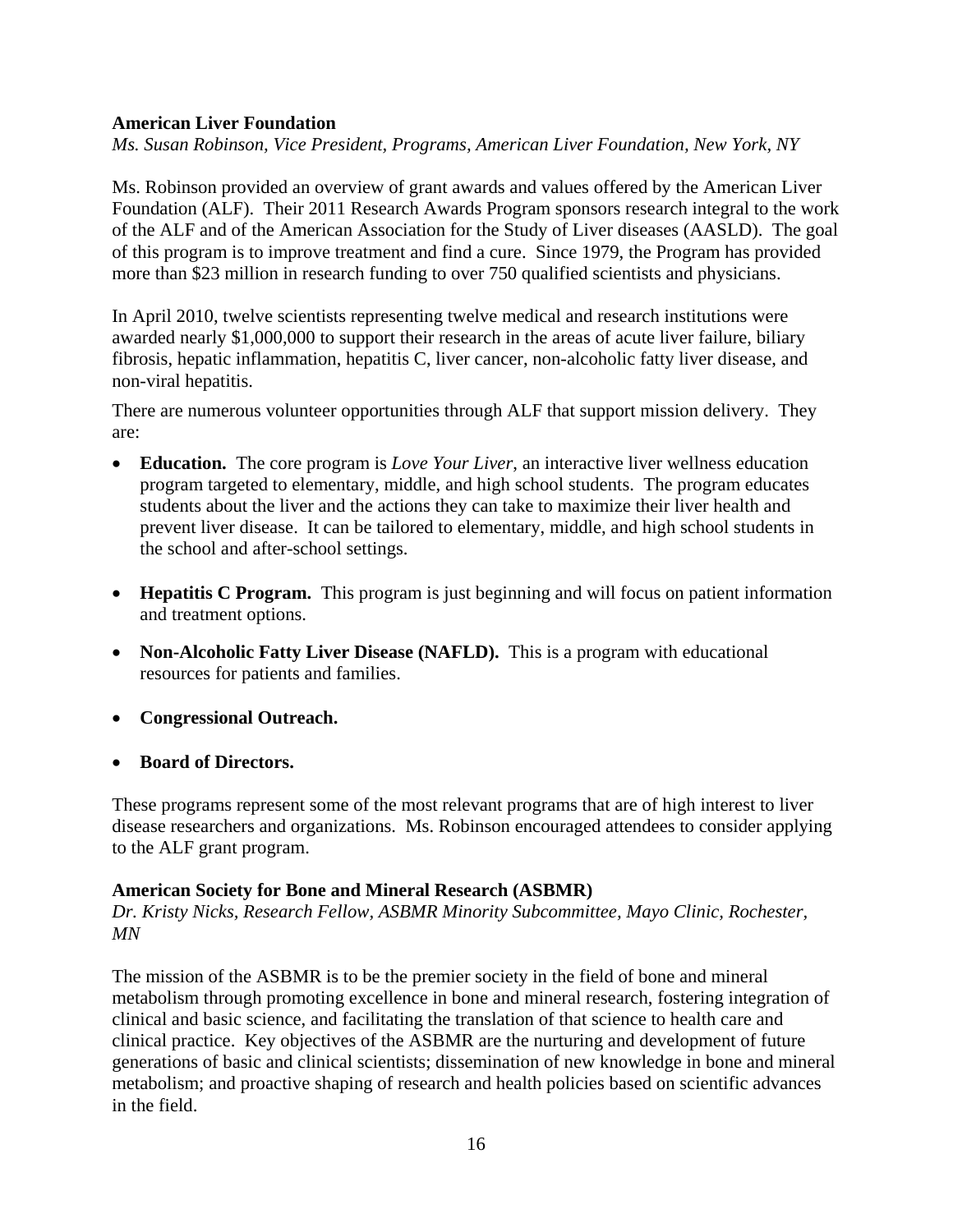ASBMR was founded in 1977 and has approximately 3,800 members, almost equally divided between U.S. and international scientists and physicians. The predominant specialties of ASBMR members are endocrinology, cell biology, and molecular biology, with the largest subset in basic research. Approximately 20 percent of current ASBMR members self-identify themselves as a minority.

ASBMR support for young investigators includes awards for abstracts at the Annual and Topical meetings, travel grants and awards to co-sponsored events and other research meetings, Junior Faculty Osteoporosis Research Awards, and Career Enhancement Awards.

Dr. Nicks presented the ASBMR Minority Subcommittee Goals. The Subcommittee is charged with increasing membership, facilitating the participation and promoting the professional development of under-represented minorities in ASBMR. The subcommittee's objectives are:

- Increase the number of under-represented minorities engaged in the bone and mineral research field by providing access to resources and training through the development of a mentoring program.
- Promote the advancement of research and careers for under- represented minorities through job opportunities and leadership positions within the Society.
- Develop relationships with other organizations to foster collaboration and raise awareness of ASBMR.

Dr. Nicks described the accomplishments of the Subcommittee, which included compiling and disseminating an annual list of research funding opportunities for under-represented minorities and sponsorship of networking events at the ASBMR 2005, 2006, 2010, and 2011 Annual Meetings (i.e., Minority Breakfasts, Receptions, Focus Groups, etc.).

# *Discussion*

If a NMRI member wants to submit an application for a grant or other award, they would first need to join the ASBMR. With the exception of ASBMR meeting Young Investigator and Travel Awards, all other Society grant and award programs are available only to current members. Membership is available to any individual with an interest in the field of bone and mineral metabolism. Individuals can apply for membership at www.asbmr.org.

### **SCIENTIFIC PRESENTATIONS**

### **Lead Exposure and Chronic Kidney Disease Among Hispanics**

*Dr. German Hernandez, Assistant Professor of Medicine, Texas Tech University Health Sciences Center at El Paso, TX* 

Dr. Hernandez explained that his talk would focus on: (1) understanding the link between lead exposure and kidney function at the population level; (2) describe the association between low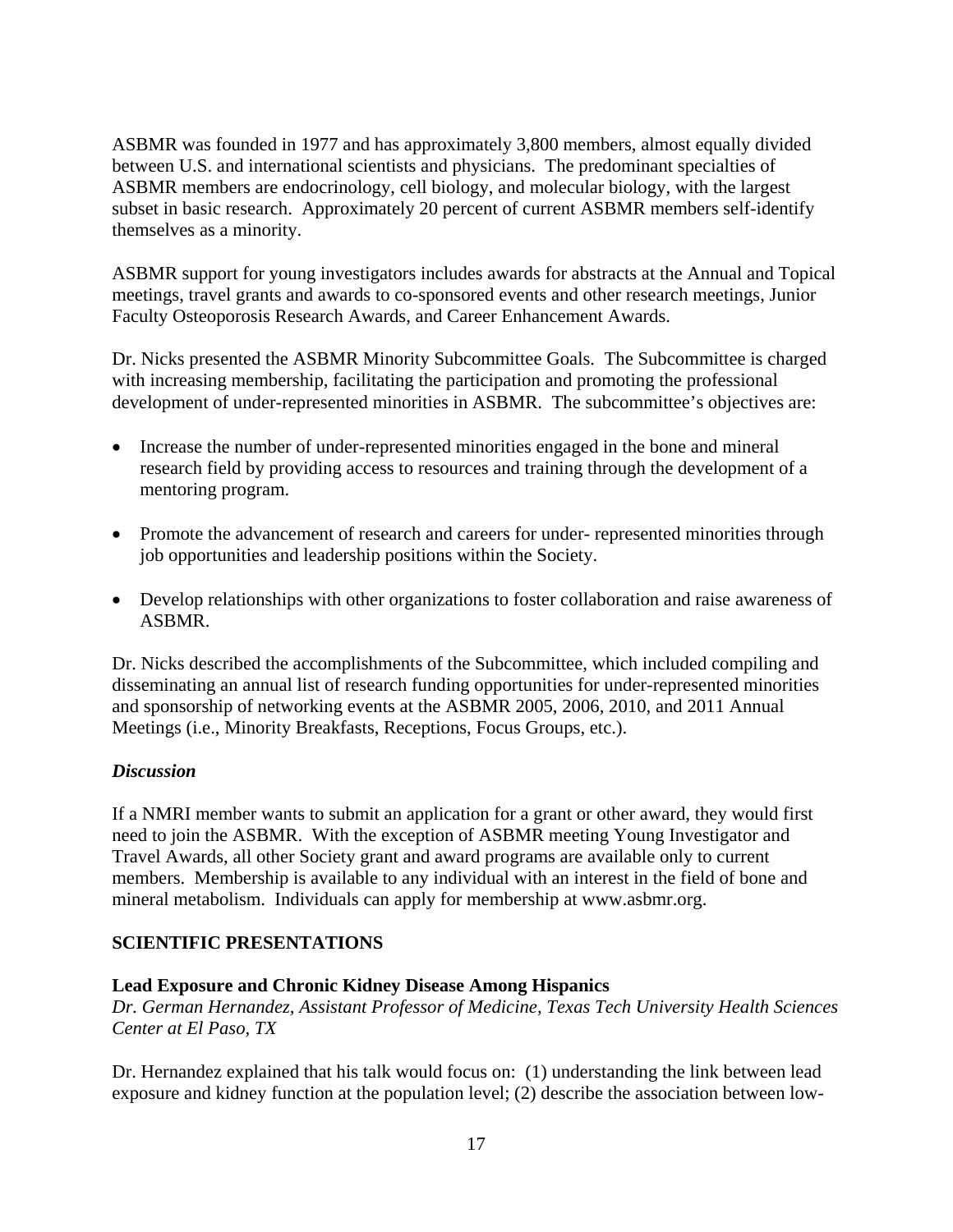level lead exposure and the progression of chronic kidney disease (CKD), regardless of the primary etiology; and (3) describe the cross-sectional association between blood levels and kidney function among Hispanic patients with CKD in the El Paso, TX, region.

In providing background, Dr. Hernandez noted that racial and ethnic minorities have a higher burden of end-stage renal disease (ESRD). Blacks, for example, have been shown to have the highest rates of ESRD among racial groups, and Hispanics have higher rates of ESRD than do non-Hispanics. Despite attempts to modify known risk factors such as hypertension, proteinuria, and glycemic control, disease progression still occurs. This raises the possibility of the existence of other factors that have not yet been identified. These could include factors such as health literacy, which often is not measured in studies. Similarly, environmental exposures as risk factors for chronic kidney disease (CKD) progression have not been studied fully.

Dr. Hernandez noted that residents in the vicinity of El Paso were exposed to lead from a local smelter. During the period 1969 to 1971, the smelter released 1,116 tons of lead into the environment. Lead smelting operations in the area ceased in 1985. Lead acts similarly to calcium and is deposited in the bone, where it accumulates, making the El Paso population (81.4% Hispanic) an appropriate group in which to study the effects of lead exposure on CKD.

Dr. Hernandez described the use of lead throughout human history, including sources of exposure. Lead has no known biologic function, so there is no known "safe" level. In addition, lead can affect almost any organ system. Lead is a known nephrotoxicant at high levels of exposure (blood lead levels of 70-80 mcg/dL). Such high levels of exposure generally are not seen any more in the United States. Early changes seen at this high level include: proximal tubular dysfunction (mainly in children); aminoaciduria; glycosuria; phosphaturia; eosinophilic intranuclear inclusion bodies; swollen mitochondria in tubular lining cells, distorted cristae; and a decline in glomerular filtration rate (GFR). These changes are reversible with removal of exposure, treatment with chelation (Ca-EDTA or DMSA/succimer), or both. Continued exposure, however, leads to chronic lead nephropathy, also called overt lead nephropathy, which clinically may involve: inactive urinary sediment, some proteinuria (<1-2 grams), hypertensive vascular changes, "saturnine" gout, and chelatable lead (body lead burden) > 600mcg/72 hr urine following the administration of 1gm of IM/IV Ca-EDTA. Treatment of lead nephropathy involves identifying and removing the source of lead exposure and Ca-EDTA treatment. More common in the United States today, however, are lower levels of lead exposure, with racial and ethnic minorities showing a higher burden of lead exposure according to the National Health and Nutrition Examination Survey (NHANES). In discussing low-level lead exposure and CKD progression, Dr. Hernandez described studies in Taiwan that showed that low-level lead exposure may act as an additional risk factor for CKD and its rate of progression. However, all of these studies were conducted at a single center in Taiwan; other populations have not been studied.

Dr. Hernandez and colleagues' El Paso study is called the Paso del Norte Kidney Disease Study (PNKDS). The immediate aim of the study is to determine the prevalence of lead exposure among mainly Mexican-American patients with CKD in El Paso as a first step in studying lead exposure as a risk factor for CKD progression in the El Paso region. Study findings thus far include: in the El Paso region, predominantly Hispanic patients with CKD of varying stages do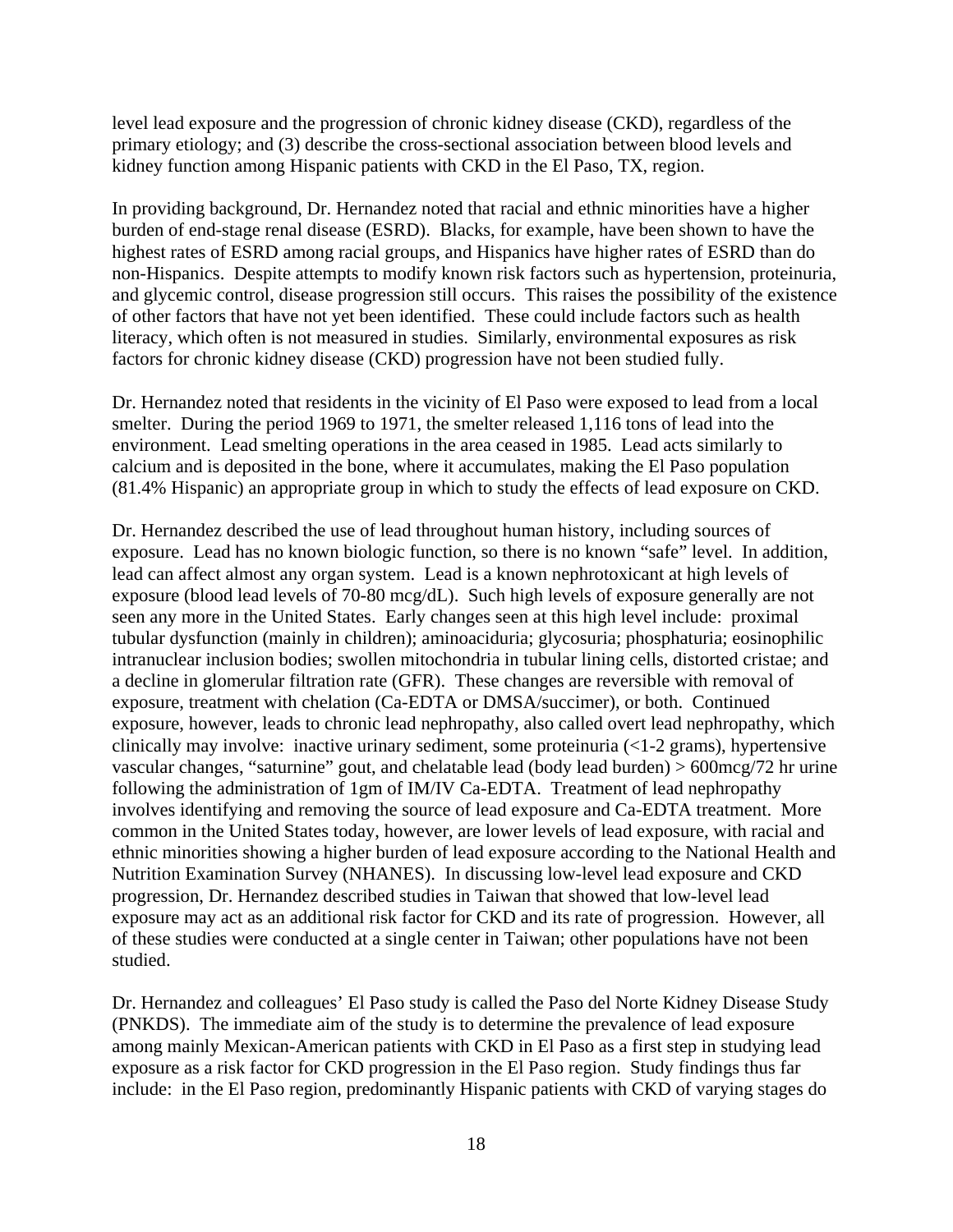have measurable levels of lead exposure; the relationship between blood lead levels and estimated GFR (eGFR) appears to be modified by diabetes mellitus; and among nondiabetic patients, there is a strong and significant cross-sectional association between higher blood lead levels and lower eGFR. Further studies are planned, including an attempt to replicate the Taiwanese studies.

### *Discussion*

Oral chelation via succimer has not been fully studied yet, so comparisons between oral and intravenous chelation therapy cannot be made at this time. With chelation, it is important to make certain that patients do not have a continued source of lead exposure. If they do, chelation may do more harm than good because it may recirculate the lead in their bodies. This is less of an issue in patients with low blood lead levels, but it should be investigated on an individual patient basis.

To ascertain lead exposure in PNKDS, researchers modified the Texas State Department of Health lead exposure questionnaire. Items addressed included age of housing and use of specific traditional Mexican remedies. In Dr. Hernandez's previous work at a public hospital in San Francisco, patients were asked about sources of lead exposure. If none was found, patients were chelated initially to determine if they would have met entry criteria for the Taiwanese trials. If they did meet the Taiwanese criteria, chelation continued. Again, it is important to question patients thoroughly to ascertain all possible sources of lead exposure (e.g., a supplement they may be taking, especially if it is obtained from another country).

All PNKDS patients had CKD (stages 2-4) prior to enrolling in the observational study. None were true "lead nephropathy" patients. Some remediation has occurred in the areas of exposure near the smelter. The potential impact of the planned removal of the smelter is unknown.

The Taiwanese investigators postulated that lead might increase oxidative stress and reduce nitric oxide availability; thus, removing the lead might create a better vascular environment that might result in an improved eGFR.

In the Atlanta region, a significant detrimental effect was observed in children whose lead levels measured < 10 mcg/dl. The PNKDS does not involve children, but they may be more susceptible to the effects of lead because their bodies still are developing. In addition, children are at greater risk because they are more efficient at absorbing lead from the gastrointestinal tract. The idea that chelation may be detrimental to patients who have a current source of lead exposure should be considered carefully in children, as well.

### **Neurobiology of Obesity**

*Dr. Tiffany Beckman, Assistant Professor of Medicine, University of Minnesota, Minneapolis, MN* 

Obesity in American Indians (AIs) is a major public health problem. Some AI tribes, such as the Pima Indians, have the highest prevalence of obesity in the world, and obesity-related medical conditions are among the top causes of death in AIs. AI women are 1.4-times more likely than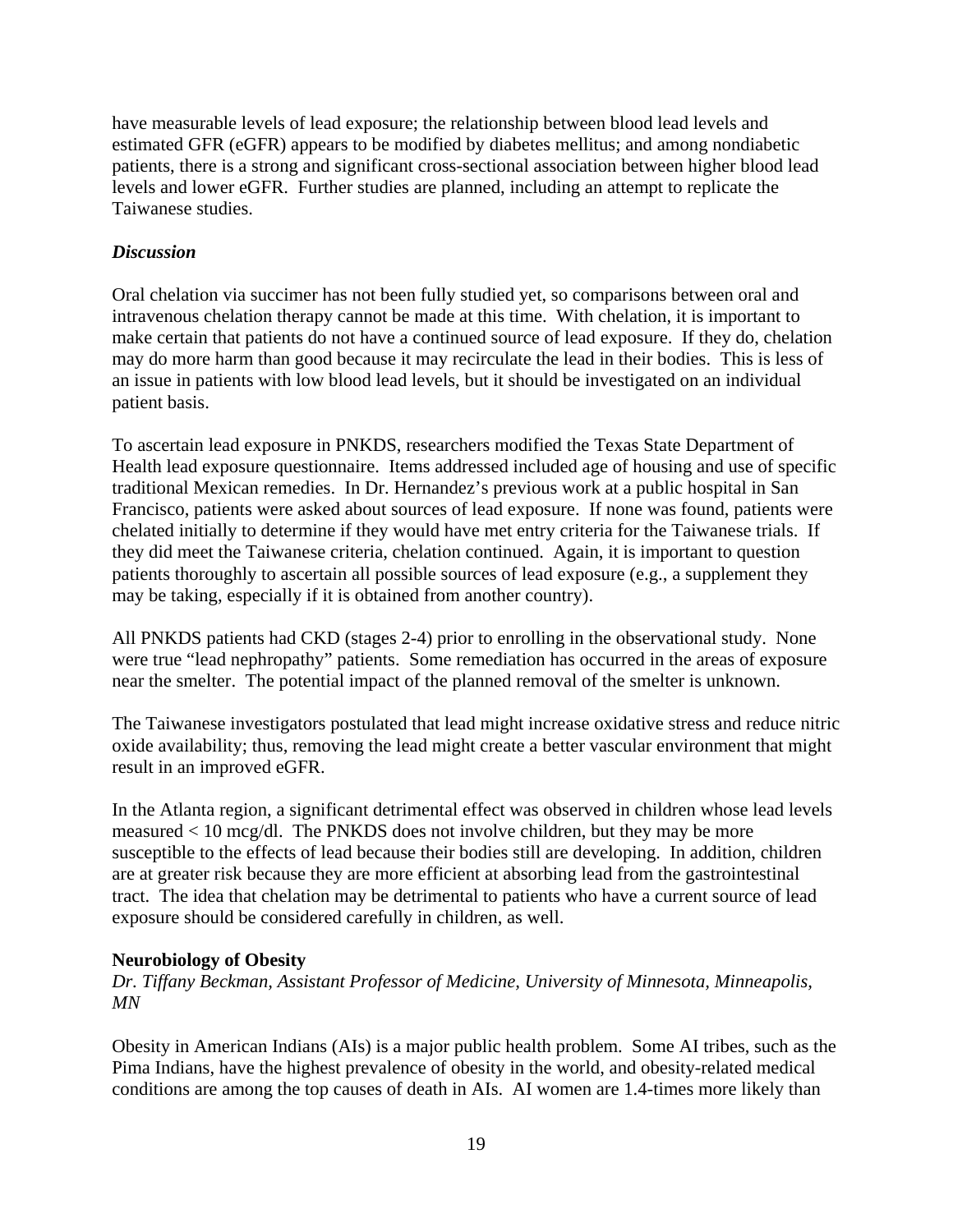Caucasian women to be obese, which contributes to childhood obesity. In addition, 75 percent of Pima women in the United States are obese, compared to only 20% of Mexican Pima women.

To account for this, it must be noted that a transition occurred in the 1950's from lower-calorie traditional foods to a mainstream American diet that includes fast food. To illustrate the impact of environmental factors rather than genetic factors, it has been shown that the Pima Indians who live in the Sierra Madre mountains of Mexico retain a traditional lifestyle of hunting and gathering where they haul their own water, grow their own food, and remain physically active, and they have far less obesity than their American counterparts. The Pima Indians who live in the U.S. desert reservation of Arizona eat a high-fat diet of government commodities and are sedentary. They cannot grow their own food in the desert climate.

Dr. Beckman provided an overview of the biologic pathways that influence eating behavior. Human eating behavior is driven by complex regulatory factors that are coordinated by the brain. For example, adiposity signals, such as leptin, insulin, and ghrelin, reflect the state of energy balance in the periphery act in the hypothalamus. Satiety signals that communicate about the presence of food in the gut act in the hindbrain, specifically in the nucleus of the solitary tract. However, food has rewarding or pleasurable properties such, as smell, taste, and appearance, and the reward value of these inputs are processed in pathways that include the midbrain's ventral tegmental area and the striatum, including the nucleus accumbens. In addition, cognitive factors such as the social situation, the person's emotional state, or any attempts to volitionally control their eating also affect eventual food intake. Centers that regulate behavior can be found in the prefrontal and orbitofrontal cortex and other brain regions.

Dr. Beckman described a study to examine the impact of cognitive factors on the brain's response to food intake. The study used naltrexone, an FDA-approved drug for alcohol and opioid dependence, to determine its viability for the control of eating behavior. The study in rats indicated naltrexone was able to control eating behavior if injected into the amygdala.

Using Functional Magnetic Resonance Imaging (fMRI) to study brain activity during feeding or viewing foods was a strategy used to better understand brain response to food. One study in people has shown that brain activation to fattening food cues in reward pathways differs from that to non-fattening food. This response is enhanced in obese women compared to lean women, which suggests obese women have overactive reward circuitry in the brain when exposed to food.

An ongoing randomized placebo-controlled, double-blind, crossover pilot study of 30 obese and 30 lean AI women investigated naltrexone and visual stimuli, using fMRI to compare study groups. Preliminary data from the first group of participants from this pilot study was presented. The aims of the study were to use fMRI to compare brain activation associated with the response to visual food cues in obese versus lean AI women; to use fMRI to compare the effects of naltrexone versus a placebo on brain activation associated with response to palatable food cues; and to compare the effects of a single dose of naltrexone versus a placebo on caloric consumption. Results indicated the following:

Food cues trigger robust responses in brain areas central to regulation of food intake.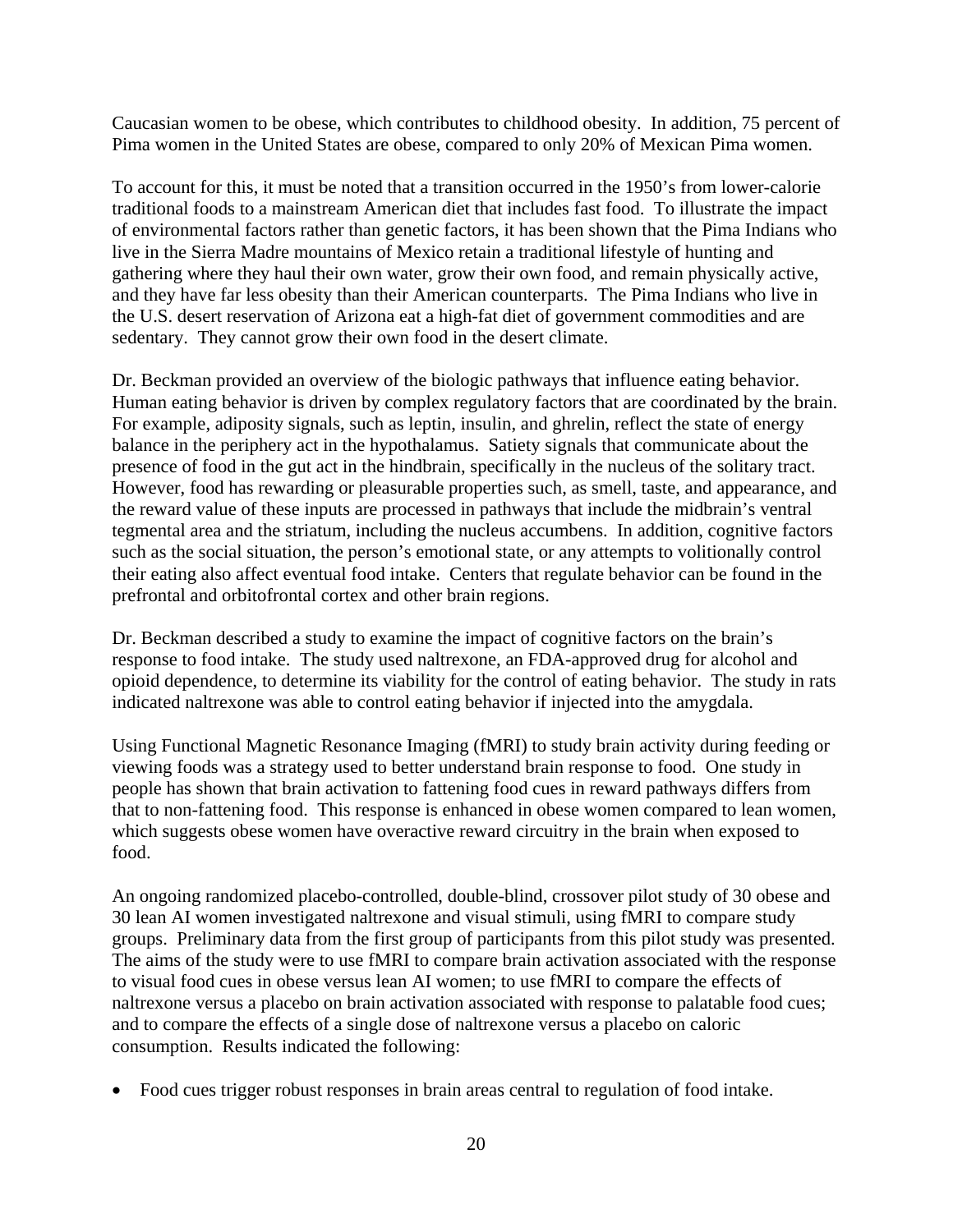- Responses to food cues, especially high energy, "fattening" foods appear to be a regulated aspect of feeding behavior.
- Opioidergic neurons in specific brain regions appear to be important.
- Functional neuroimaging studies can inform us about brain mechanisms underlying our perception of appetite and satiety.
- More work in this discipline is needed.

# *Discussion*

There are other receptors, such as dopamine, and pathways in the brain other than the opioid receptors that are involved in food behavior. Naltrexone is specific for the opioid receptor and is used for other pleasure-seeking behaviors such as cocaine use and gambling.

One of the observations over the years is that AIs are becoming more Westernized in their diets. There is little data prior to the change to the Western diet, although it is known that fewer calories were consumed by AIs prior to Westernization.

# **MARCO CABRERA POSTER AND NETWORKING SESSION—OVERVIEW**

Participants were invited to see the posters submitted to the NMRI Annual Workshop. This year, 27 posters were submitted in three categories: Basic Science, Clinical Science, and Translation. During the poster review, judges observed the posters and chose winners for each category; the awards were given to recipients on the second day of the workshop.

# **DINNER ADDRESS**

# **Genetic diversity, race and health: What are we learning?**

*Dr. Charles Rotimi, Director, Center for Research on Genomics and Global Health, National Human Genome Research Institute, NIH, Bethesda, MD* 

Dr. Rotimi presented information on the emerging genomic era and the fact that scientists have been able to produce the complete DNA sequences of many organisms, including genomes of humans, microbes, insects, animals, and plants. The post-genome era presents scientists with unprecedented opportunities and challenges, with a major challenge in understanding how differences in DNA sequences inform our understanding of human history and health. An important teaching from the new information about the genome is what it can tell us about human history.

This history of human migration from Africa approximately 200,000 years ago resulted in genetic diversity in human alleles, although approximately 90 percent of human alleles are shared. The study of alleles has resulted in the identification of population-specific variations that allow an understanding of the human diaspora from Africa. One finding is that interbreeding occurred in the Middle East but not in Africa between early man (i.e., *Homo sapiens*) and what is known as Neanderthal man.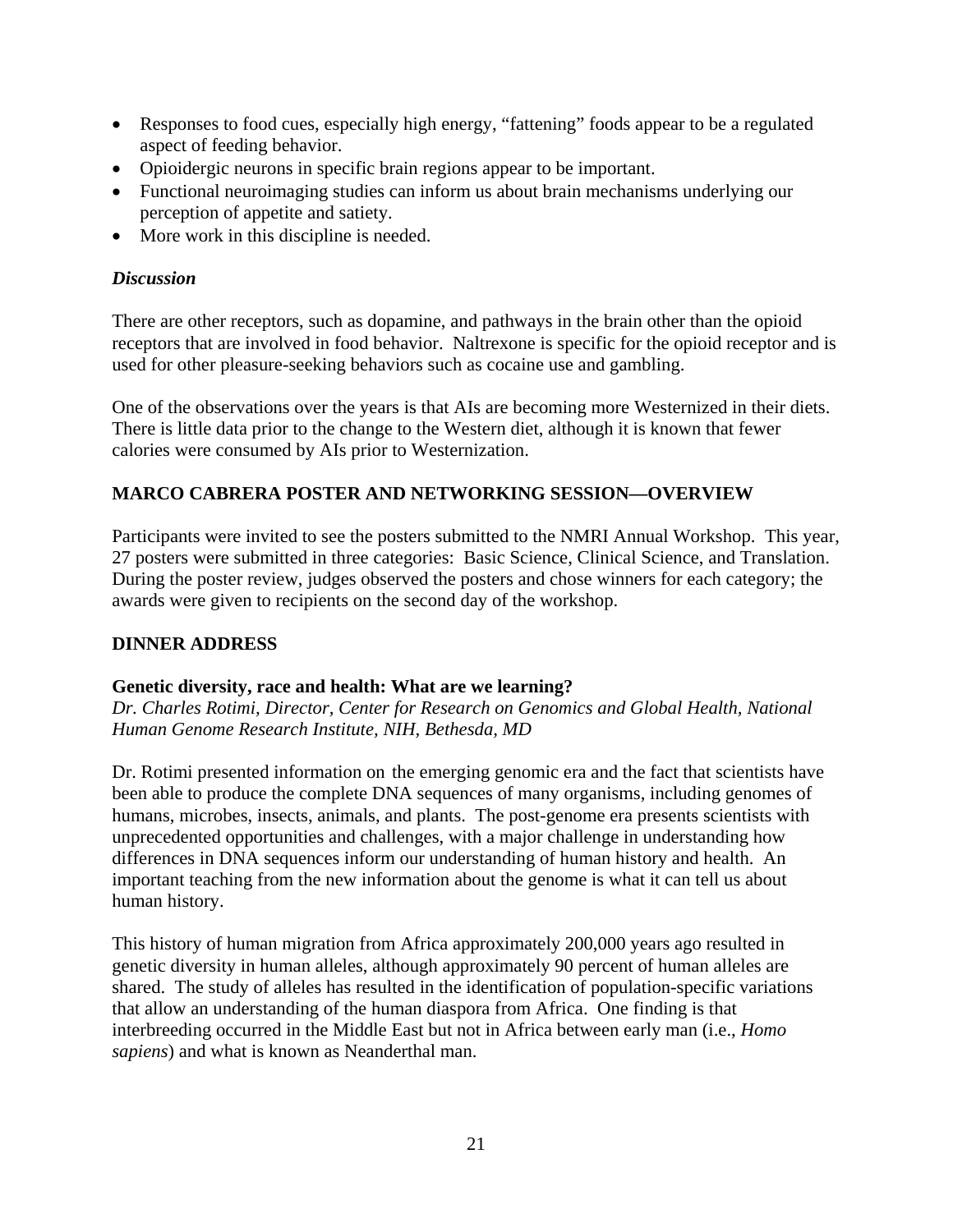One of the techniques for looking at genetic differences among humans is to look for single nucleotide polymorphisms (SNPs), common points in the genome where there are different base pairs. Most genetic variation is evenly distributed around the world, but some—such as the genetic variation for light-colored skin found in Europeans and the reduced ability to sweat found in East Asian populations—are unique to geographic locations. The HAPMAP project has determined that 99 percent of human DNA is shared by all humans on earth. Genetic variation is not constant across animal species. Those species that have not had evolutionary bottlenecks, such as gorillas, chimpanzees, and *Drosophila pseudoobscura*, have a great amount of genomic diversity; those that have had evolutionary bottlenecks, such as humans and cheetahs, have far less genomic diversity.

As an example of local diversity impacting human disease, the *LARGE* and *DMD* genes found in populations in Nigeria, Africa, protect against Lassa fever (sleeping sickness), an evolutionary variation that has relevance to that location but serves no advantage in other populations, such as those in Northern Europe. Similar variations are seen in the genetic influences that account for the 15-20 percent lower level of bilirubin observed in African Americans compared to their white counterparts in the United States and in the variation in the number of copies of the human amylase gene among populations. Amylase copy number is related to the intake of starchy foods, as seen in the lower numbers in African and Asian populations, but higher numbers in European populations. These variations illustrate how the environment has shaped our genome.

An interesting aspect of genetic variability is self-reported ethnic label and geneticallydetermined ancestry. Anecdotes indicate that it is difficult to know whether a person who selfreports that they belong to one racial or ethnic group without confirmation by genomics. One marker that has been described in the literature is lung-function determined by forced expiratory volume in 1 second ( $FEV<sub>1</sub>$ ). Data from the Coronary Artery Risk Development In Young Adults (CARDIA) study indicated that African ancestry was inversely related to  $FEV<sub>1</sub>$ .

There also are human genetic variation implications for differential response to drugs. For example, SNP rs12979860 near the IL28B gene, encoding interferon-lambda-3, is associated with ~2-fold difference in response to treatment for Hepatitis C in patients of European ancestry and African-Americans. Because the genotype leading to better response is in substantially greater frequency in European than African populations, this genetic polymorphism also explains approximately half of the difference in response rates between African-Americans and patients of European ancestry.

This leads to the question of whether race or ancestry is the issue; for example, "black" is used for a wide range of individuals from different backgrounds and different genetic makeup. This can be illustrated by the genetic variant at the HLA-B\*5701 (rs2395029) allele, which significantly reduces the incidence of abacavir hypersensitivity in patients being treated for HIV. Because this allele only existed in one percent of Africans it was thought that there was no reason to genetically test African patients for this allele before beginning treatment [It was noted that the allele is present in 8 percent of Whites and therefore these patients were geneticallytested before beginning abacavir treatment.] HAPMAP studies, however, showed that although the prevalence of the allele was near 1 percent in all Africans, it was distributed differently among African subpopulations such as the Yoruba in Nigeria (0%), Luhya in Kenya (3.3%), and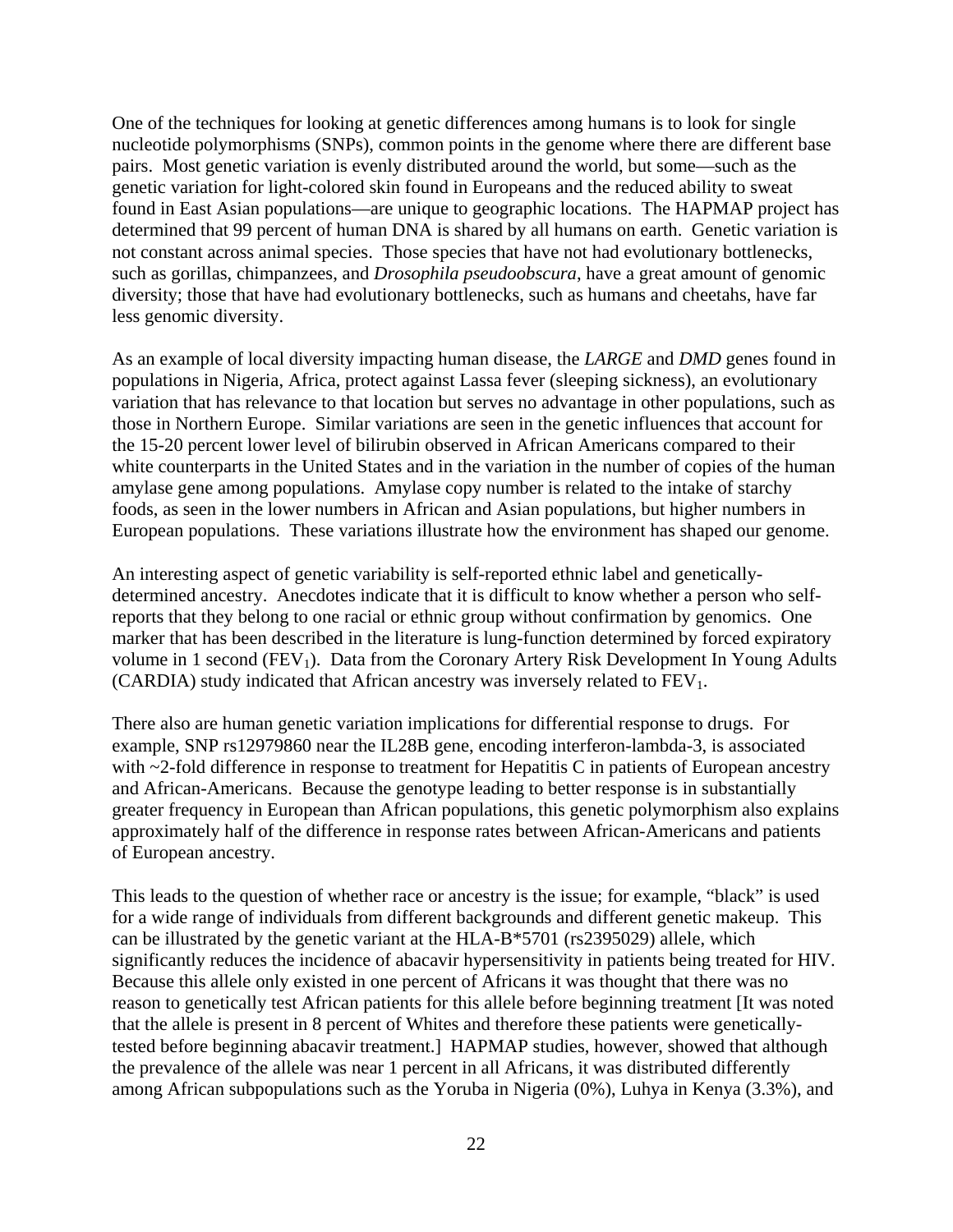the Masai in Lenya (14%). This indicates that ancestry should be considered for the individual, not just membership in a racial group.

The same situation has been seen in the use of beta-blockers for cardiovascular disease and hypertension. Approximately 40 percent of African Americans have a variant (G proteincoupled receptor kinases [GRKs]-Leu41) that provides a natural beta-blocker. If a physician treats the 60 percent who do not have GRKs-Leu41, these patients do very well on beta-blockers. However, the 40 percent who have the allele do not have any effect. Data that combines the two groups will give the result that beta-blockers are not effective in African Americans. The take home message from this example is the individuals cannot be treated as representative for all those who physically resemble them, or have some of the same ancestry.

Although studying human genetic variation is important for many reasons, it does not support the concept of "race." The following comment on race was published recently and may be as accurate a definition as can be supported by science:

*"Race, in countries like the U.S. at least, is a fuzzy social construct by which people with one or two superficial similarities are often clumped together. It reflects simplistic cultural habits reinforced by the questionable practices of government statisticians and medical researchers, among others. Ethnic binning may simplify thought processes and, in some cases, negate them altogether. But using genetics to define race is like slicing soup. You can cut wherever you want, but the soup stays mixed."* 

A misperception of the genetics and drug issue is that we will someday have drugs for white people and drugs for black people (or other racial groups). This is not true. What we will have is drugs for people with certain genetic characteristics regardless of their race or ethnicity. It is likely in these groups there will be individuals from every human racial or ethnic group. As an example, Dr. Rotimi gave the example from his childhood in Nigeria. It was not unusual to get malaria a few times during the year, and he and his family would be treated with chloroquine. Dr. Rotimi would take the drug and have severe reactions and not sleep for days; his grandmother would take the chloroquine and have no reaction. Clearly there are genetic variants at work within the same family.

Dr. Rotimi provided a brief look back at his past, from a child in Nigeria through his undergraduate work at the University of Mississippi to his present position at the National Human Genome Research Institute at the NIH. As a child, he did not accept anything on faith, but wanted to find out for himself. He loved math and science as a child and high school student and later at the University of Mississippi he looked around and questioned why there was such a high incidence of disease in his State and community among African Americans. This led him into the field of biochemistry and genetics. He pursued his Ph.D. in epidemiology, statistics, and genetics, primarily due to his experiences as an administrator in a 268-bed hospital in Greenville, MS. These experiences spurned a lifetime search for the causes of health disparity.

He spoke of the importance of mentors in his career and the ability to recognize where you are in your career development. The following are good points to remember as one develops a scientific career: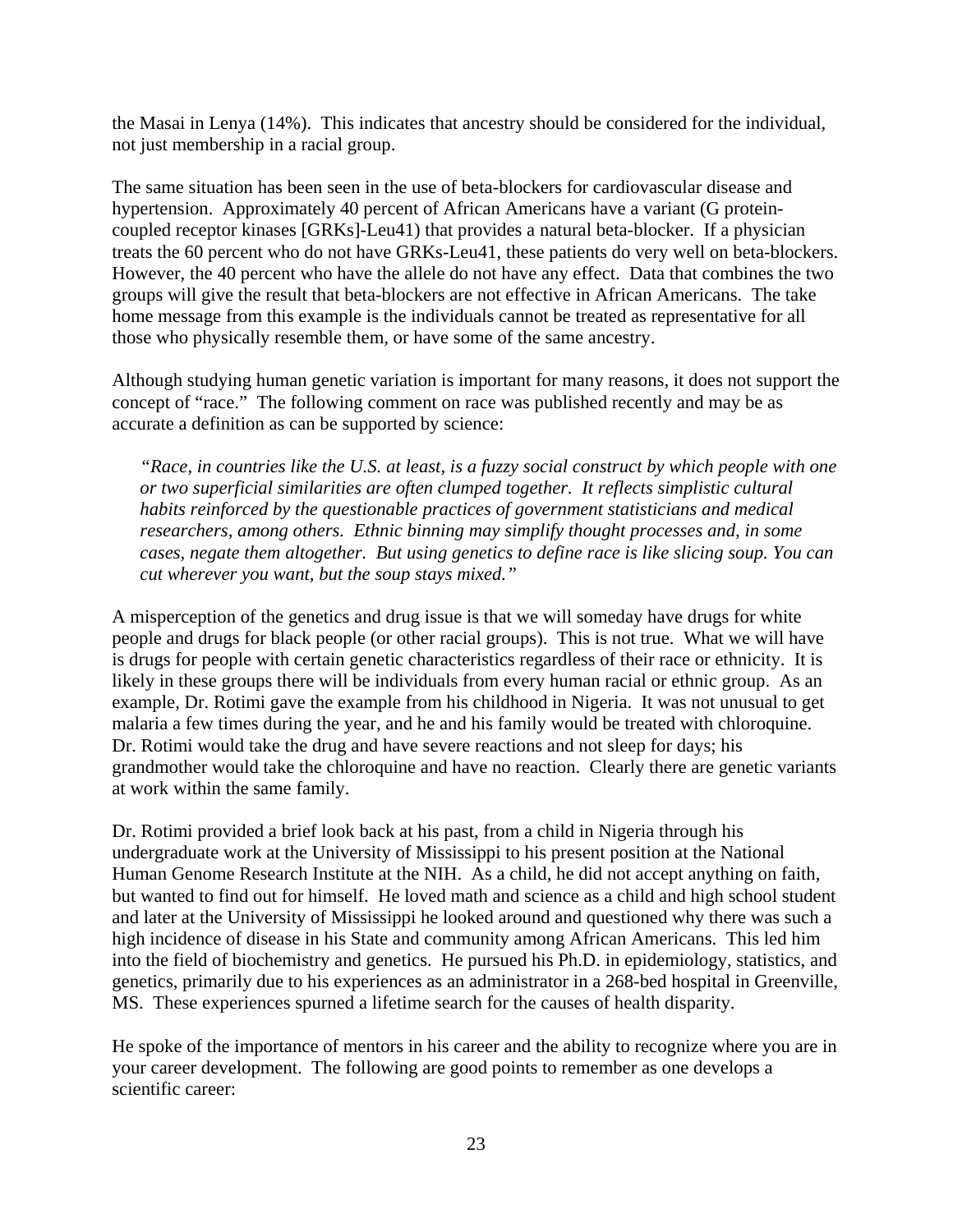- **Science is vast.** Don't be afraid to follow your interests as they develop.
- **Enjoy what you do**. Not everyone enjoys looking through a microscope.
- **"A to B" is not one road.** Don't be afraid to take the road less traveled.

Dr. Rotimi concluded his presentation by providing quotations from scientists that express the love of science and exploration that must be present for success in science but also advise those in pursuit of a scientific career to have patience because the scientific process often is long and slow. His final advice was to remember that science is, "what makes you get up in the morning and want to come in every day is curiosity."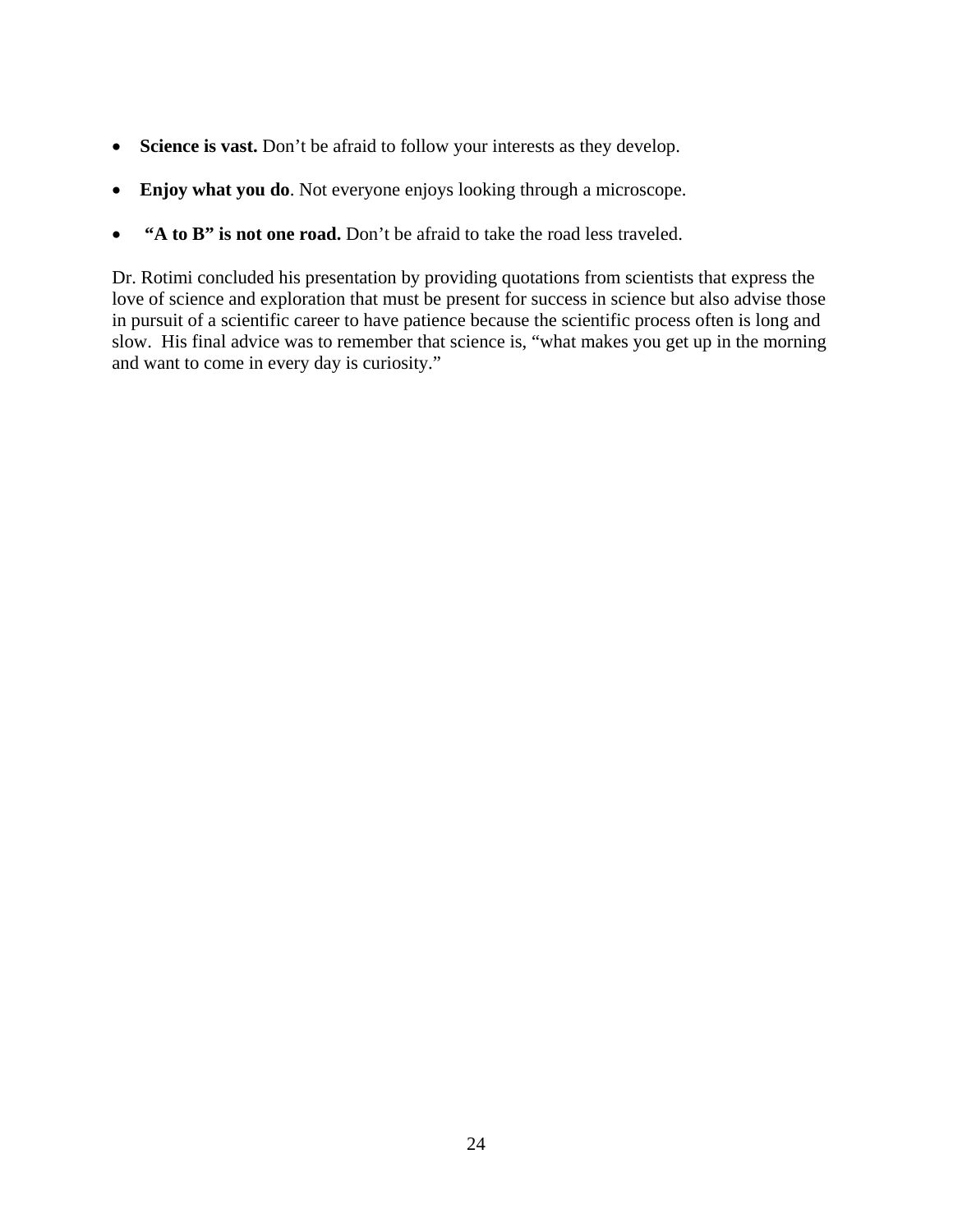# **FRIDAY, APRIL 22, 2011**

### **BUSINESS MEETING AND COMMITTEE REPORTS**

### **Oversight Committee Report**

*Dr. Shirley Blanchard, Associate Professor, Creighton University, Omaha, NE* 

Dr. Blanchard, past Chair of the NMRI Oversight Committee, reviewed the membership and procedures of the Committee. She noted that the Committee consists of 10 members from various constituencies of the NMRI and members serve a 3-year term. Terms are staggered so that 50 percent of the members rotate off at the end of each year, and terms are congruent with Planning Committee terms. The Chair serves four years for reasons of continuity: one year as Chair elect, two years as Chair, and one year as past Chair. The Chair and Chair-elect are appointed by committee members. The Committee convenes by conference call every three months, with the fourth meeting coinciding with the NMRI Annual Workshop.

The committee's mandate is to facilitate the development of active mentoring between senior and junior members, facilitate outreach, establish groupings of network members based on interests and goals, and match mentors and mentees. The committee coordinates with professional societies that support NMRI regional and annual meetings, evaluates NMRI effectiveness, pursues the retention of NMRI members, and ensures that members fall within the specific programmatic areas of NIDDK.

Committee goals for the past year included monitoring the formalized mentoring program for member career development; identifying specific learning activities; scheduling a focus group to brainstorm how to recruit and retain members; and producing a DVD for recruiting new members. The DVD, which is now in production, will require NMRI members to sign a consent form to allow their pictures/video to be posted on the NIDDK website and to be included in the NMRI marketing video.

Results from the 2010 NMRI Questionnaire were presented and discussed, with comparison to the 2009 NMRI Questionnaire. Dr. Blanchard reported that the number of members completing the questionnaire rose from 28 in 2009 to 111 in 2010, which makes the value of the data more significant. The questionnaire had 24 questions in 2010. Highlights included the following:

- **Academic Status:** Of the 111 respondents, approximately 46 percent were Assistant Professors, 21 percent were Associate Professors, and 5 percent were Professors. Approximately one-third were tenured and two-thirds were not.
- **Meeting Attendance:** Ten percent of respondents reported that they have attended all NMRI meetings; approximately 74 percent have attended more than one meeting.
- **Reasons for Attending:** The five most common answers for why members attend the NMRI meetings include professional mentorship (73%); research opportunities (69%); to enhance grant-writing skills (65%); assistance in developing management skills (51%); and continuing education (37%).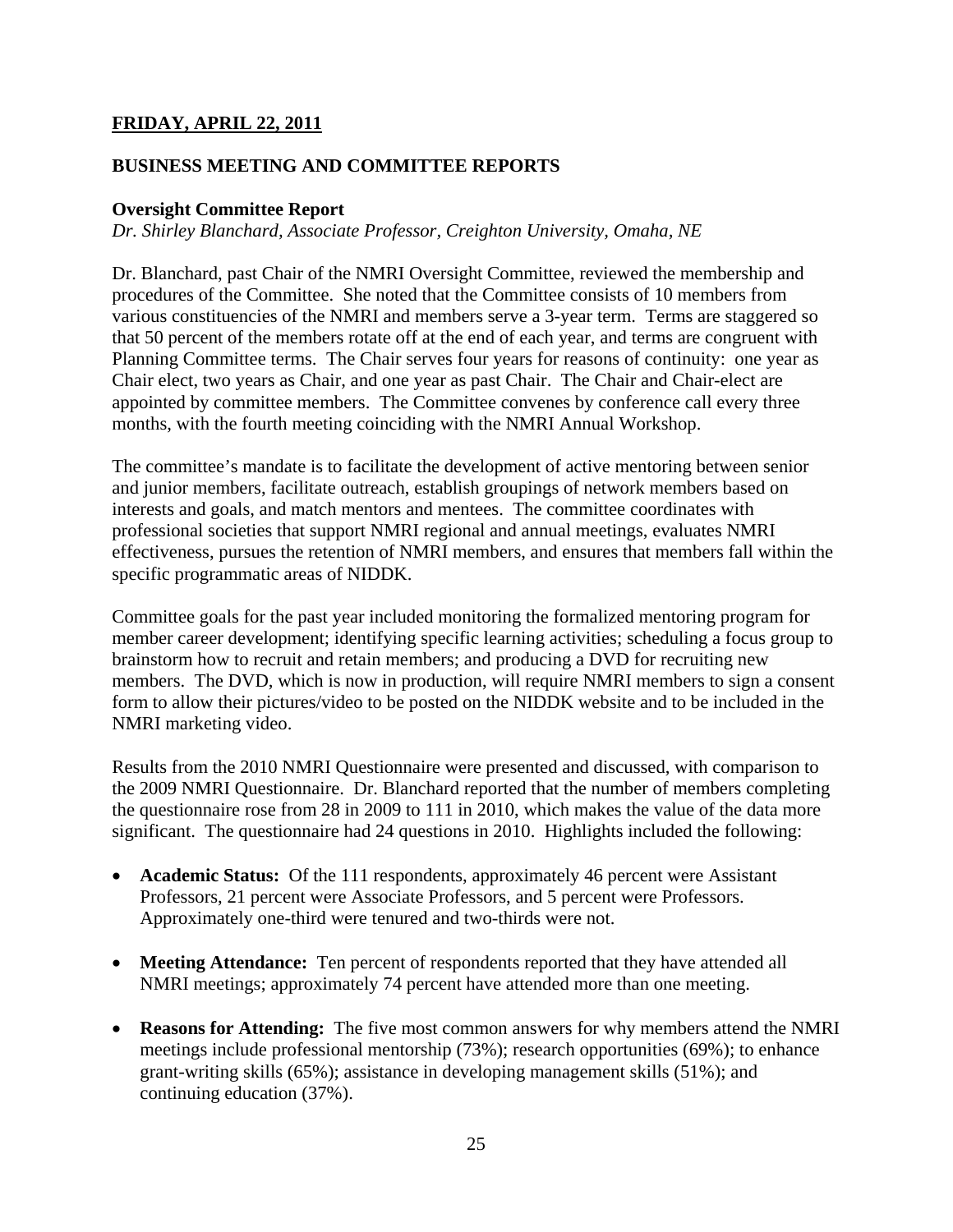- **Career Development:** Those responding to the question of how the NMRI has helped them in their career, multiple members answered that the NMRI allows them to interact with administrators and stay current in NIH policies; NMRI supports them in mentoring undergraduate researchers; teaches best practices to succeed as a minority investigator; and provides knowledge on how to submit a focused grant application. Above all, mentoring was the main choice as the benefit most valued by being a member of NMRI. On a scale of 1 to 10, NMRI members rated career development at the NMRI as 8.
- **Assisting the Tenure Process:** The NMRI has built a track record of scholarship and service for assisting in the progression of members toward tenure. This is accomplished through letters from the NMRI to faculty institutions, mentoring, making sure research remains the focus of NMRI members, and giving assistance in understanding the tenure process.
- Mentorship: More than 70 percent of NMRI members would like to be a mentor, and more than 60 percent would like to have a mentor.
- **Grants:** Of those responding regarding the number of grants they have submitted this year, 41 members have submitted 61 grants, with 16 grants having been funded. This is impressive given the difficult economic times that have made grant seeking more competitive.

Dr. Blanchard asked NMRI members to continue to report their publications, presentations, grants, and tenure and promotions, and to complete the NMRI Questionnaire during the coming year. She also asked that they complete the post-workshop evaluation for this workshop. As for the coming year, she asked that each member recruit one or more new members and to contact at least one organization or society to support the NMRI.

Dr. Virginia Sarapura presented data and information on the NMRI Mentoring Program. The Program provides learning activities on how to be an effective mentor and mentee, helps match mentors and mentees, and creates a framework for continued communication between mentor and mentee. Possible mentors and mentees can find information on the NMRI website at http://nmri.niddk.nih.gov/. There have been 23 pairs of mentor/mentees matches in the past three years and by all accounts, these have been very successful.

The Mentorship Program has a structure that encourages communications between mentors and mentees, but also includes the responsibility to have regular contact and documentation of interactions. Dr. Sarapura asked attendees to ask questions of any of the members of the Oversight Committee if they are interested in taking part in the Mentorship Program.

### **Planning Committee Report**

*Dr. Sylvia Rosas, Assistant Professor, University of Pennsylvania, Philadelphia, PA* 

Dr. Rosas thanked the Planning Committee members and recognized them with a round of applause. She announced that Dr. Juan Sanabria has volunteered to be the Chair of the 2012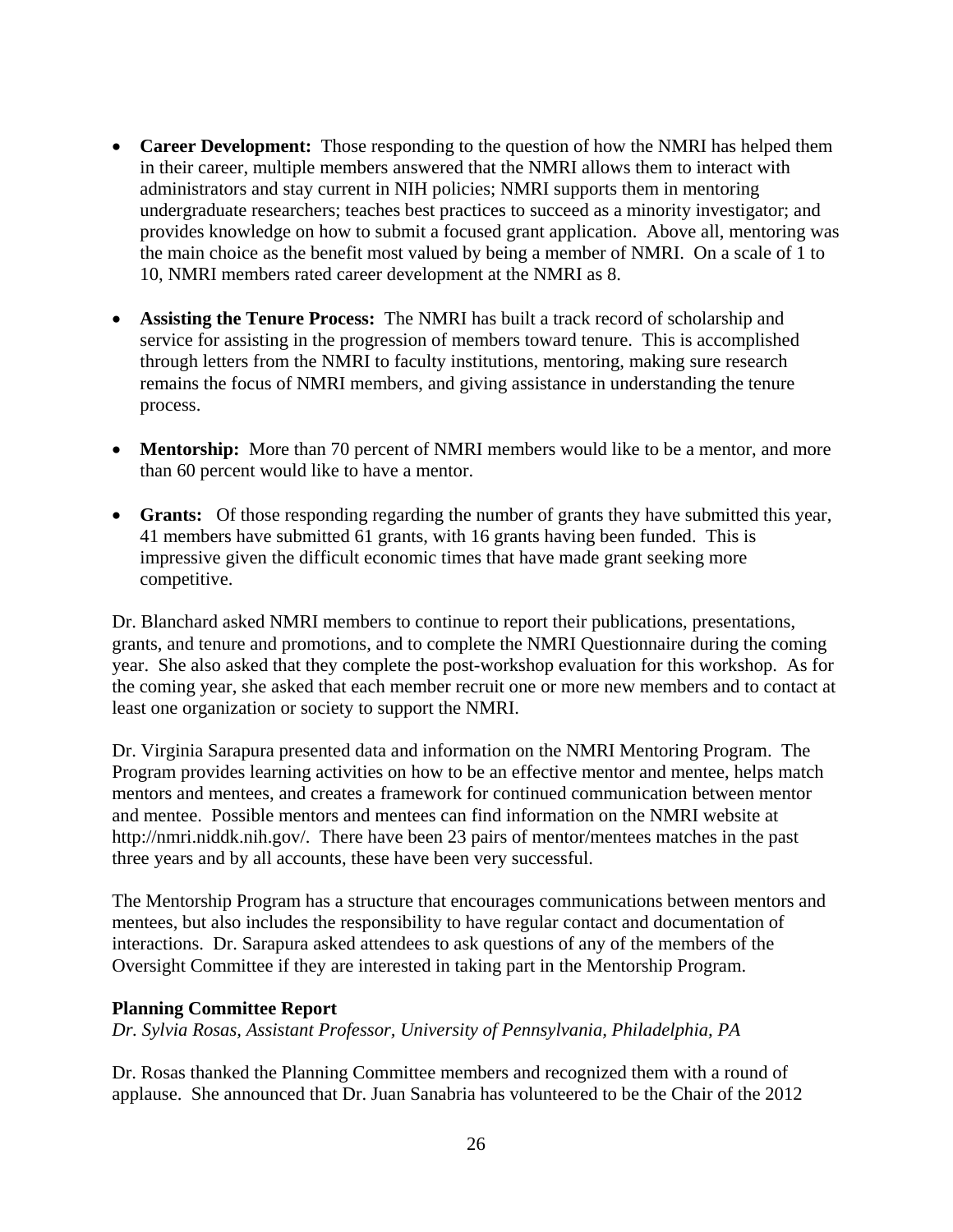NMRI Annual Workshop. She asked for volunteers for the Planning Committee for next year's workshop and asked that people step forward soon so planning can begin.

Dr. Rosas also encouraged attendees to complete the Workshop Evaluation sheet so they can see what has been valuable at this year's workshop.

### **POSTER SESSION AWARDS**

*Dr. Rosas* 

Dr. Rosas thanked poster judges for volunteering to review and score each poster during last evenings Poster Session. She then announced the poster award winners:

**Clinical Science Award**: Rasheed A. Bologun, Associate Professor of Medicine, Department of Medicine/Nephrology, University of Virginia, Charlottesville, VA

### **GDS-15 as a Predictor of Mortality in Elderly Hemodialysis Patients**

*Rasheed A. Balogun<sup>1</sup>, Seki A. Balogun<sup>2</sup>, Alyson L. Kepple<sup>3</sup>, Jennie Z. Ma<sup>4</sup>, Faruk Turgut<sup>5</sup>, Csaba P. Kovesdy1,6, and Emaad M. Abdel-Rahman1*  <sup>1</sup> Division of Nephrology, <sup>2</sup> Division of General Medicine, Geriatrics, and Palliative Care, *Department of Medicine, <sup>3</sup> School of Medicine, <sup>4</sup> Division of Biostatistics and Epidemiology, Department of Public Health Sciences, University of Virginia Health System, Charlottesville,*  VA; <sup>5</sup>Division of Nephrology, Iskenderun State Hospital, Hatay, Turkey; <sup>6</sup>Division of *Nephrology, Salem Veterans Administration Medical Center, Salem, VA* 

**Translation Science Award**: Ayotunde Dokun, Assistant Professor, University of Virginia, Charlottesville, VA

### **Impaired Ischemia-Induced Expression of Dual-Specificity Phosphatase (Dusp) in Type II Diabetes**

*Ayotunde O. Dokun1 , Rebecca Maddox<sup>1</sup> , Caitlin Azzarello1 , and Brian Annex<sup>2</sup> 1 Division of Endocrinology and <sup>2</sup> Cardiovascular Medicine, Department of Medicine, University of Virginia, Charlottesville, VA* 

**Basic Science Award**: Jorge Artaza, Assistant Professor, Department of Internal Medicine, Charles Drew University/University of California, Los Angeles, CA

### **Vitamin D Promotes Myogenic Differentiation by Inhibiting Cell Proliferation and Modulating the Expression of Pro-Myogenic Growth Factors and Myostatin in Skeletal Muscle Progenitor Cells**

Leah A. Garcia<sup>1</sup>, Keisha K. King<sup>1,2</sup>, Monica G. Ferrini<sup>1,2</sup>, Keith C. Norris<sup>1,2</sup>, and <u>Jorge N.</u> *Artaza1,2* 

*1 Department of Internal Medicine, Charles R. Drew University of Medicine and Science, Los*  Angeles, CA; <sup>2</sup>Department of Medicine, David Geffen School of Medicine at the University of *California at Los Angeles, Los Angeles, CA*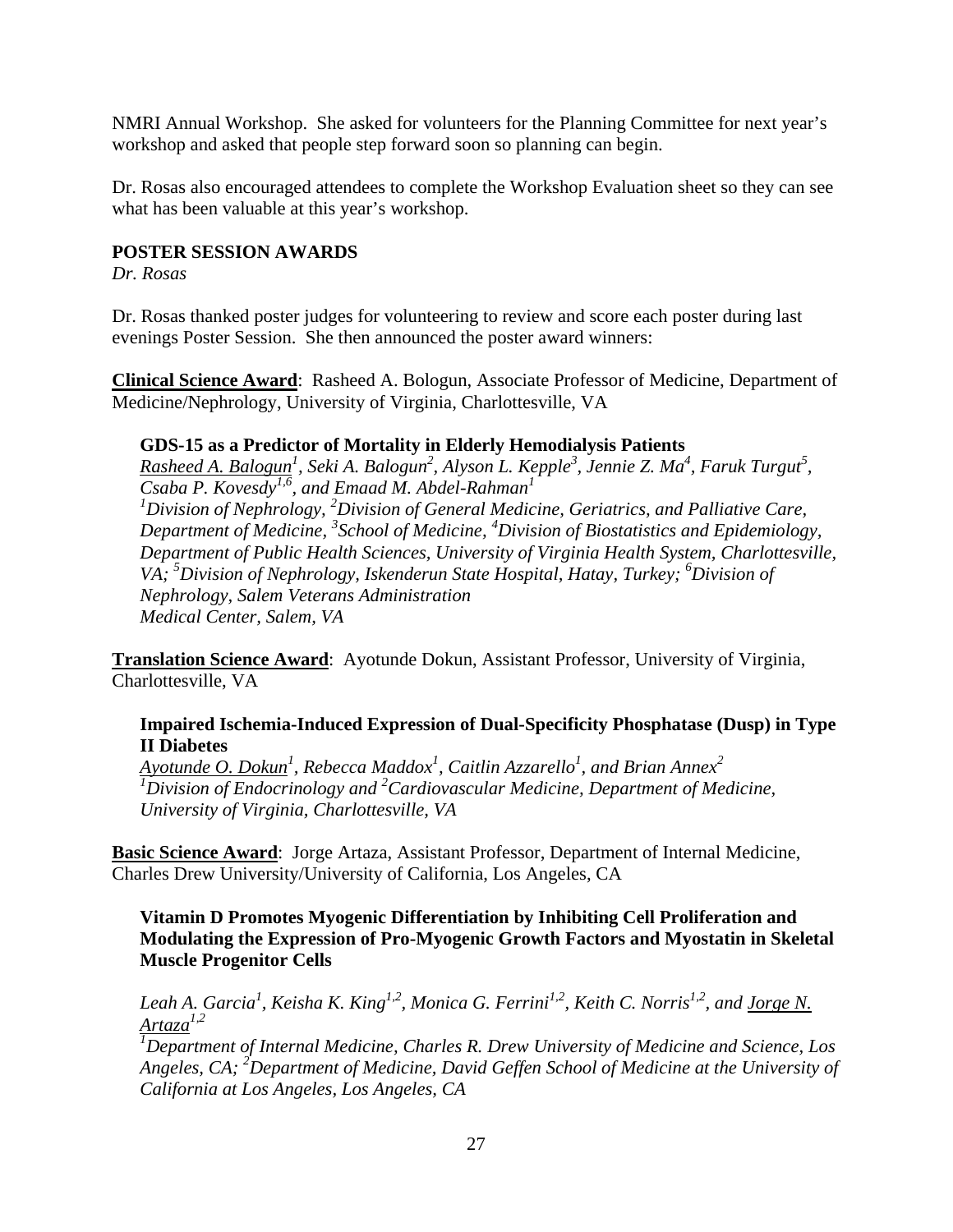**Basic Science Award**: Michelle Foster, Research Assistant Professor, Department of Psychiatry, University of Cincinnati, Cincinnati, OH

### **Visceral Adipose Tissue Removal or Transplantation-Induced Improvement in Glucose Tolerance in Mice: Prospective Role of Hepatic Triglyceride Storage**

*Michelle T. Foster<sup>1</sup>, Haifei Shi<sup>2</sup>, Randy J. Seeley<sup>3</sup>, and Stephen C. Woods<sup>1</sup>* <sup>1</sup>Department of Psychiatry, University of Cincinnati, Cincinnati, OH; <sup>2</sup>Department of *Zoology, Miami University, Oxford, OH; <sup>3</sup> College of Medicine, University of Cincinnati, Cincinnati, OH* 

# **POSTER SESSION PRESENTATION**

### **Social Determinants of Racial Disparities in Chronic Kidney Disease**

*Dr. Deidra Crews, Assistant Professor of Medicine, The Johns Hopkins University School of Medicine, Baltimore, MD* 

Dr. Crews provided data showing that approximately 26 million Americans have kidney damage or decreased kidney function. Chronic kidney disease (CKD) is generally conceptualized along a continuum, with most people having normal kidney function, some being at increased risk of developing CKD, and some developing kidney damage, and some progressing to have end-stage renal disease (ESRD). Approximately 500,000 Americans have ESRD. After more than two decades of increasing incidence rates of ESRD in the American population, there appears to be a slight decline in the past few years.

ESRD incidence is up to 4 times greater in racial and ethnic minorities, with a higher prevalence and onset at a younger age. For example, the average age of ESRD onset is 65 years in American Whites, greater than that for African Americans (58.7 y), AIs (56.6 y), and Asian Americans (60.0 y). For Hispanics, the median age at onset is 58.5 years; for non-Hispanics it is 63.5 years.

To understand whether patients with CKD will progress to ESRD, there must be a definition that defines pre-ESRD based on the stages of CKD. In the Reasons for Geographic and Racial Differences in Stroke (REGARDS), patients were characterized by an estimated glomerular filtration rate (eGFR) less than 60 ml/min per 1.73 m<sup>2</sup> (i.e., the standard from the Modification of Diet in Renal Disease [MDRD] study). REGARDS results indicated that Blacks had a lesser degree of the defined eGFR than Whites, but a greater prevalence of stages 4 and 5 CKD, which is more advanced CKD and may lead to earlier mortality.

In the Multi-Ethnic Study of Atherosclerosis (MESA), Whites had greater or equal prevalence of pre-ESRD CKD (eGFR <60 by MDRD) and cystatin-C-based equations (a biomarker of kidney function) when compared to Blacks, Chinese, or Hispanic individuals. Differences were more striking among women in the study than among men. Data from the National Health and Nutrition Examination Survey III (NHANES III) indicate that racial/ethnic minorities with and without diabetes have greater odds of albuminuria compared with Whites.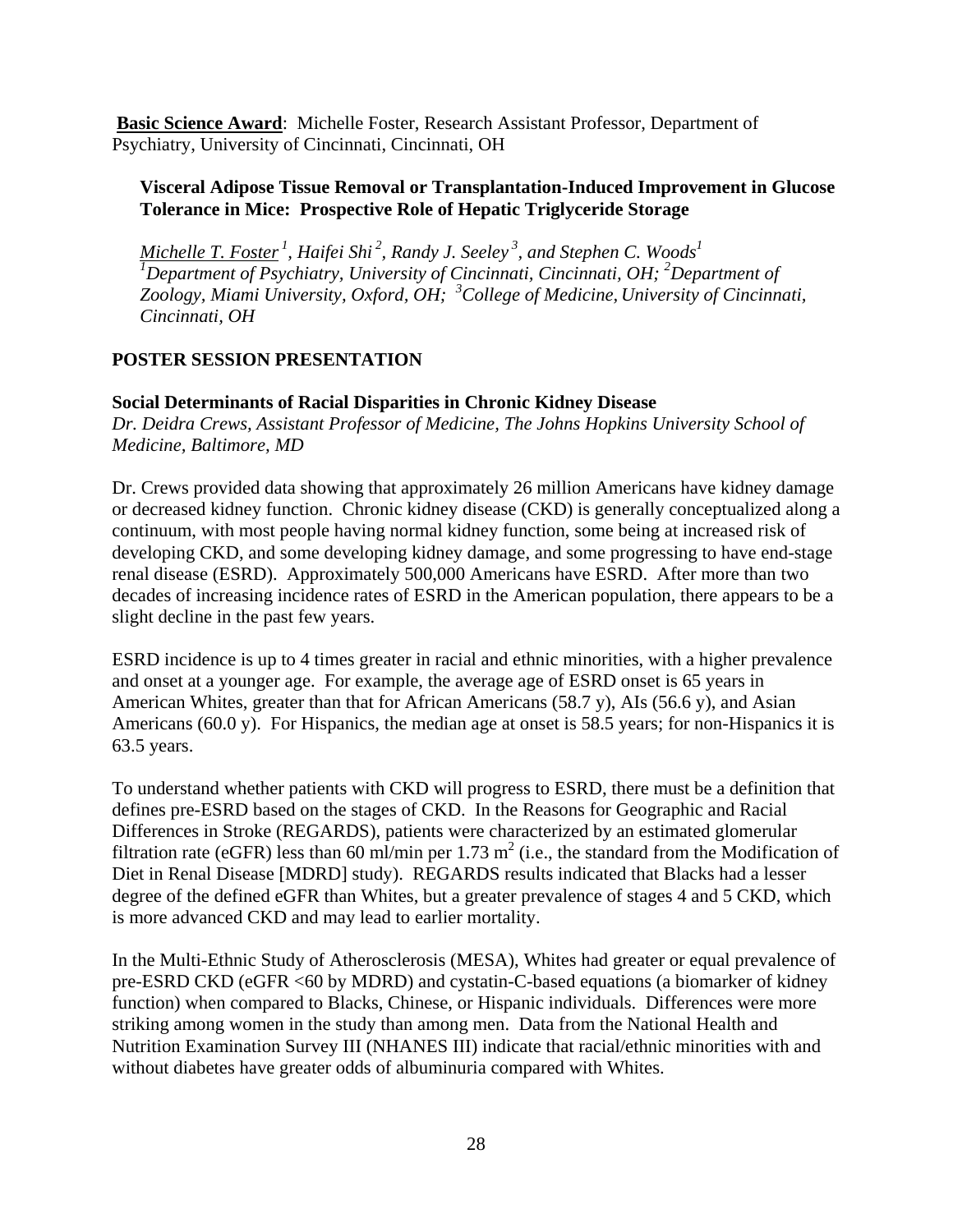The Atherosclerosis Risk in Communities (ARIC) Study showed that socioeconomic disparities also exist in CKD. Results from ARIC illustrated that individuals living in the most impoverished neighborhoods in the United States have more than a 3-fold increased risk of ESRD when compared to those in the wealthiest neighborhoods. It also showed that the differences among Blacks is not as great between those living in low socioeconomic status (SES) neighborhoods and those living in higher-SES neighborhoods. SES also has an impact on the prevalence of albuminuria, with lower SES individuals having a higher prevalence of macroalbuminuria than higher-SES individuals.

Dr. Crews said that her research question has been, after looking at data from the previous studies, whether there is an interaction between race and SES. She described the Healthy Aging in Neighborhoods of Diversity Across the Lifespan (HANDLS) Study, a prospective cohort study on differential influences of SES and race on a number of different health outcomes. Unique design properties of HANDLS are that there are approximately the same number of Blacks and Whites, and approximately the same number from each level of SES. The first wave of data collection has been completed on this 20-year study, which includes participants from 12 neighborhoods in Baltimore, Maryland. Baseline results show that lower SES Blacks have a higher prevalence of CKD. These differences did not exist among Whites. In addition, results from logistic regression models confirmed racial differences in the relationship between low SES and CKD, even after adjustment for diabetes and hypertension.

In the past decade, genetic polymorphisms have been found that are associated with CKD (specifically non-diabetic proteinuric kidney disease) and African ancestry. To determine if SES influences the relationship between ancestry and CKD among African Americans, Dr. Crews and colleagues examined albuminuria in the HANDLS Study. It was found that there were no statistically significant differences in albumin/creatinine ratio by ancestry, but there was a relationship between poverty and albuminuria. In looking at income categories among these participants, there was an inverse relationship between albuminuria and SES level. Further analyses of the REGARDS study found a similar relationship between income and albuminuria.

There are many factors that might be responsible for disparities in CKD, such as SES, biology, education, alcohol and drug abuse, and segregation. Poor nutrition was one factor that was investigated and it was found that lower SES individuals often do not have access to healthy food and do not have the resources to buy healthier foods. In the HANDLS study, participants are being asked questions about food security. Results will be known in a few months.

Dr. Crews said she does not know the answers to each of the questions posed during her presentation, but further studies will try to find logical answers to some. These further studies should be able to identify the most important factors that influence the higher rates of kidney diseases among different racial and ethnic groups, as well as groups separated by socioeconomic disparities.

### *Discussion*

A research gap exists in Hispanic populations in this area, and this is an area that should be studied. Some of the same challenges seen in studying African Americans and SES/CKD is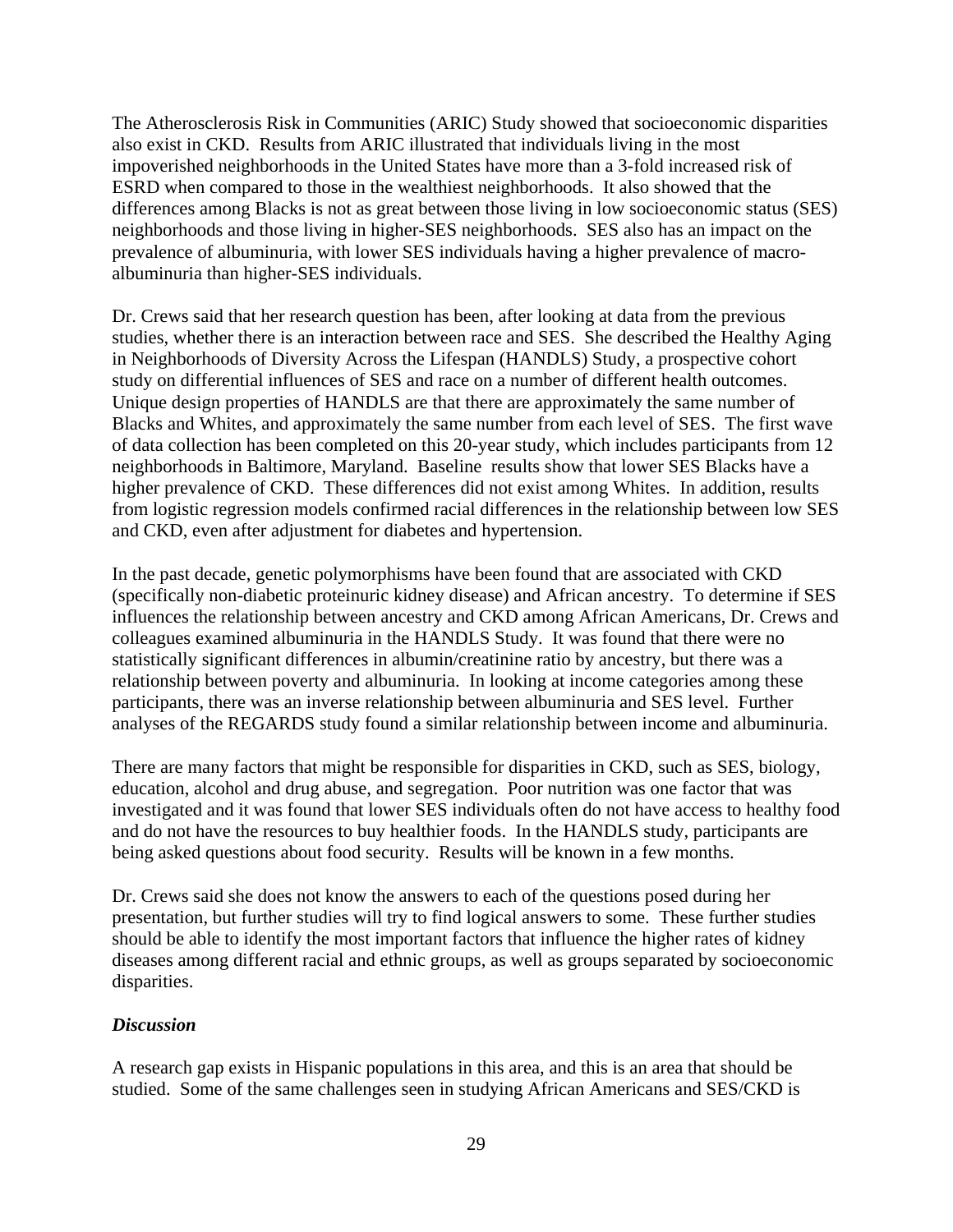likely seen in the Hispanic community. One of the most challenging things is finding enough high-SES Hispanics to be able to make appropriate comparisons to Whites.

The intervention for the high-risk population that Dr. Crews has identified in her work has not been determined. Dr. Crews is exploring possibilities for the intervention, and is focusing on a lifestyle interventions.

The issue of food insecurity is one that is going to be investigated in the Food Inventory assessment of the HANDLS study. Dr. Crews plans to do a separate geospatial study, which will look at the SES status of the county, which can influence a better living environment in a wealthy county regardless of the SES status of individuals. The CHEERS program in Memphis is looking at these issues and is working with grocery stores to improve access to healthy foods.

Psychosocial factors also are important and can be an influence that impacts poverty. Heart-rate variability is an indicator of stress, and a few studies have shown that African Americans have a low heart-rate variability, which can lead to higher rates of cardiovascular disease and possibly future risk of ESRD. Data on heart-rate variability has been collected in the HANDLS study.

# **SO YOU THINK YOU KNOW PUBMED®**

*Ms. Rose Foster, Group Manager, Health Promotion and Outreach, Oak Ridge Institute for Science and Education, Oak Ridge, TN* 

Ms. Foster reviewed resources available through the National Library of Medicine (NLM), located on the NIH campus in Bethesda, Maryland. The NLM is the world's largest collection of biomedical information, but also includes toxicology and environmental health resources. PubMed is the most widely known resource available through NLM. It is one of several databases under NCBI's Entrez retrieval system, has links to full-text articles at participating publishers' Web sites, as well as biological data, sequence data, and more from other Entrez Databases and from third parties, and provides literature searches through MEDLINE.

In PubMed, it is possible to find a specific citation; embargoed articles; journals that comprise PubMed Central (PMC); citations to articles reporting research conducted with specific methodologies, including those that report applied clinical research; and systematic reviews. Other functions include the use of My NCBI Collections to save search results indefinitely; build a bibliography or collection; submit NIH-funded research directly into PMC; and access more than 700 texts in life sciences and health care.

Ms. Foster provided a demonstration of PubMed and highlighted specific resources available and how to best use them. She described the use of the Limits function, Medical Subject Headings (MeSH) headings, and the MESH database. Using access to the Internet, Ms. Foster navigated through the various resources in PubMed and MEDLINE, giving examples of specific searches and limits imposed on the search.

Ms. Foster encouraged NMRI members to register for My NCBI. It is an easy way to store searches, update stored searches to see the latest entry, display links to Web resources (LinkOut), choose filters to group search results, and build My NCBI collections.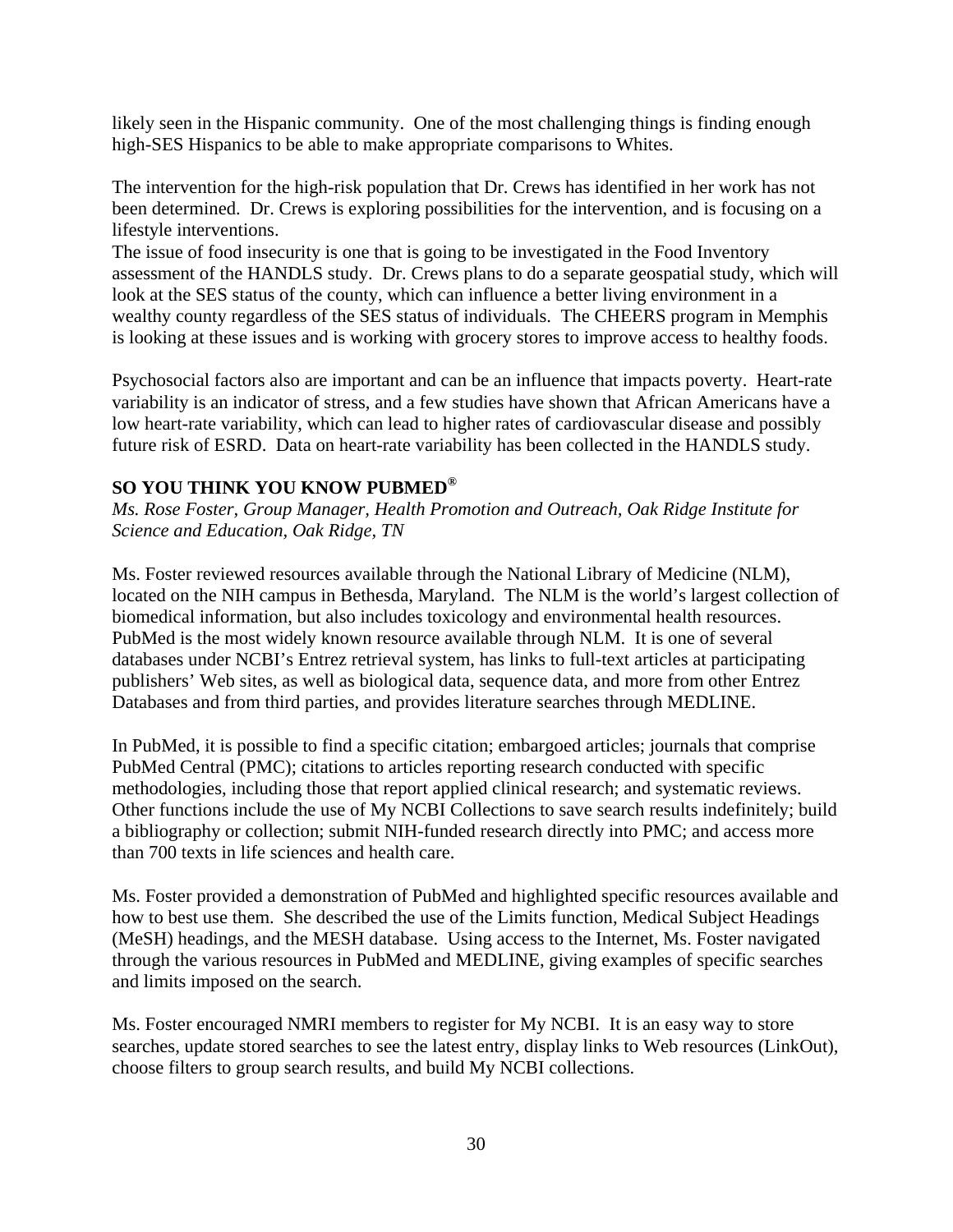Tools in PubMed include the following:

- **Single Citation Matcher**: If you know the citation or parts of the citation, this function allows you to move directly to PubMed record for that citation.
- **Clinical Queries**: There are three search filters available in Clinical Queries. They are clinical study categories, systematic reviews, and medical genetics.
- **Topic-Specific Queries**: This function provides specialized PubMed searches on health care quality and costs.
- **PubMed Mobile/PubMed for Handhelds**: This is a new function of PUBMED that allows a simplified mobile-friendly Web interface to PubMed and uses the same basic search functionality and content as Standard PubMed. It displays the article title, first author's name, journal abbreviation, and year of publication and uses the link to Standard PubMed for MeSH vocabulary.

For comparative effectiveness research (CER), NLM resources have the ability to conduct specialized searches to inform discussions on or relating to CER. Search strategies can be designed to compare the benefits and harm of different interventions and strategies to prevent, diagnose, treat, and monitor health conditions in "real world" settings.

One of the potentially valuable resources at NLM are the websites to submit research. NIH Public Access provides a policy on public access to NIH-funded research results (publicaccess.nih.gov).

There also is a NIH Manuscript Submission System for submitting final manuscripts for inclusion in PubMed Central (nihms.nih.gov/). Resources also include a section of My NCBI on Managing Compliance Policy Using My Bibliography, which helps facilitate management of publication compliance (nlm.nih.gov/pubs/techbull/jf10/jf10\_myncbi\_redesign.html), and Research Reporting Guidelines and Initiatives for many organizations with charts that list major biomedical research reporting guidelines (nlm.nih.gov/services/research\_report\_guide.html).

# *Discussion*

A benefit for using an institutional account for PubMed, rather than an individual account, is that the institution may be able to allow access to more journals than might be accessible to the individual.

NLM has a function for individuals to get e-alerts through the registration for My NCBI. It is possible to schedule regular updates to searches that you have conducted.

A comment was made regarding the statement that NIH has an "open access" policy. In fact, this is a "public access" system. The difference is that "open access" would mean that journal access would be immediately after publication. Although this is true for some journal articles, most are kept from placement on PubMed for a period of time, such as one year before the full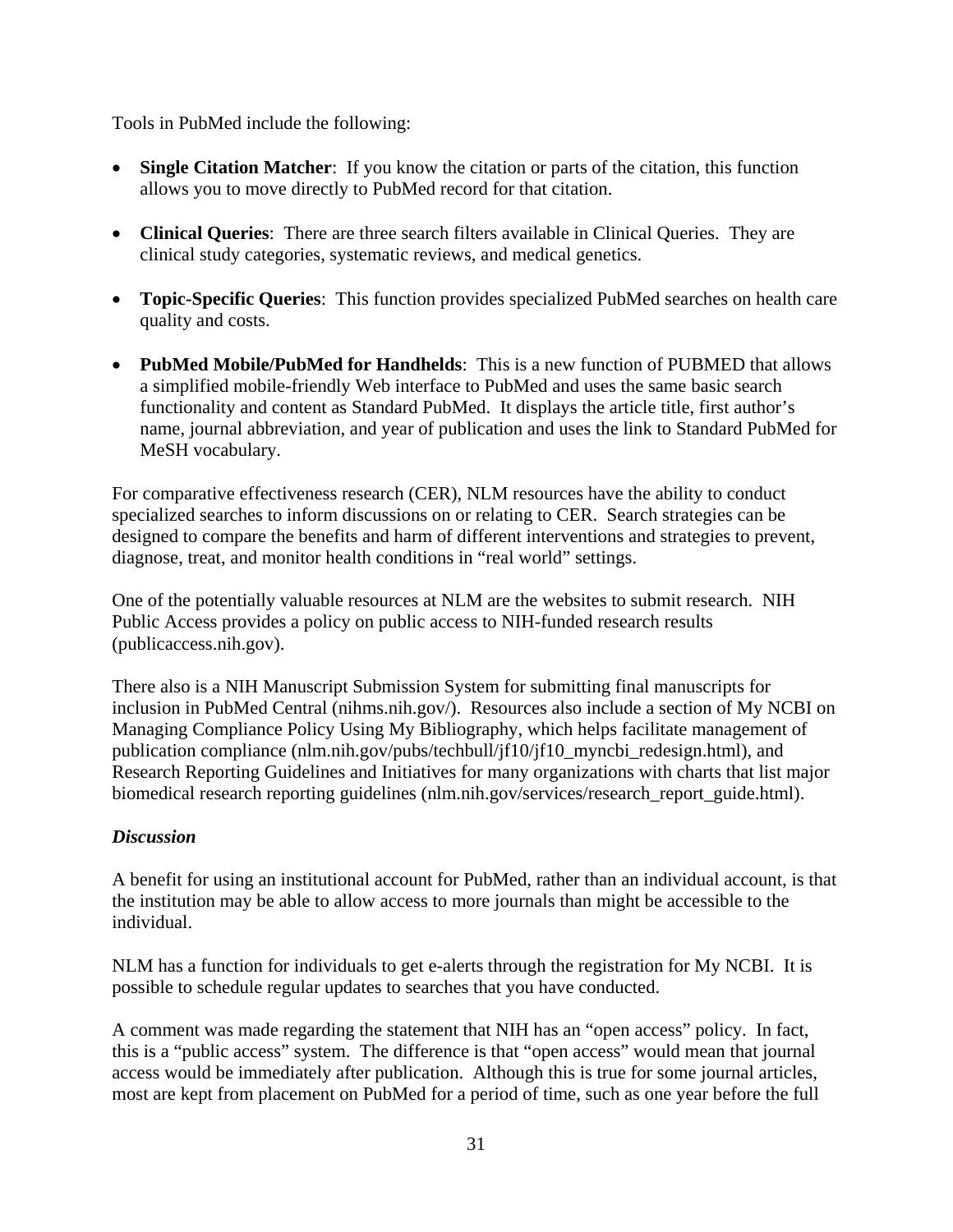article is available. Another criticism is that PubMed Central only contains NIH-funded research, which only accounts for approximately 10 percent of all published work. MEDLINE/PubMed has all published journal articles, albeit sometimes only the abstract of the full article with a link to where you may purchase the full article.

# **PARALLEL INTERACTIVE WORKSHOPS**

### **How to Balance Personal/Professional Life**

*Dr. Joan Von Feldt, Professor of Medicine, University of Pennsylvania, Philadelphia, PA* 

Dr. Von Feldt provided insights into challenges researchers have in balancing their personal and professional lives. The research environment often is not a 9-to-5 job because of the need to perform steps in investigations that are directed by protocols or needs of a study. Hearing from participants, many of the challenges include giving up parts of their social lives, demands of family life, and all the other stresses on personal lives that are part of any job.

Dr. Von Feldt asked participants to describe the current balance between their personal and professional lives, and to rank it on a scale from "not satisfied" to "very satisfied." A second activity was to rank how a child, significant other, or other person involved in their lives would rank the balance. This activity was used to begin the discussion about differences in the way participants feel about the balance and how others around them feel about the balance. Generally, those around them feel the balance is better than the researcher does.

The next activity involved listing personal achievements and goals, personal challenges, professional achievements and goals, and professional challenges. After discussion of these topics, participants were asked to write a mission statement that they live by or that they want to live by.

During discussions following the activities, the following overview statements were collected.

- For those more experienced researchers, the pressure to achieve more in their professional life becomes greater, while at the same time, their personal life is often demanding more as children become older and home relationships mature.
- By and large, those involved in the researcher's personal lives understand the demands of the professional position and work. They understand that there are times when they cannot have the time needed for every event in their lives.
- Things become easier as you age, although there still is a need to balance needs in both personal and professional lives.

Dr. Von Feldt asked that an addition to the mission statement that everyone "be kind to yourself." Often, people do not spend enough time meeting their needs; this becomes more important the longer one is in a job.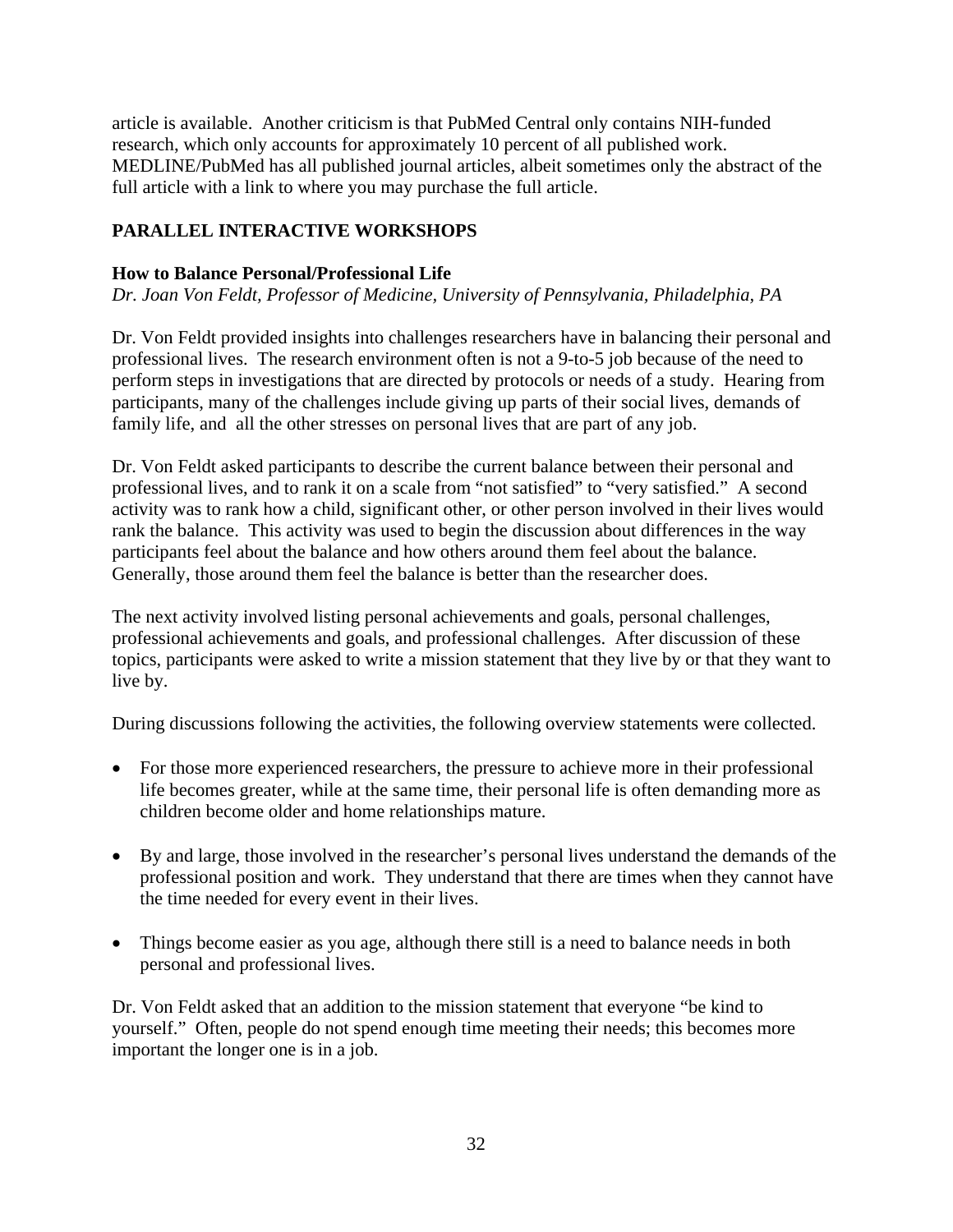The last activity was to draw two parallel lines on a map of the United States from Maine to the West Coast, and to write achievements on the two lines: two past achievements, two current achievements, and two future achievements. Obstacles were added to the map and colors were used to distinguished those at each step of the career ladder. Lines were drawn between achievements and obstacles that reflected those that had intersected during their career or their personal life. For example, a child's illness would affect both personal and professional spheres, but a denial of tenure would affect mainly the professional life. The point of this exercise is to show that everyone has obstacles they need to overcome, with both personal and professional impacts. Everyone has detours, which can enrich a person's life because they develop resiliance and allow one to reassess one's strengths and weaknesses. The exercise also showed that most people have time to change their personal and professional lives as they progress in their careers.

### **How to Budget and Manage Your Funds (Basic and Clinical)**

*Dr. Keith Norris, Executive Vice President for Health Affairs and Research, Charles R. Drew University of Medicine and Science, Los Angeles, CA* 

After introductions, Dr. Norris presented advice based on his experiences on how to build a laboratory and/or a research team, and how to budget and manage funds.

The laboratory depends on the personality of the leader, the drive, and the goals. Successful laboratories begin with an end in mind that focuses the research area and helps clarify who one needs on the team and what resources are needed. It is important to identify a senior mentor or mentors to get as good advice as is available. Identify the "go to" person for grants, contracts and/or finances, and the "go to" colleague who can help you. Next, understand the criteria for promotion within the organization.

Hiring decisions can influence the access you will have to funding and the types of projects developed. It is important to understand the type of individuals you will need to enhance your project goals. Other advice regarding personnel is to pick persons that will stay with you, because training takes money and time and quality is better than quantity. Above all, realize that time goes by quickly and it is better to hit the ground running because there is always more to do than you will have time to do it.

Regarding the budget, the following are important steps along the way to realizing your research agenda:

- **Detail your needs in your budget.** Salary/benefits, supplies, travel, equipment and maintenance, phone, postage, publication fees, dues for professional organizations, and IRB/IACUC preparation support should be included. Also, don't forget advertising for positions, temporary staff, cost-of-living expenses over the life of the project, participant stipends, animal costs, core lab charges, and IP filing costs.
- **NIH grant management.** Grants are awarded to grantee organizations on behalf of the PI. Expenditures need to address aims, and certain expenses are generally considered to be institutional costs and not covered by a grant. Carrying forward more than 25 percent of an unobligated balance requires NIH approval, and rebudgeting requires approval by the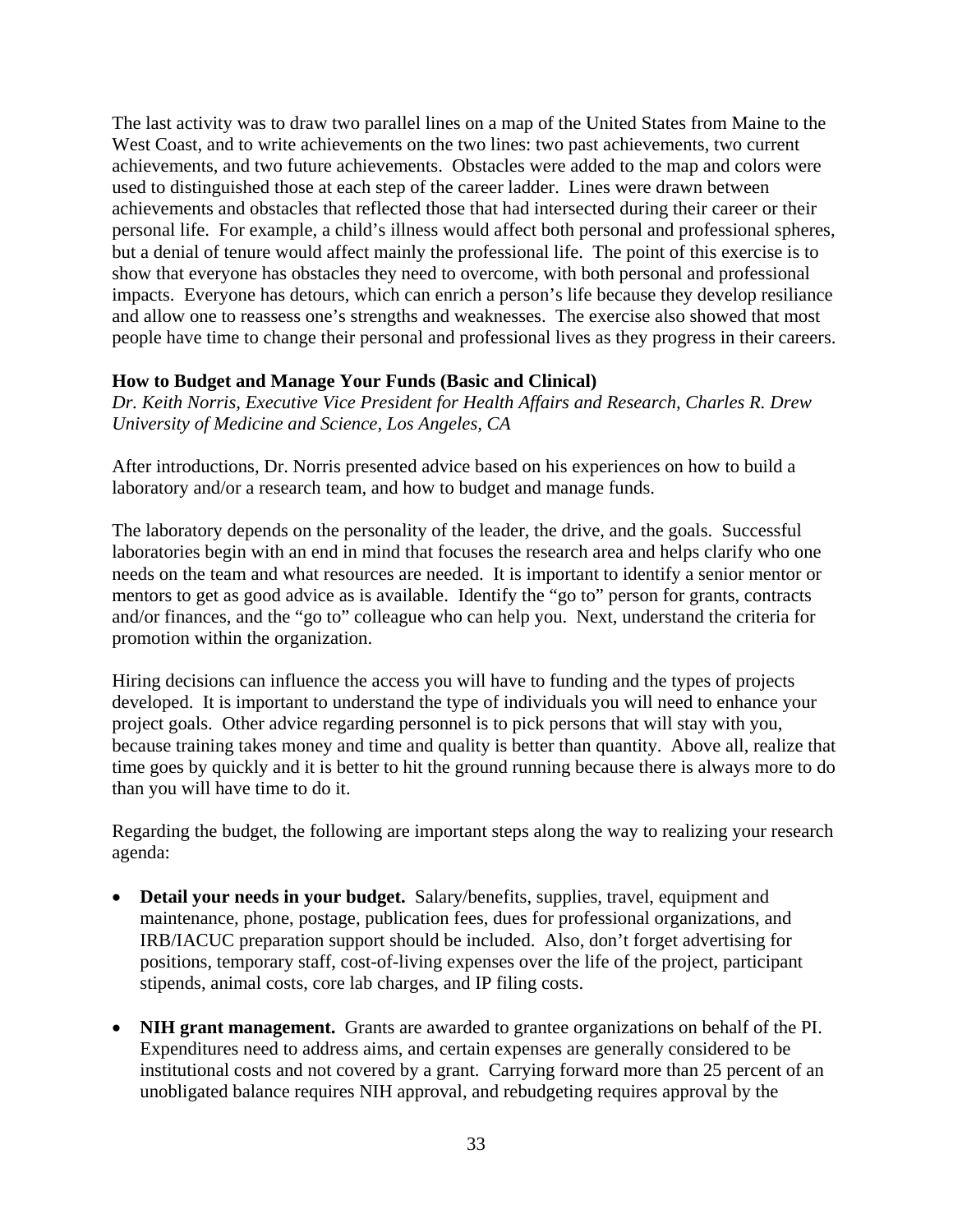sponsored programs and/or NIH. NIH encourages the PI to maintain contact with the NIH Program Official with respect to the scientific aspects of the project, and encourages the PI to maintain appropriate contact with the Grants Management Officer concerning the business and administrative aspects of the award.

- **OMB Circular A-21.** This establishes the principles for determining costs applicable to grants, contracts, and other funding mechanisms. The tests of allowability of costs are: (a) they must be **reasonable**; (b) they must be **allocable** to sponsored agreements under the principles and methods provided herein; (c) they must be given the **consistent** treatment of generally accepted accounting principles; and (d) they must conform to any limitations or exclusions set forth in these principles or in the sponsored agreement as to types or amounts of cost items.
- **Allocable cost:** A cost is allocable to a sponsored agreement if certain requirements are met. Work with the sponsored agency to identify those allocable costs before beginning spending funds.
- **Be wise how you spend the money from your startup package.** If you receive extramural funding, you need to know whether you can keep the money from your startup package. This is usually money that has fewer restrictions on how and when you spend it compared to a grant. Whatever the situation, you should get the details in writing.
- **Keep detailed records.** Keep accounts separate and align expenses with funding sources using an Excel or other spreadsheet. Get clarity on what are institutional resources and what is grant related (OMB circular/OSP), and complete quarterly progress reports with budgets for your area and grants. It also is wise to meet with grants/finance officials often to make sure your records match theirs.
- **Managing Time:** Managing time is one of the most important aspects of budgeting and implementing a project. Certain tasks must be completed before others are started, but you must be balanced and create mandatory fun and personal time.

# **How to Find a Successful Collaboration (Basic and Clinical)**

*Dr. Jackson T. Wright, Jr., Professor of Medicine, Program Director, William T Dahms Clinical Research Unit, Clinical and Translational Science Collaborative, Case Western Reserve University, Cleveland, OH* 

Dr. Wright described his experiences in collaborating in the African-American Study of Kidney Disease (AASK), ALLHAT trial, CRIC trial, LIFE trial, ACCOMPLISH trial, and now the SPRINT trial. He indicated that he was able to work with an outstanding group of collaborators in all these trials. He posed two questions to participants: (1) Is it necessary to have collaborators? (2) What strategies are most effective in developing these collaborations?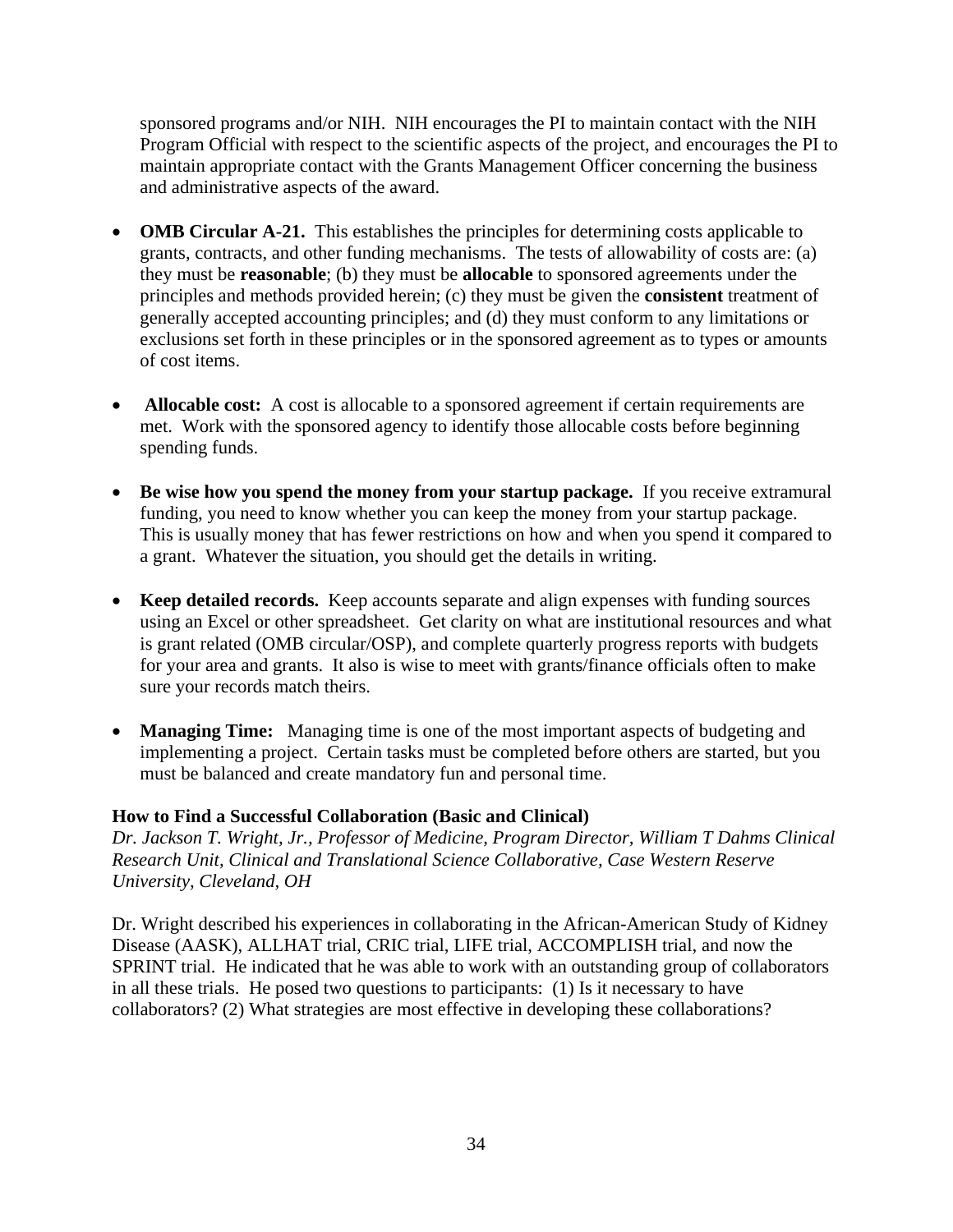He shared several observations:

- In general strategies for developing collaboration in basic and clinical research areas are nearly identical. It is important to note that most research is conducted by research teams rather than individual investigators, and increasingly collaborative research in the future will involve multidisciplinary teams of researchers, particularly given the national focus on Clinical and Translational Science Awards (CTSAs).
- No one listed as author of 100 publications is first author on every paper. Each member of the team has to contribute; each assists each other in his/her research projects, and participates in the publication productivity. A successful research career depends on successful collaborations.
- Potential collaborators can be identified and contact with them initiated by multiple methods in this age of international communications.
- Collaborations can be in one's own institution, within departments, multi-institutional, and even international (e.g., ACCOMPLISH trial). Mentors and the individual's academic base serve as the initial base of one's research team. The eventual transition to develop one's own network of collaborators often corresponds with the transition from mentee to mentor. Associations with past mentors should be maintained, and all collaborators should be respected; the scientific community is small, and reputations (both positive and negative) can travel quickly.
- Those seeking collaboration or assistance on a project should consider the search as similar to going on a job interview: be prepared with relevant questions to ask; and ability to show that assistance provided would have a good chance of producing a measurable result or benefit. Mentoring and collaborative activities are investments, and all parties involved should be committed. A good approach prior to scientific meetings is to identify individuals to interact with and meet at the conference and contact them via email as a pre-introduction.
- A follow-up plan after meetings with possible collaborators should be developed. This could simply be a letter thanking the person for taking the time to meet or it may involve a specific proposal with the ideas or roles. One should be cautious however, that one remains in control their ideas; subtlety is involved in expressing ideas and proposals. When possible, researchers should identify a niche that is complementary to those that they intend to work with to show one's value.
- Clear roles should be delineated in the collaboration. Although collaborations can produce life-long friends, the primary function of collaboration is not to make friends. One does not have to like one's collaborators personally but always should be able to respect their expertise and ability to produce.
- All collaborators should be cognizant of what he/she hope to get out of the collaboration. In many collaborations, a researcher will bring a perspective from his/her community; it is that researcher's responsibility to make sure that data are appropriate and results are not misinterpreted.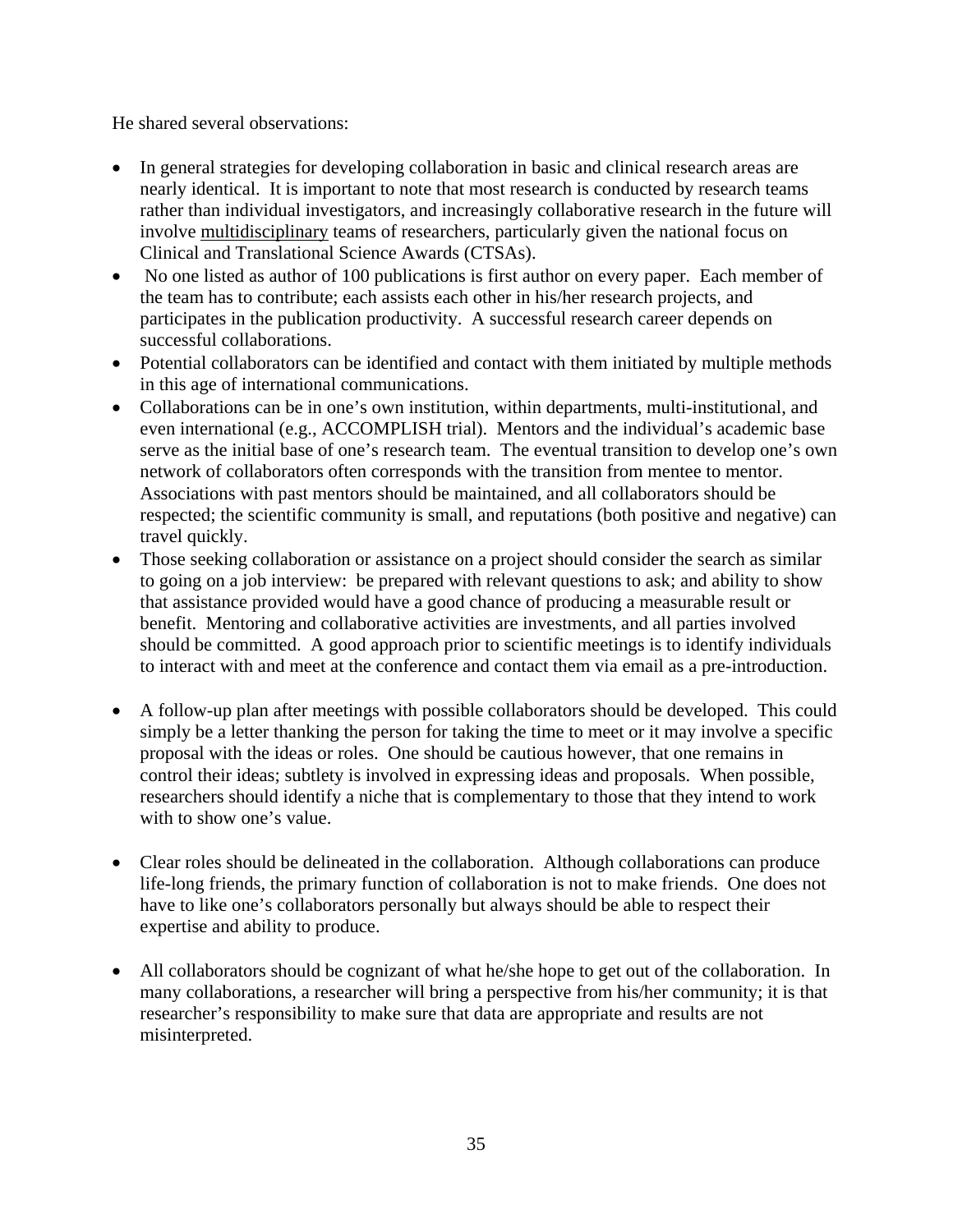#### *Discussion in answer to questions*

The order of authorship and roles assigned to a publication should be and usually are developed early in the collaboration. The first and last authorship generally are not controversial; whoever received the grant and wrote the first draft is assumed to be first author (even if trainee or junior investigator). Discussions of first and last author usually only arise with large clinical trials and involves a contract and a steering committee. Most senior investigators generally do not feel the need to be first author on publications. Medical students would have to be exceptional to be first author; if the article centers on a trainee/mentoree's thesis, they should be first author. The senior or first author usually decides on the order of names in the publication; this is most often based on the amount of work done in the study and on the manuscript. Mentors can play a role in the placement of the authors in the middle of author list.

Some publications provide opportunities for spin-off articles for which a mid author might serve as the lead author.

A good approach when meeting with potential collaborators is to have already identified what one's role on a project and the specific niche in a collaboration.

In some cases, journal reviewers will raise questions about areas not discussed. In team research, however, everyone should have his/her part of the project, thus allowing all to have the opportunity to contribute to the manuscript.

To best resolve collaborations that are not working, one approach often is to complete that project and invite others for the next project. Collaborations are project specific.

When conflicts exist among the project team, stay focused on producing the data and the manuscript. Every team member was included on the team because of what he/she can add to the project; each member should be meet their commitment to the project regardless of personality issues. If face to face contact becomes too challenging, it may be reasonable conduct interactions via electronic media (email).

How to solicit letters of recommendation or support (e.g. for promotion/tenure) when involved with a large number of collaborators? A challenge in considering potential collaborations is that researchers may not write letters of recommendation for fellow collaborators. This can result in limiting participation in collaborations. One option is to identify and screen the people who might write the letter. In some instances, this may include seeking people who may not know one personally but can examine one's CV. In such instances, one strategy is to prepare an initial draft letter for them.

### **How to Develop a Research Idea and Establish a Research Program (Basic and Clinical)**  *Dr. Carlos Isales, Professor of Orthopedic Surgery, Georgia Health Sciences University, Augusta, GA*

Ideas can occur any time and from any place. The best ideas often come from informal discussions. There are two kinds of ideas: 1) incremental knowledge—extension of current knowledge; 2) paradigm shifts—idea that will change processes in a significant way. One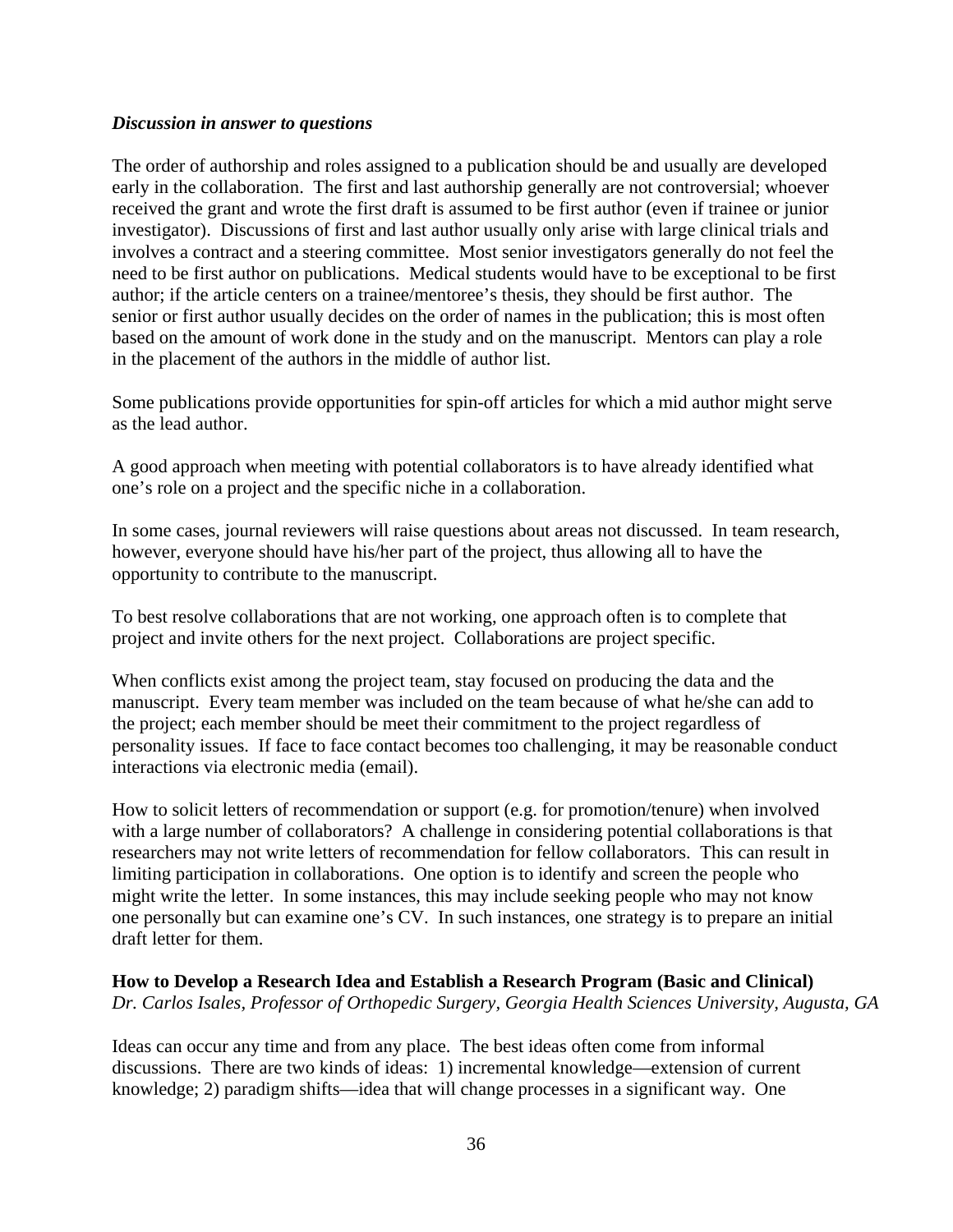approach to working with both types of ideas is to obtain funding for incremental ideas while working on the side on any paradigm-shifting ideas. It is often easier to obtain funding for incremental ideas. Dr. Isales encouraged attendees to persist with their ideas, particularly the paradigm-shifting ideas.

The next step is to conduct due diligence about the subject matter of interest—that is, to determine the level of knowledge about the subject. The literature, both past and current, should be reviewed widely to identify what has been published about the idea or the general subject.

It is important to work with people who are trained in using specific laboratory or other tools, or to obtain the necessary training. Unproven ideas will be viewed with skepticism. Newer researchers should identify people who are experts in the area, and one can be respected and should solicit feedback from them regarding the idea.

Funding can be obtained from various sources, including: small intramural grants from one's institution; pilot grants supported by large grants (e.g., P30s) from NIDDK and NIH; and grants from small foundations (e.g., the Lions Club offers grants to help Veterans). Obtaining grant funding from NIH is easier if one has a track record of funding. The NIH "K" (training) awards grants specifically can help provide training in weak areas and strengthen R01 applications. The NIH is a proponent of training and funding rates for its K awards currently are much higher than for the R01.

A successful approach to selling one's idea(s) is to get the idea published in the literature and also presented at national meetings where thought leaders are present. People's perceptions change once an idea has been published. Although the goal is to publish in the most renowned journals, publishing in lesser known journals is a way to build a foundation and name recognition for the investigator. A strategy would be: identifying specialty journals read by study session reviewers, building up a number of publications in a given area so that people associate a researcher with that area, and then moving on to publish in more renowned journals. If the proposed idea is novel but the author has no publications in that area, the ideas will likely be dismissed.

Feedback is important and should be attended to seriously. A mentor can help introduce the mentee to people who can provide feedback regarding ideas, both within the institution and elsewhere, e.g., poster sessions. The idea is for other people to see the work. Comments from grant and journal reviewers should be read carefully and addressed but not taken personally. The reviewers try to make comments that are helpful, and professional attitudes should be maintained. In the grant application, there is no specific number of aims required, but researchers should have data for all the aims provided.

Investigators now work in teams, especially on NIH grants. Researchers should identify people who might be interested in collaborative efforts. Following the team identification, researchers should follow their applications through the review process, including through review of the reviewer rosters on the NIH Center for Scientific Review (CSR) webpage. Personal interactions with reviewers can make a difference with the application review. Researchers should make sure that reviewers are cognizant of the study area being described in their applications. A cover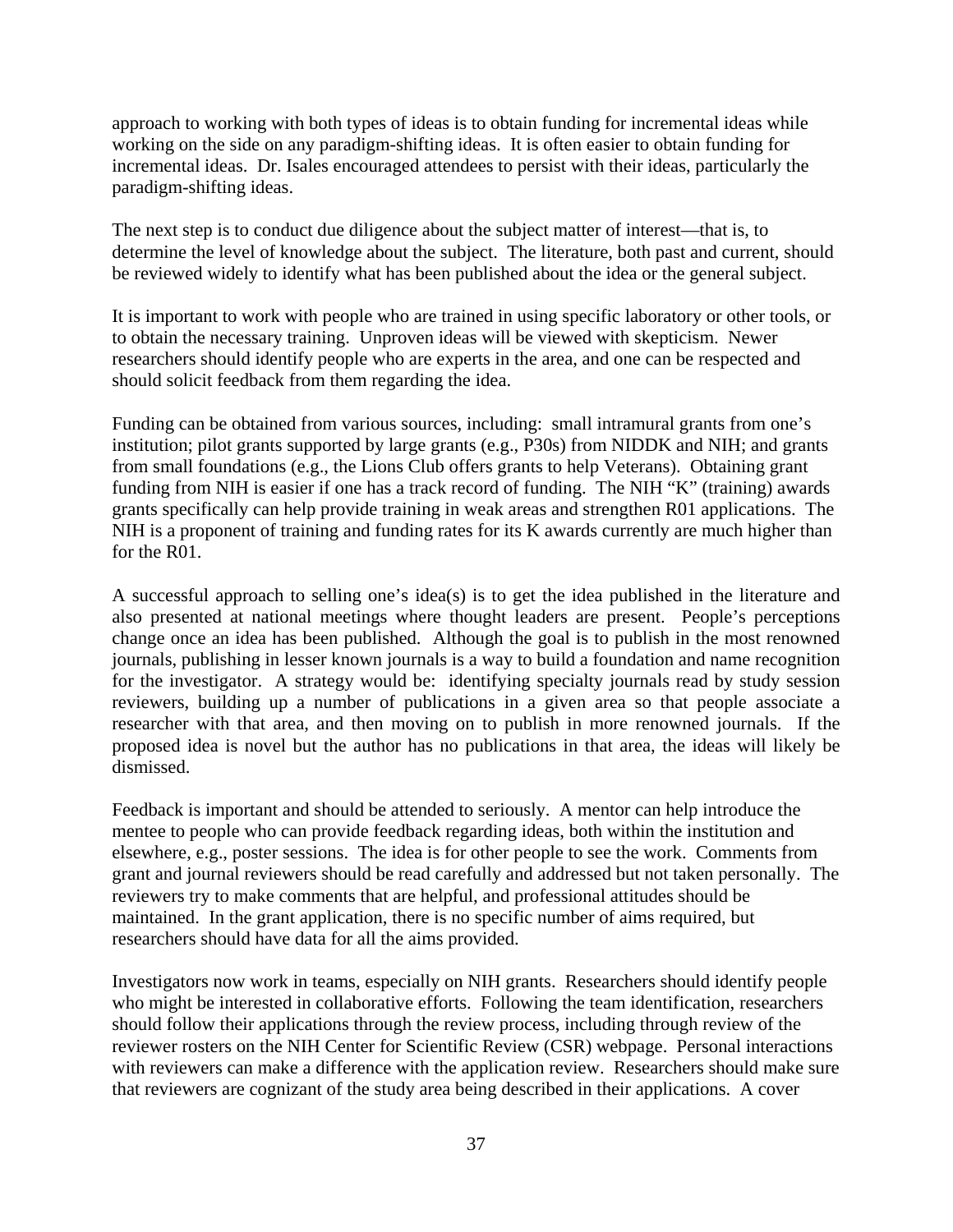letter could request a specific study session or Institute or even list several preferred study sessions; this can be particularly helpful for grants that address very specific niches.

### *Discussion*

Ideas can be shared without being "stolen". Initially, one should discuss the idea(s) with someone who can be trusted and is respected. Another strategy is to share the idea more widely, as it can be harder for one person to steal an idea if multiple people are aware that it originated from another researcher. A good mentor is important; the mentor should truly support the mentee's career and not use the mentee to advance his/her own career.

Participants echoed the need for a great mentor, and encouraged focus on and elaboration of specific research over time. One attendee shared her experience in being open to a different approach to her area; she was able to partner successfully with bariatric surgery experts and study data that bariatric surgeons had collected.

Multiple sources of funding provide greater assurance that an individual's research career will continue.

# **WRAPUP, NEXT STEPS, ADJOURNMENT**

*Dr. Rosas and Dr. Agodoa* 

Dr. Rosas asked NMRI members to stand and tell everyone if they have received a promotion in the past year. The following members reported.

Deidre Crews—Assistant Professor Sophia Hassan—first K-award Lewis Roberts—to Professor Rasheed Balogun—Assistant Dean at the University of Virginia Michelle Foster—Assistant Professor, University of Cincinnati

Dr. Agodoa repeated that NMRI is devoted to its members academic and research success. He wanted new members of NMRI to know that the Network belongs to the members and NIDDK supports them in many ways. He commented that he received an email this morning sent to Dr. Rodgers and himself from Dr. Leon McDougle from Ohio State University. In the email, Dr. McDougle said the following:

See the good news below [referring to the body of the email].

*This week we received good news from Dr. Bob Burstein, Vice-Dean of Academic Affairs, that the Provost is recommending four of our faculty for promotion and/or tenure effective October 1, 2011. All that remains is for members of the Board of Trustees to approve the recommendations at their June meeting. Leon McDougle, M.D., M.P.H. is one of the four and has been recommended for Assistant Professor of family medicine and for tenure. Although I was unable to attend the NMRI conference this year, I want to*  extend my heart-felt thanks to this great career development program, and would not *have reached this milestone in career advancement without attending the NMRI*